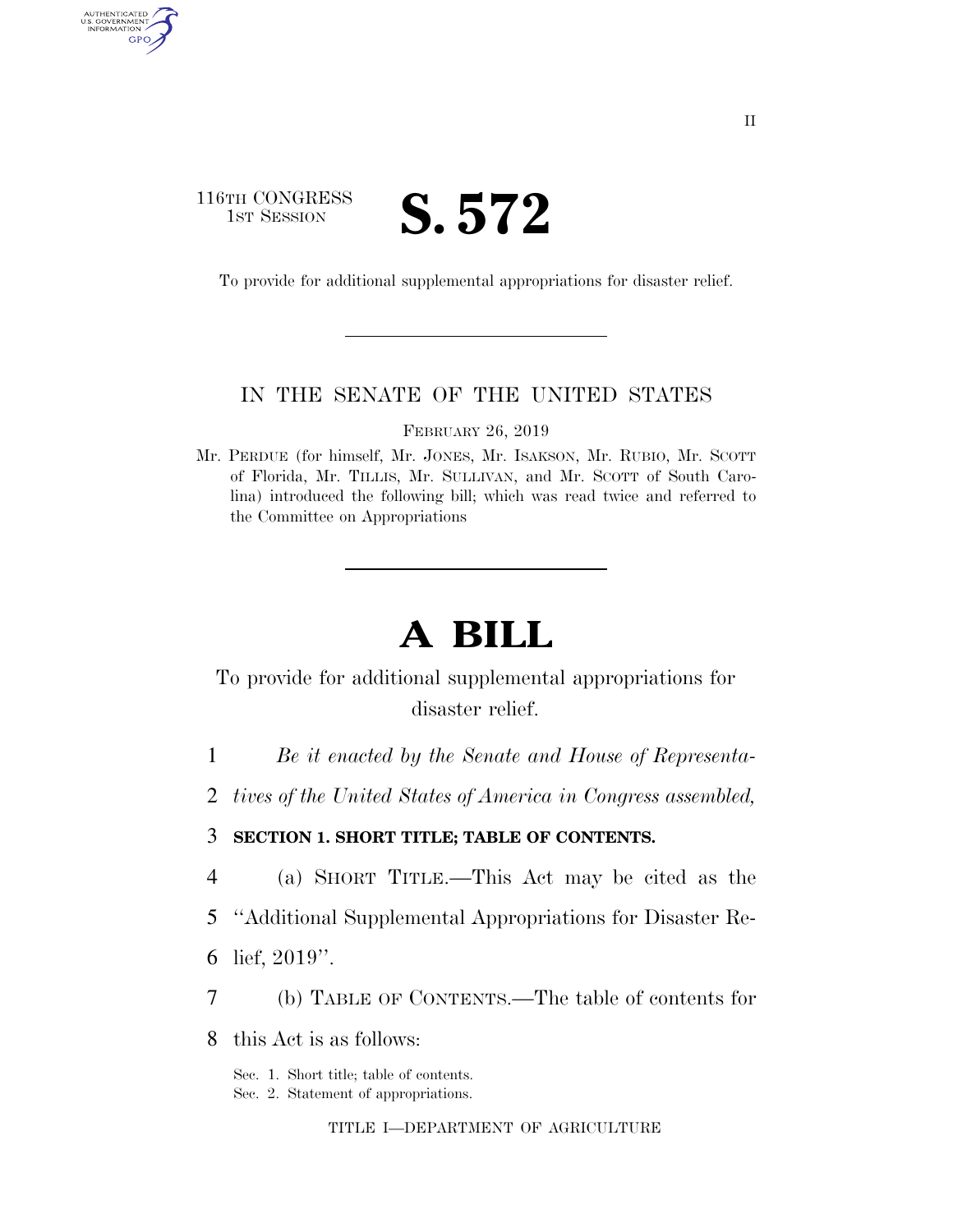TITLE II—DEPARTMENT OF COMMERCE TITLE III—DEPARTMENT OF DEFENSE TITLE IV—CORPS OF ENGINEERS—CIVIL TITLE V—DEPARTMENT OF HOMELAND SECURITY TITLE VI—DEPARTMENT OF THE INTERIOR TITLE VII—DEPARTMENT OF LABOR TITLE VIII—LEGISLATIVE BRANCH TITLE IX—DEPARTMENT OF DEFENSE TITLE X—DEPARTMENT OF TRANSPORTATION TITLE XI—GENERAL PROVISIONS

#### 1 **SEC. 2. STATEMENT OF APPROPRIATIONS.**

2 The following sums in this Act are appropriated, out 3 of any money in the Treasury not otherwise appropriated, 4 for the fiscal year ending September 30, 2019.

#### 5 TITLE I

## 6 DEPARTMENT OF AGRICULTURE

 The following sums in this title are appropriated, out of any money in the Treasury not otherwise appropriated, for the fiscal year ending September 30, 2019, and for other purposes, namely:

- 11 AGRICULTURAL PROGRAMS
- 12 PROCESSING, RESEARCH AND MARKETING
- 13 OFFICE OF THE SECRETARY

 For an additional amount for the ''Office of the Sec- retary'', \$3,005,442,000, which shall remain available until December 31, 2020, for necessary expenses related to losses of crops (including milk and harvested adulter-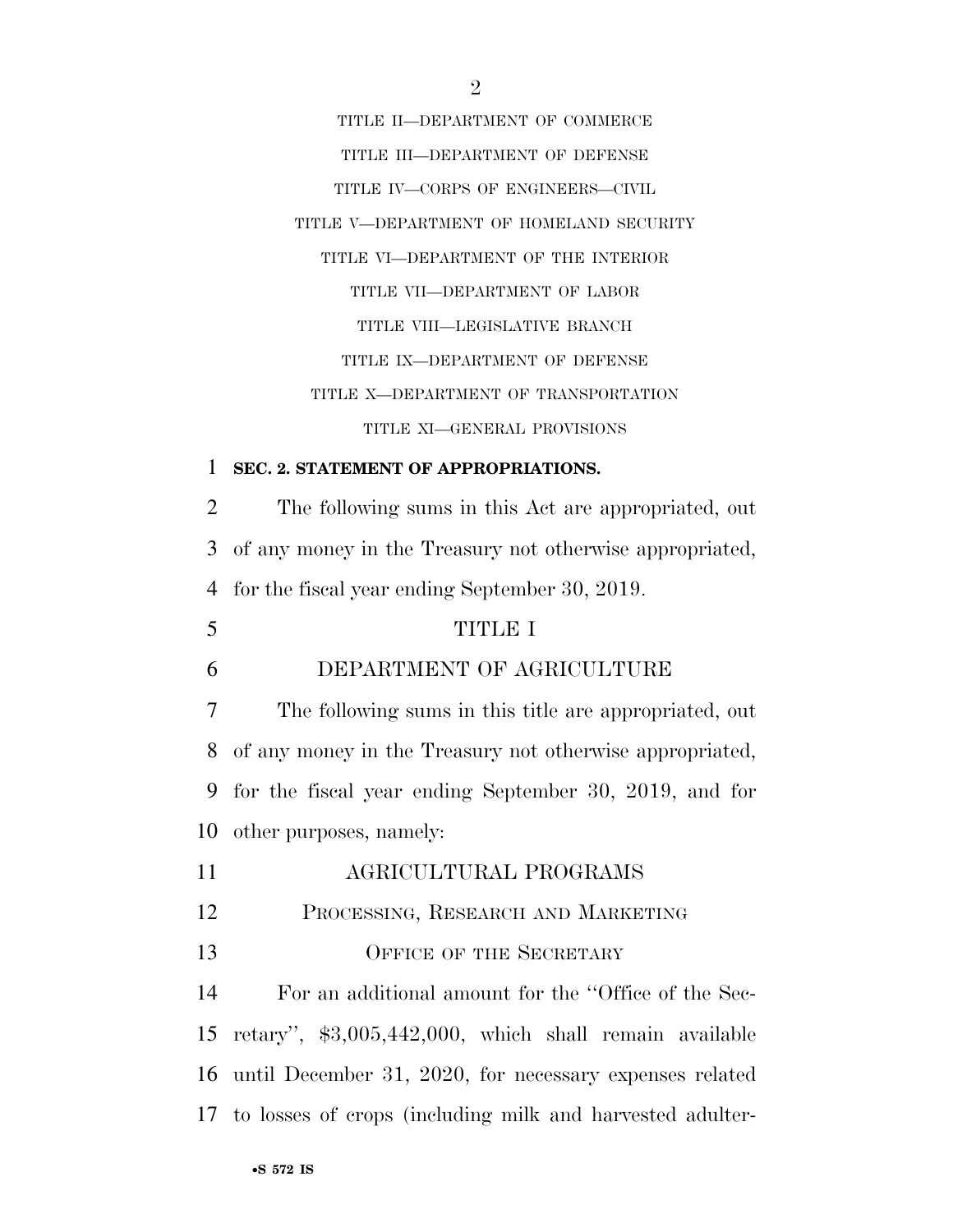ated wine grapes), trees, bushes, and vines, as a con- sequence of Hurricanes Michael or Florence, other hurri- canes, typhoons, volcanic activity, or wildfires occurring in calendar year 2018 under such terms and conditions as determined by the Secretary of Agriculture (referred to in this title as the ''Secretary''): *Provided*, That the Secretary may provide assistance for such losses in the form of block grants to eligible States and territories and such assistance may include compensation to producers, as determined by the Secretary, for past or future crop insurance premiums, forest restoration, and poultry and livestock losses: *Provided further*, That of the amounts provided under this heading, tree assistance payments may be made under section 1501(e) of the Agricultural Act of 2014 (7 U.S.C. 9081(e)) to eligible orchardists or nursery tree growers (as defined in such section) of pecan trees with a tree mortality rate that exceeds 7.5 percent (adjusted for normal mortality) and is less than 15 per- cent (adjusted for normal mortality), to be available until expended, for losses incurred during the period beginning January 1, 2018, and ending December 31, 2018: *Pro- vided further*, That in the case of producers impacted by volcanic activity that resulted in the loss of crop land, or access to crop land, the Secretary shall consider all meas-ures available, as appropriate, to bring replacement land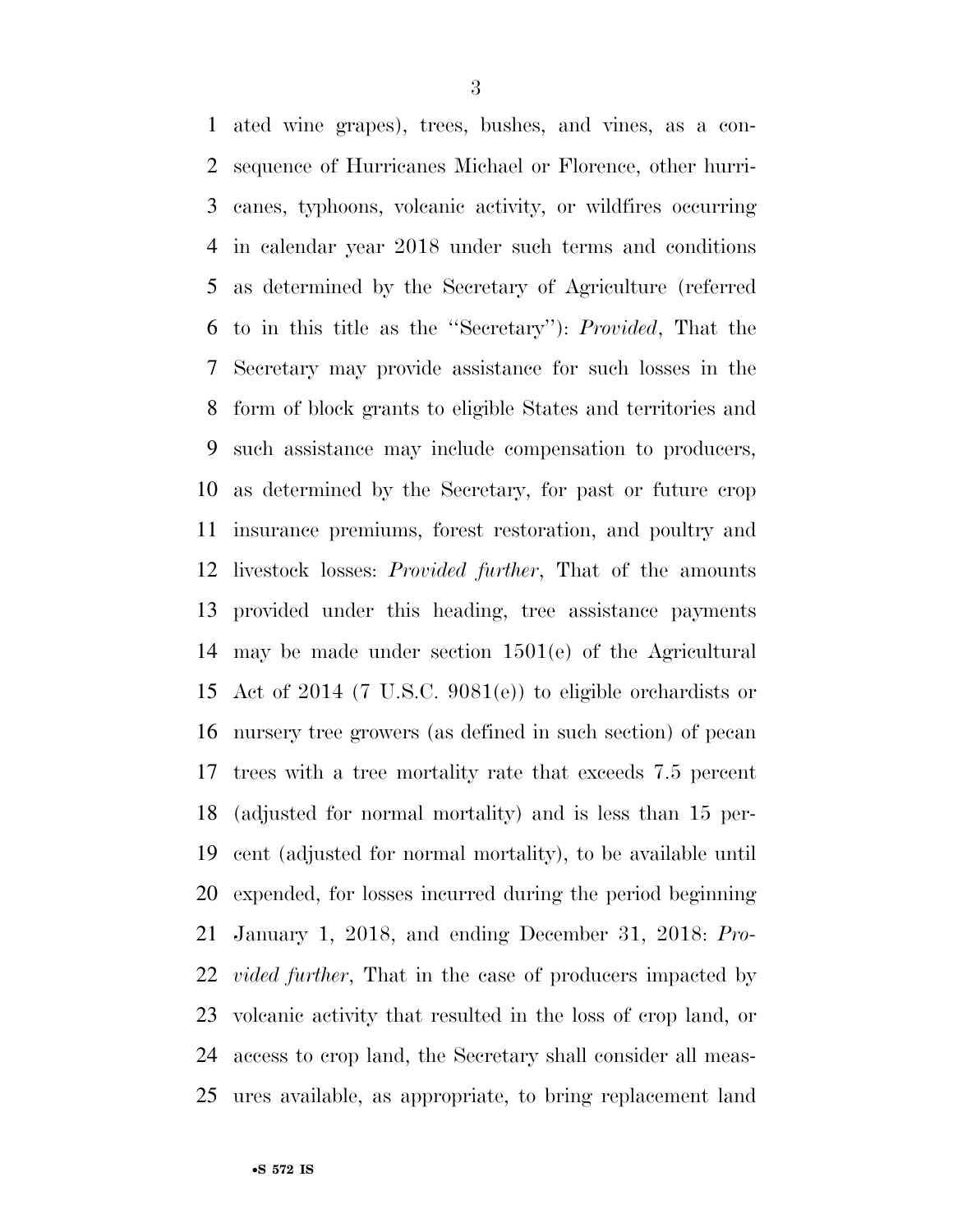into production: *Provided further*, That the total amount of payments received under this heading and applicable policies of crop insurance under the Federal Crop Insur- ance Act (7 U.S.C. 1501 et seq.) or the Noninsured Crop Disaster Assistance Program (NAP) under section 196 of the Federal Agriculture Improvement and Reform Act of 1996 (7 U.S.C. 7333) shall not exceed 90 percent of the loss as determined by the Secretary: *Provided further*, That the total amount of payments received under this heading for producers who did not obtain a policy or plan of insurance for an insurable commodity for the applicable crop year under the Federal Crop Insurance Act (7 U.S.C. 1501 et seq.) for the crop incurring the losses or did not file the required paperwork and pay the service fee by the applicable State filing deadline for a noninsurable com- modity for the applicable crop year under NAP for the crop incurring the losses shall not exceed 70 percent of the loss as determined by the Secretary: *Provided further*, That producers receiving payments under this heading, as determined by the Secretary, shall be required to purchase crop insurance where crop insurance is available for the next two available crop years, excluding tree insurance policies, and producers receiving payments under this heading shall be required to purchase coverage under NAP where crop insurance is not available in the next two avail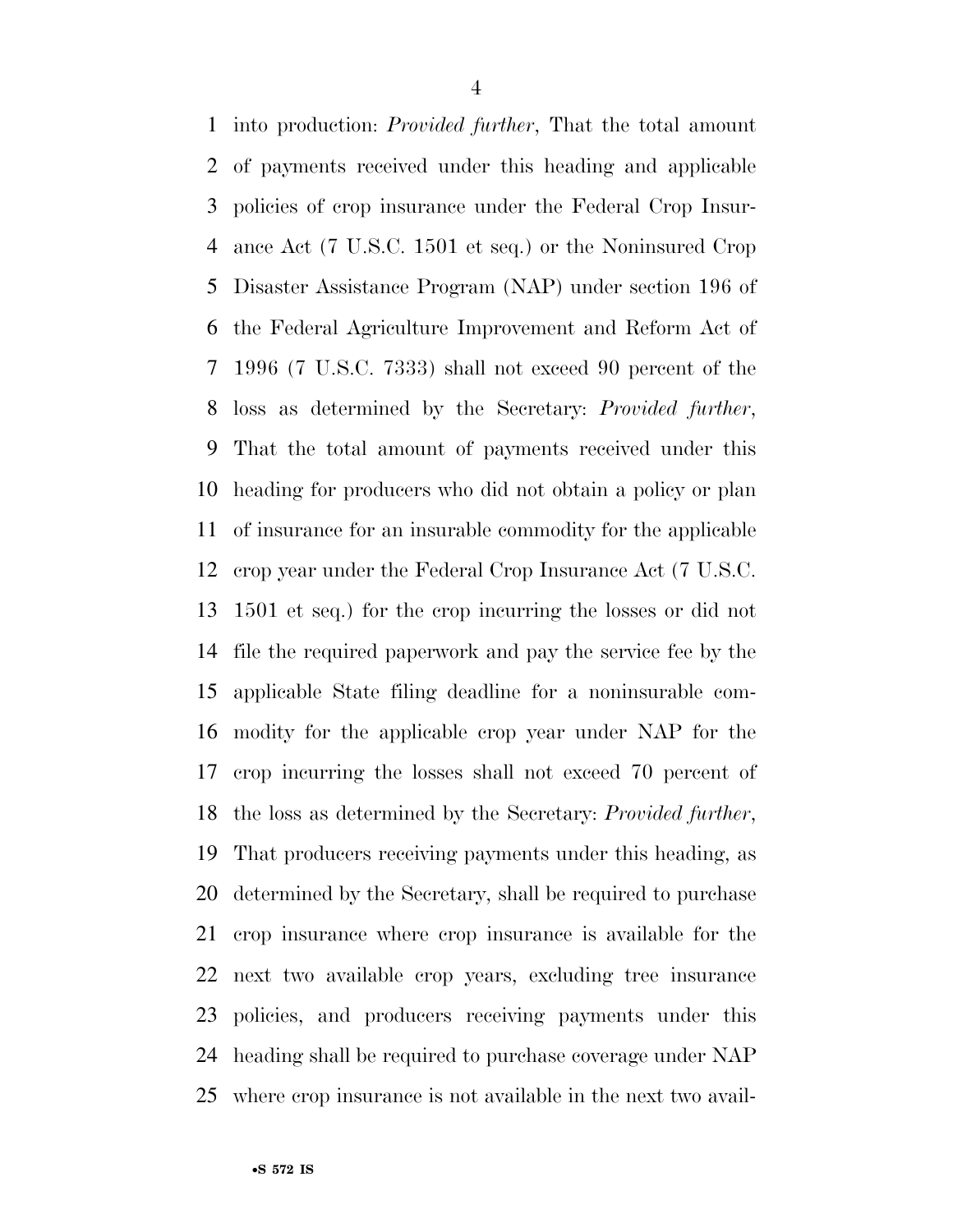able crop years, as determined by the Secretary: *Provided further*, That, not later than 120 days after the end of fiscal year 2019, the Secretary shall submit a report to the Congress specifying the type, amount, and method of such assistance by State and territory: *Provided further*, That such amount is designated by the Congress as being for an emergency requirement pursuant to section  $251(b)(2)(A)(i)$  of the Balanced Budget and Emergency Deficit Control Act of 1985.

10 FARM SERVICE AGENCY

EMERGENCY FOREST RESTORATION PROGRAM

 For an additional amount for the ''Emergency Forest Restoration Program'', for necessary expenses related to the consequences of Hurricanes Michael and Florence and wildfires occurring in calendar year 2018, and other nat- ural disasters, \$480,000,000, to remain available until ex- pended: *Provided*, That such amount is designated by the Congress as being for an emergency requirement pursuant 19 to section  $251(b)(2)(A)(i)$  of the Balanced Budget and Emergency Deficit Control Act of 1985.

NATURAL RESOURCES CONSERVATION SERVICE

WATERSHED AND FLOOD PREVENTION OPERATIONS

 For an additional amount for ''Watershed and Flood Prevention Operations'', for necessary expenses for the Emergency Watershed Protection Program related to the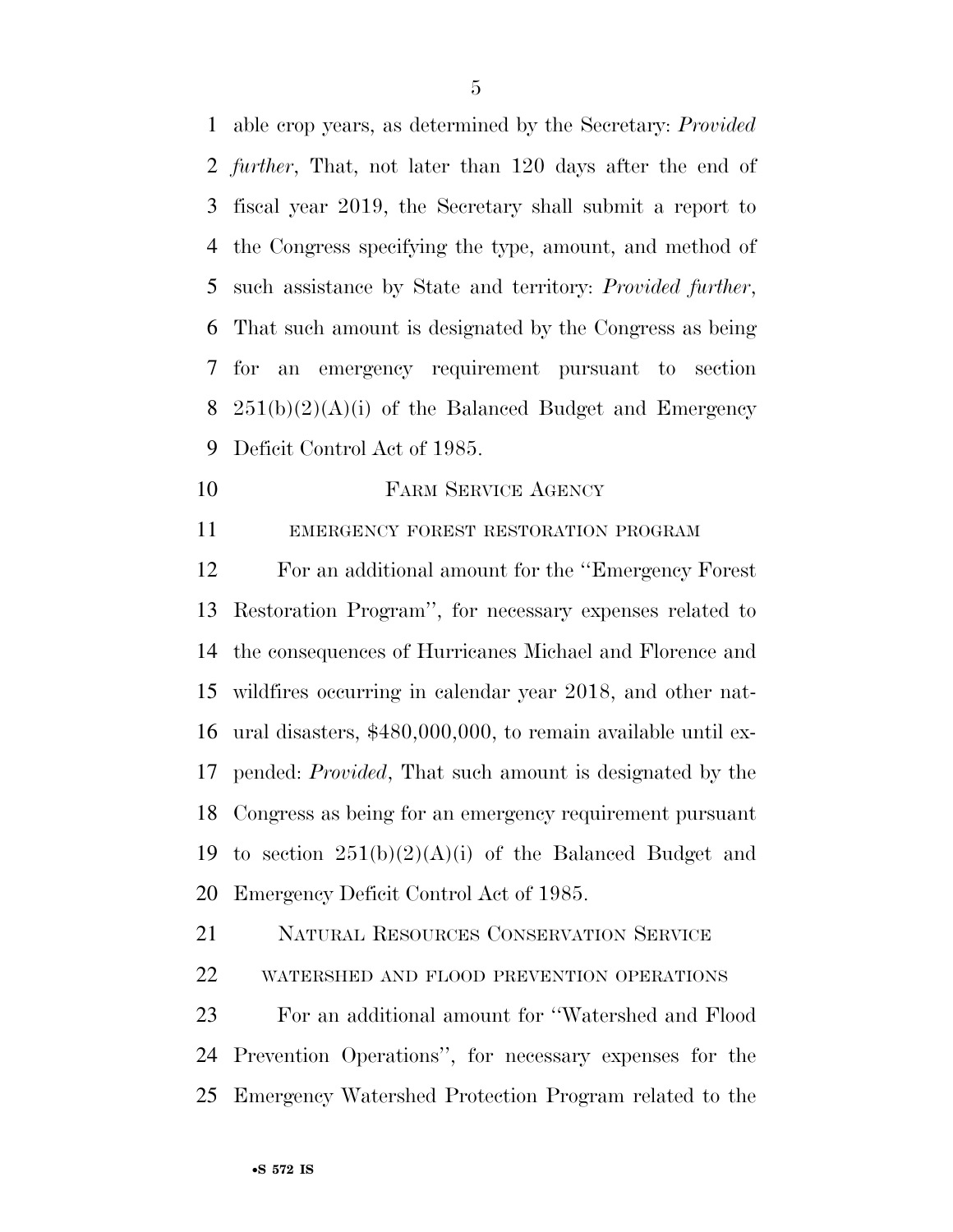consequences of Hurricanes Michael and Florence and wildfires occurring in calendar year 2018, and other nat- ural disasters, \$125,000,000, to remain available until ex- pended: *Provided*, That such amount is designated by the Congress as being for an emergency requirement pursuant 6 to section  $251(b)(2)(A)(i)$  of the Balanced Budget and Emergency Deficit Control Act of 1985.

#### 8 RURAL DEVELOPMENT

RURAL COMMUNITY FACILITIES PROGRAM ACCOUNT

 For an additional amount for the cost of grants for rural community facilities programs as authorized by sec- tion 306 and described in section 381E(d)(1) of the Con- solidated Farm and Rural Development Act, for necessary expenses related to the consequences of Hurricanes Mi- chael and Florence and wildfires occurring in calendar year 2018, and other natural disasters, \$150,000,000, to remain available until expended: *Provided*, That sections 381E–H and 381N of the Consolidated Farm and Rural Development Act are not applicable to the funds made available under this heading: *Provided further*, That such amount is designated by the Congress as being for an emergency requirement pursuant to section  $251(b)(2)(A)(i)$  of the Balanced Budget and Emergency Deficit Control Act of 1985.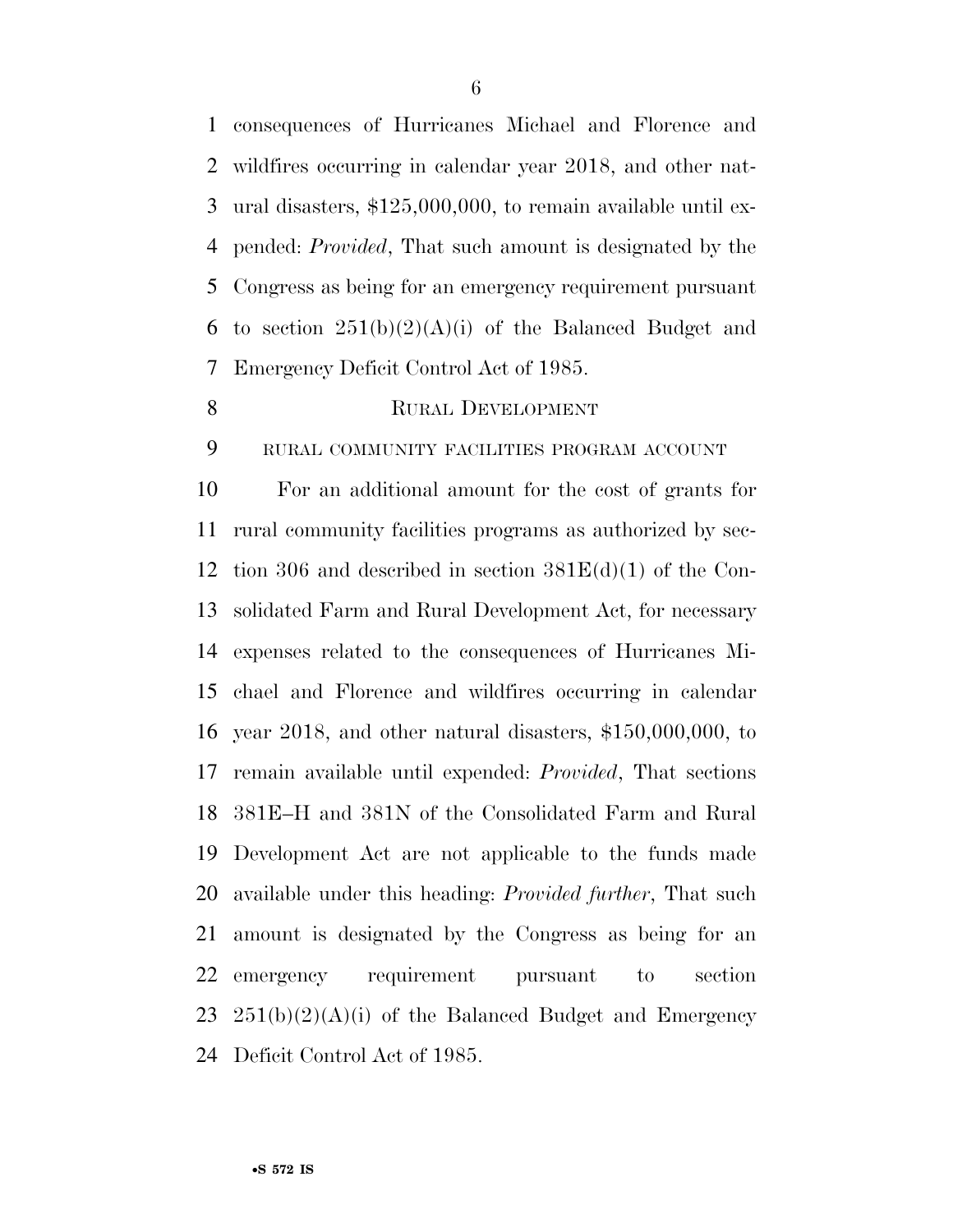#### GENERAL PROVISIONS—THIS TITLE

 SEC. 101. In addition to amounts otherwise made available, out of the funds made available under section 18 of Food and Nutrition Act of 2008, \$25,200,000 shall be available for the Secretary to provide a grant to the Commonwealth of the Northern Mariana Islands for dis- aster nutrition assistance in response to the Presidentially declared major disasters and emergencies: *Provided*, That funds made available to the Commonwealth of the North- ern Mariana Islands under this section shall remain avail- able for obligation by the Commonwealth until September 30, 2020: *Provided further*, That such amount is des- ignated by the Congress as being for an emergency re-14 quirement pursuant to section  $251(b)(2)(A)(i)$  of the Bal- anced Budget and Emergency Deficit Control Act of 1985. SEC. 102. For purposes of administering title I of subdivision 1 of division B of the Bipartisan Budget Act of 2018 (Public Law 115–123), losses to agricultural pro- ducers resulting from hurricanes shall also include losses incurred from Tropical Storm Cindy and losses of peach and blueberry crops in calendar year 2017 due to extreme cold: *Provided*, That the amounts provided by this section are designated by the Congress as being for an emergency 24 requirement pursuant to section  $251(b)(2)(A)(i)$  of the

Balanced Budget and Emergency Deficit Control Act of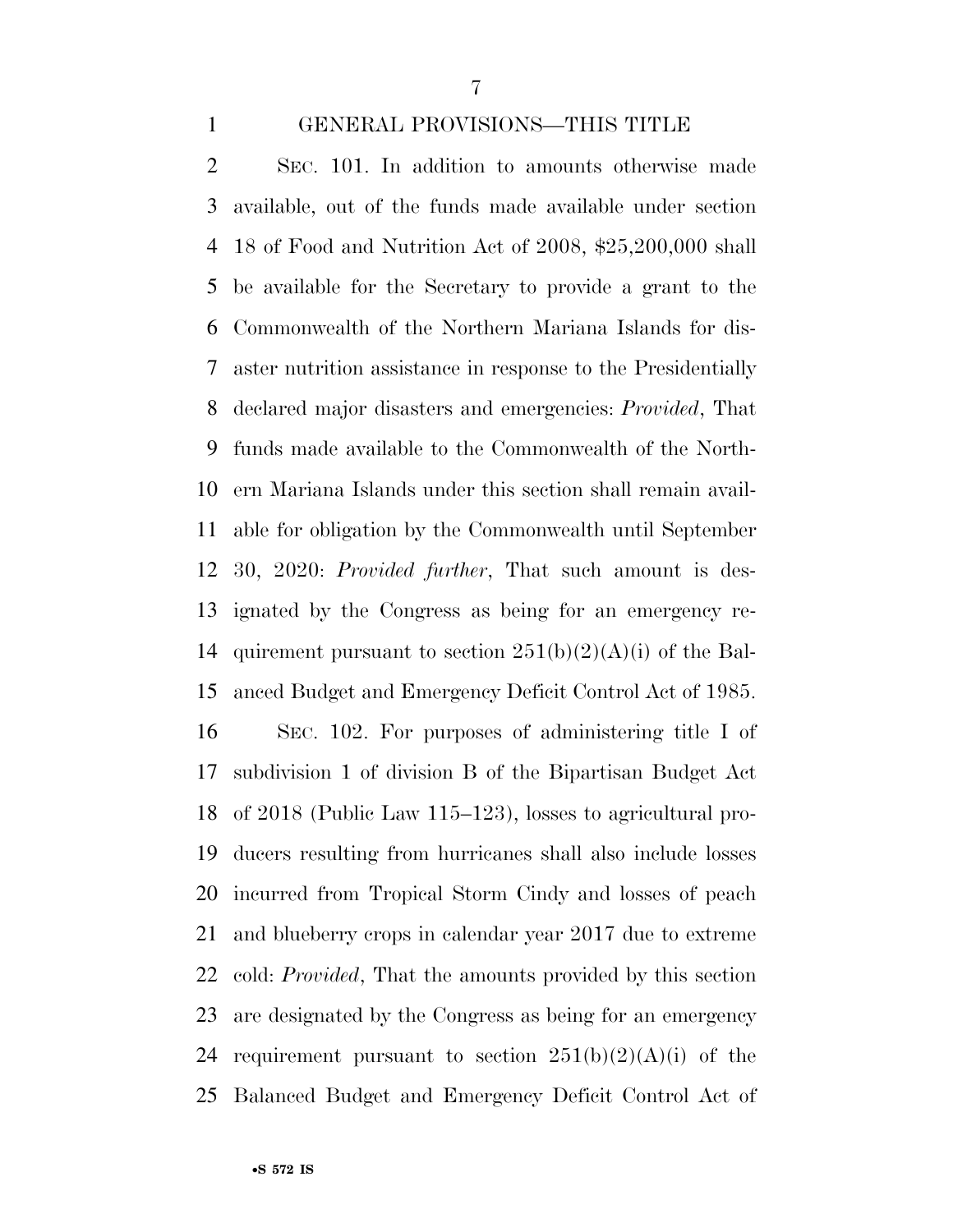1985: *Provided further*, That amounts repurposed under this heading that were previously designated by the Con- gress as an emergency requirement pursuant to the Bal- anced Budget and Emergency Deficit Control Act of 1985 are designated by the Congress as an emergency require-6 ment pursuant to section  $251(b)(2)(A)(i)$  of the Balanced Budget and Emergency Deficit Control Act of 1985.

 SEC. 103. (a)(1) Except as provided in paragraph (2), a person or legal entity is not eligible to receive a payment under the Market Facilitation Program estab- lished pursuant to the Commodity Credit Corporation Charter Act (15 U.S.C. 714 et seq.) if the average ad- justed gross income of such person or legal entity is great-er than \$900,000.

 (2) Paragraph (1) shall not apply to a person or legal entity if at least 75 percent of the adjusted gross income of such person or legal entity is derived from farming, ranching, or forestry related activities.

 (b) A person or legal entity may not receive a pay- ment under the Market Facilitation Program described in 21 subsection  $(a)(1)$ , directly or indirectly, of more than \$125,000.

 (c) In this section, the term ''average adjusted gross income'' has the meaning given the term defined in section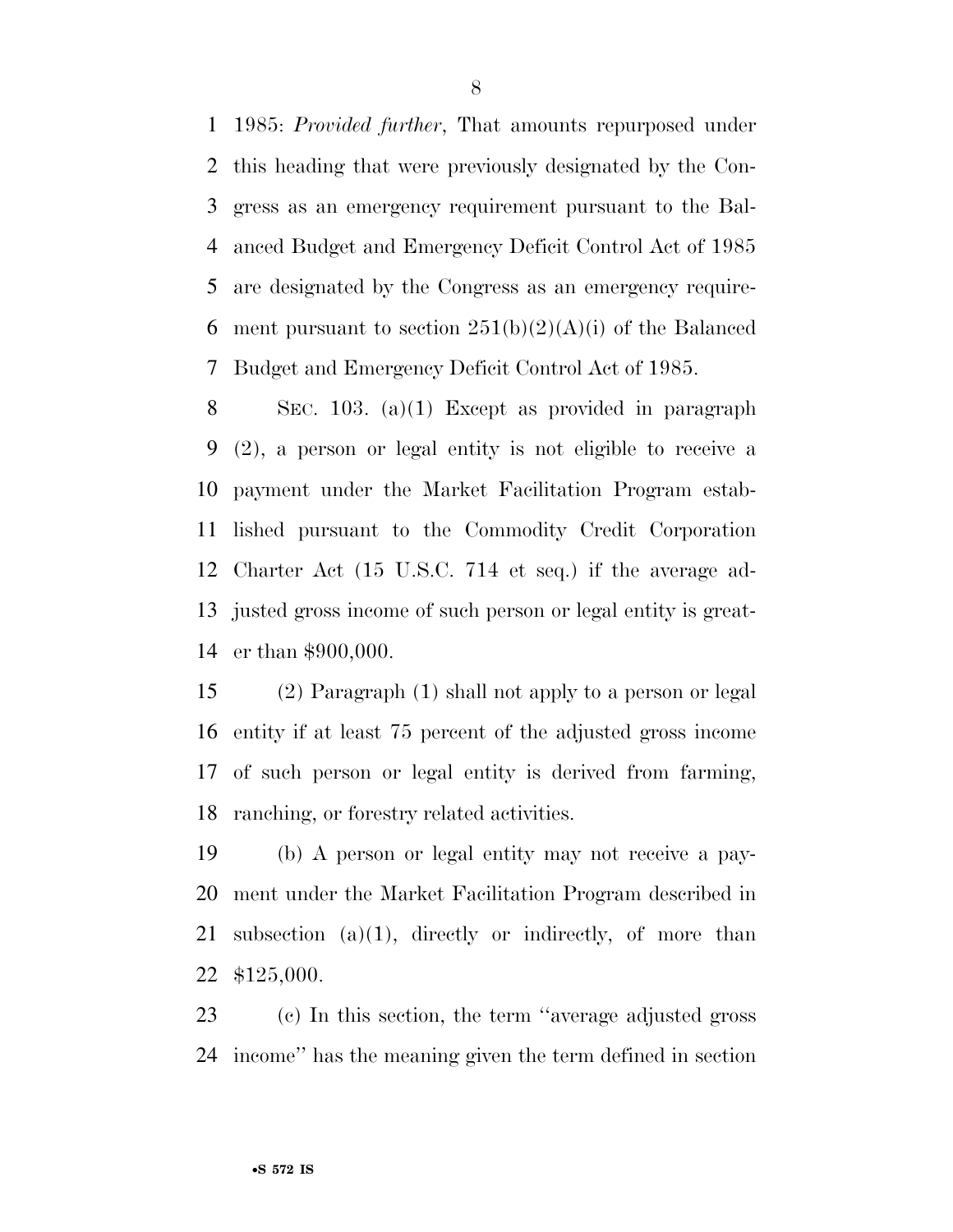760.1502 of title 7 Code of Federal Regulations (as in effect July 18, 2018).

 (d) The amount provided by this section is designated by the Congress as being for an emergency requirement 5 pursuant to section  $251(b)(2)(A)(i)$  of the Balanced Budg-et and Emergency Deficit Control Act of 1985.

 SEC. 104. In addition to other amounts made avail- able by section 309 of division A of the Additional Supple- mental Appropriations for Disaster Relief Requirements Act, 2017 (Public Law 115–72; 131 Stat. 1229), there is appropriated to the Secretary, out of any moneys in the Treasury not otherwise appropriated, for the fiscal year ending September 30, 2019, \$610,000,000 to provide a grant to the Commonwealth of Puerto Rico for disaster nutrition assistance in response to a major disaster or emergency designated by the President under the Robert T. Stafford Disaster Relief and Emergency Assistance Act (42 U.S.C. 5121 et seq.): *Provided*, That the funds made available to the Commonwealth of Puerto Rico under this section shall remain available for obligation by the Com- monwealth until September 30, 2020, and shall be in addi- tion to funds otherwise made available: *Provided further*, That such amount is designated by the Congress as being for an emergency requirement pursuant to section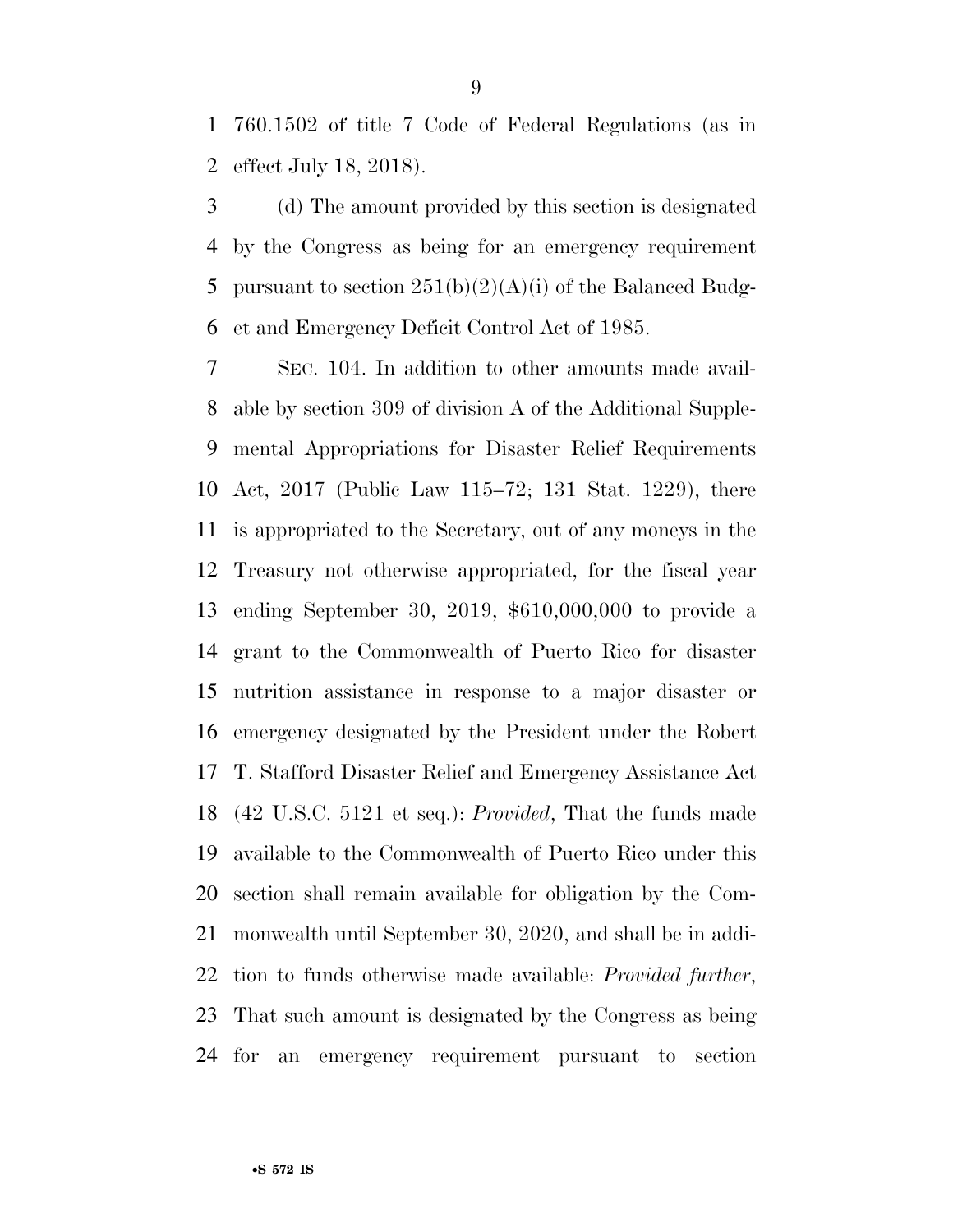| $\mathbf{1}$   | $251(b)(2)(A)(i)$ of the Balanced Budget and Emergency           |
|----------------|------------------------------------------------------------------|
| $\overline{2}$ | Deficit Control Act of 1985 (2 U.S.C. 901(b)(2)(A)(i)).          |
| 3              | TITLE II                                                         |
| $\overline{4}$ | DEPARTMENT OF COMMERCE                                           |
| 5              | The following sums in this title are appropriated, out           |
| 6              | of any money in the Treasury not otherwise appropriated,         |
| 7              | for the fiscal year ending September 30, 2019, and for           |
| 8              | other purposes, namely:                                          |
| 9              | <b>ECONOMIC DEVELOPMENT ADMINISTRATION</b>                       |
| 10             | ECONOMIC DEVELOPMENT ASSISTANCE PROGRAMS                         |
| 11             | (INCLUDING TRANSFERS OF FUNDS)                                   |
| 12             | Pursuant to section 703 of the Public Works and                  |
| 13             | Economic Development Act (42 U.S.C. 3233), for an addi-          |
| 14             | tional amount for "Economic Development Assistance               |
| 15             | Programs" for necessary expenses related to flood mitiga-        |
| 16             | tion, disaster relief, long-term recovery, and restoration of    |
| 17             | infrastructure in areas that received a major disaster des-      |
|                | 18 ignation as a result of Hurricanes Florence, Michael, and     |
| 19             | Lane, Typhoons Yutu and Mangkhut, and of wildfires, vol-         |
| 20             | canic eruptions, earthquakes, and other natural disasters        |
| 21             | occurring in calendar year 2018 under the Robert T. Staf-        |
| 22             | ford Disaster Relief and Emergency Assistance Act (42)           |
| 23             | U.S.C. 5121 et seq.), $$600,000,000$ , to remain available       |
| 24             | until expended: <i>Provided</i> , That such amount is designated |
| 25             | by the Congress as being for an emergency requirement            |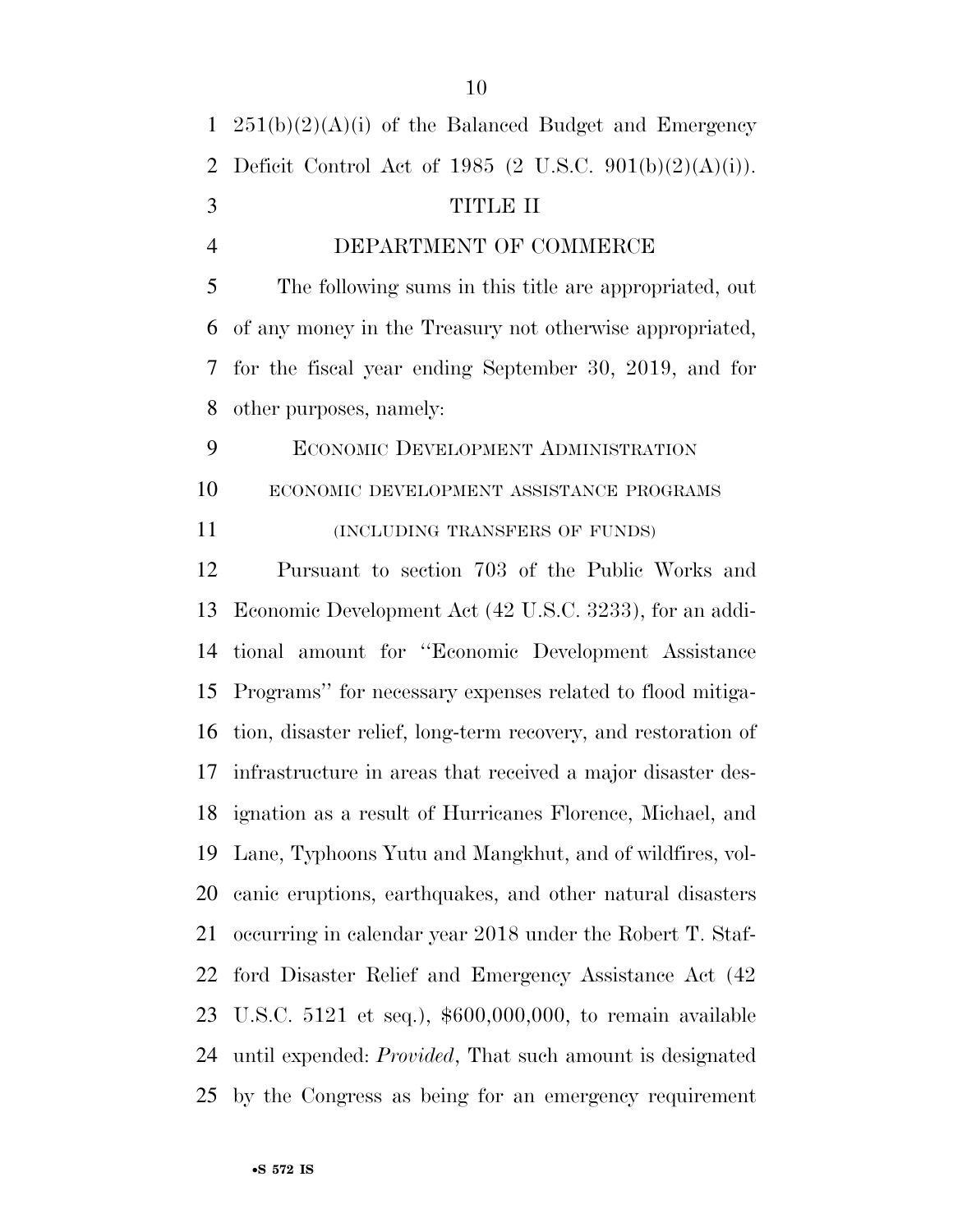1 pursuant to section  $251(b)(2)(A)(i)$  of the Balanced Budg- et and Emergency Deficit Control Act of 1985: *Provided further*, That within the amount appropriated, up to 2 per- cent of funds may be transferred to the ''Salaries and Ex- penses'' account for administration and oversight activi- ties: *Provided further*, That within the amount appro- priated, \$1,000,000 shall be transferred to the ''Office of Inspector General'' account for carrying out investigations and audits related to the funding provided under this heading. NATIONAL OCEANIC AND ATMOSPHERIC ADMINISTRATION OPERATIONS, RESEARCH, AND FACILITIES For an additional amount for ''Operations, Research, and Facilities'' for necessary expenses related to the con- sequences of Hurricanes Florence and Michael, Typhoon Yutu, and of wildfires, \$120,570,000, to remain available until September 30, 2020, as follows: (1) \$3,000,000 for repair and replacement of observing assets, real property, and equipment;

 (2) \$11,000,000 for marine debris assessment and removal;

 (3) \$31,570,000 for mapping, charting, and ge-odesy services;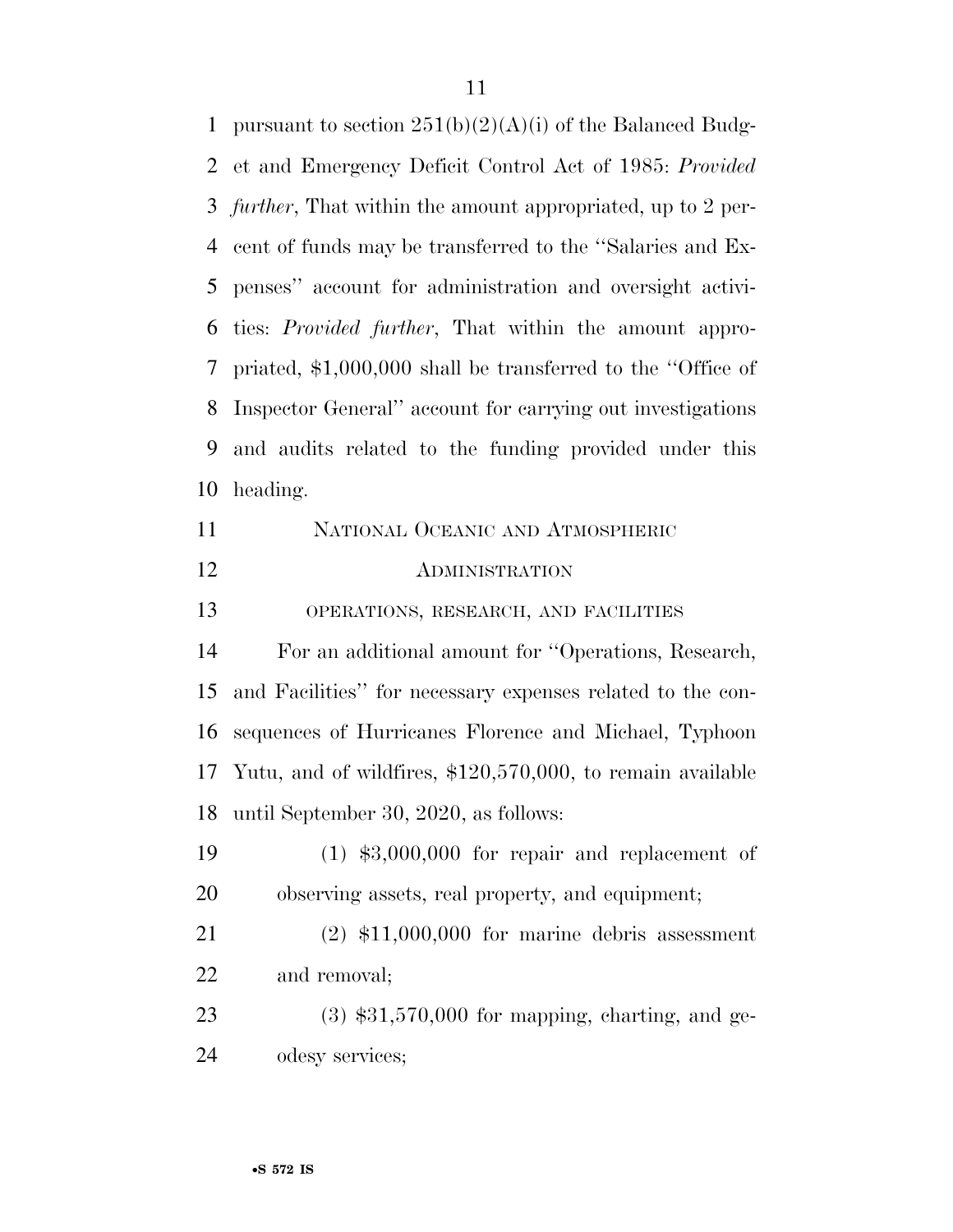(4) \$25,000,000 to improve: (a) hurricane in- tensity forecasting, including through deployment of unmanned ocean observing platforms and enhanced data assimilation; (b) flood prediction, forecasting, and mitigation capabilities; and (c) wildfire pre-diction, detection, and forecasting; and

 (5) \$50,000,000 for Title IX Fund grants as authorized under section 906(c) of division O of Public Law 114–113:

 *Provided*, That such amount is designated by the Congress as being for an emergency requirement pursuant to sec-12 tion  $251(b)(2)(A)(i)$  of the Balanced Budget and Emer- gency Deficit Control Act of 1985: *Provided further*, That the National Oceanic and Atmospheric Administration shall submit a spending plan to the Committees on Appro- priations of the House of Representatives and the Senate for funding provided under subsection (4) of this heading within 45 days after the date of enactment of this Act. PROCUREMENT, ACQUISITION AND CONSTRUCTION

 For an additional amount for ''Procurement, Acquisi- tion and Construction'', \$25,000,000, to remain available until September 30, 2021, for improvements to oper- ational and research weather supercomputing infrastruc- ture and satellite ground services used for hurricane inten-sity and track prediction; flood prediction, forecasting, and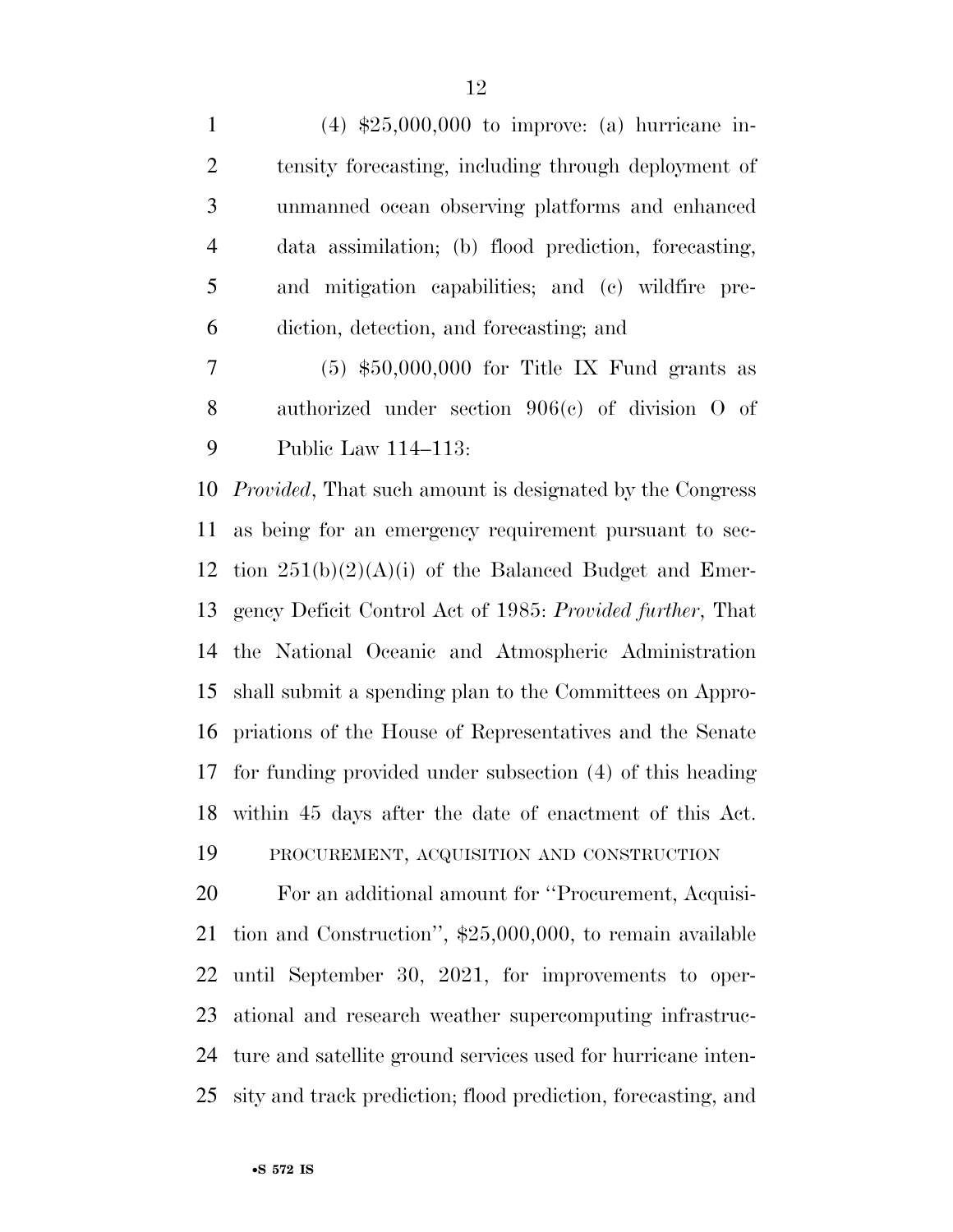mitigation; and wildfire prediction, detection, and fore- casting: *Provided*, That such amount is designated by the Congress as being for an emergency requirement pursuant 4 to section  $251(b)(2)(A)(i)$  of the Balanced Budget and Emergency Deficit Control Act of 1985: *Provided further*, That the National Oceanic and Atmospheric Administra- tion shall submit a spending plan to the Committees on Appropriations of the House of Representatives and the Senate within 45 days after the date of enactment of this Act.

#### FISHERIES DISASTER ASSISTANCE

 For an additional amount for ''Fisheries Disaster As- sistance'' for necessary expenses associated with the miti- gation of fishery disasters, \$150,000,000, to remain avail- able until expended: *Provided*, That funds shall be used for mitigating the effects of commercial fishery failures and fishery resource disasters declared by the Secretary of Commerce, including those declared by the Secretary to be a direct result of Hurricanes Florence and Michael and Typhoons Yutu and Mangkhut: *Provided further*, That such amount is designated by the Congress as being for an emergency requirement pursuant to section  $251(b)(2)(A)(i)$  of the Balanced Budget and Emergency Deficit Control Act of 1985.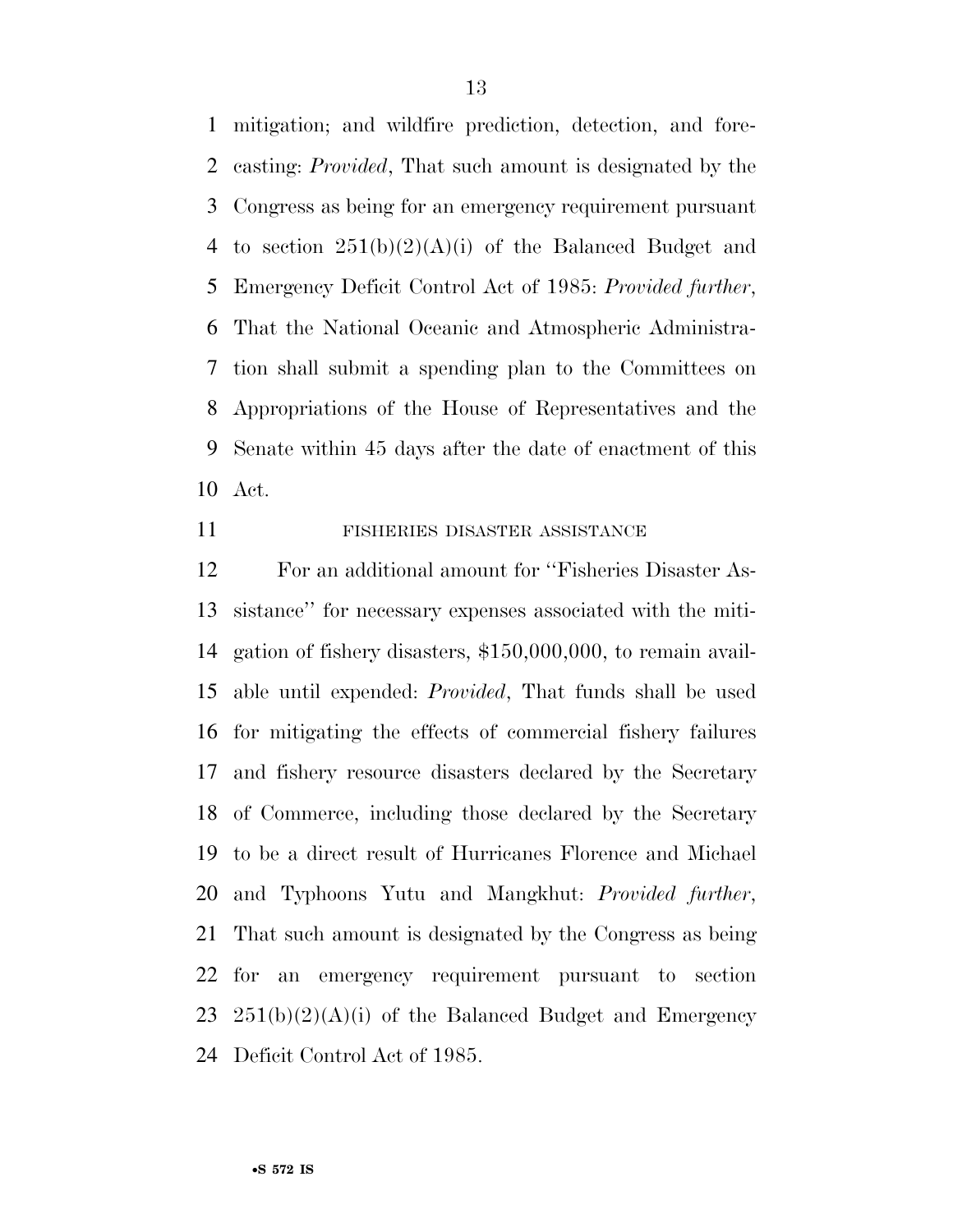| $\mathbf{1}$   | DEPARTMENT OF JUSTICE                                            |
|----------------|------------------------------------------------------------------|
| $\overline{2}$ | UNITED STATES MARSHALS SERVICE                                   |
| 3              | <b>SALARIES AND EXPENSES</b>                                     |
| $\overline{4}$ | an additional amount for "Salaries and Ex-<br>For                |
| 5              | penses" for necessary expenses related to the con-               |
| 6              | sequences of Hurricanes Florence and Michael and Ty-             |
| 7              | phoon Yutu, $$1,336,000$ : <i>Provided</i> , That such amount is |
| 8              | designated by the Congress as being for an emergency re-         |
| 9              | quirement pursuant to section $251(b)(2)(A)(i)$ of the Bal-      |
| 10             | anced Budget and Emergency Deficit Control Act of 1985.          |
| 11             | FEDERAL PRISON SYSTEM                                            |
| 12             | <b>BUILDINGS AND FACILITIES</b>                                  |
| 13             | For an additional amount for "Buildings and Facili-              |
| 14             | ties" for necessary expenses related to the consequences         |
|                | 15 of Hurricanes Florence and Michael and Typhoon Yutu,          |
|                | 16 \$28,400,000, to remain available until expended: Pro-        |
|                | 17 <i>wided</i> That such amount is designated by the Congress   |

 ties'' for necessary expenses related to the consequences of Hurricanes Florence and Michael and Typhoon Yutu, \$28,400,000, to remain available until expended: *Pro- vided*, That such amount is designated by the Congress as being for an emergency requirement pursuant to sec-19 tion  $251(b)(2)(A)(i)$  of the Balanced Budget and Emer-gency Deficit Control Act of 1985.

 RELATED AGENCIES LEGAL SERVICES CORPORATION PAYMENT TO THE LEGAL SERVICES CORPORATION For an additional amount for ''Payment to the Legal Services Corporation'' to carry out the purposes of the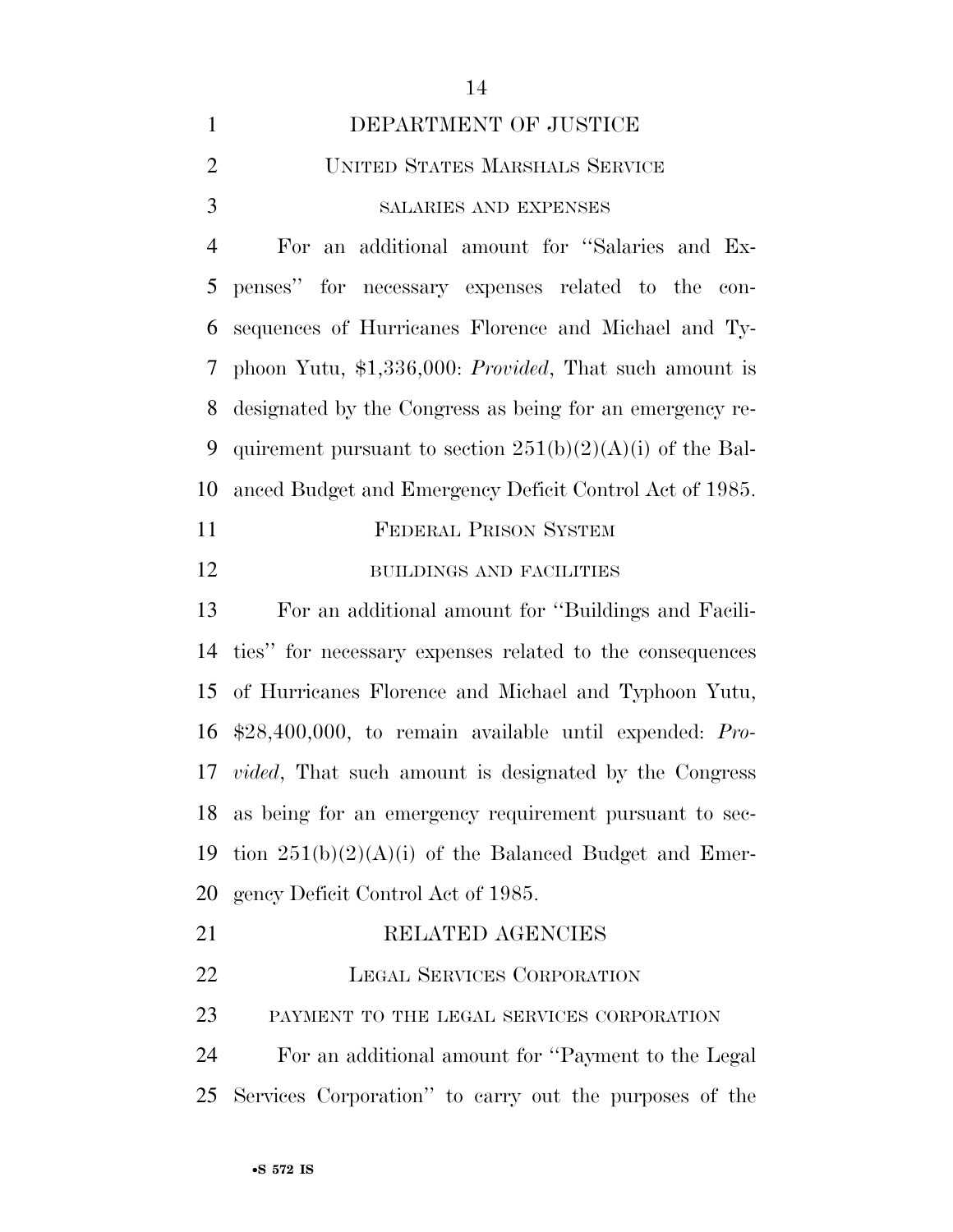Legal Services Corporation Act by providing for necessary expenses related to the consequences of Hurricanes Flor- ence, Michael, and Lane, Typhoons Yutu and Mangkhut, and calendar year 2018 wildfires, volcanic eruptions, and earthquakes, \$15,000,000: *Provided*, That such amount is designated by the Congress as being for an emergency re-7 quirement pursuant to section  $251(b)(2)(A)(i)$  of the Bal- anced Budget and Emergency Deficit Control Act of 1985: *Provided further*, That none of the funds appropriated in this Act to the Legal Services Corporation shall be ex- pended for any purpose prohibited or limited by, or con- trary to any of the provisions of, sections 501, 502, 503, 504, 505, and 506 of Public Law 105–119, and all funds appropriated in this Act to the Legal Services Corporation shall be subject to the same terms and conditions set forth in such sections, except that all references in sections 502 and 503 to 1997 and 1998 shall be deemed to refer in- stead to 2018 and 2019, respectively, and except that sec- tions 501 and 503 of Public Law 104–134 (referenced by Public Law 105–119) shall not apply to the amount made available under this heading: *Provided further*, That, for the purposes of this Act, the Legal Services Corporation shall be considered an agency of the United States Gov-ernment.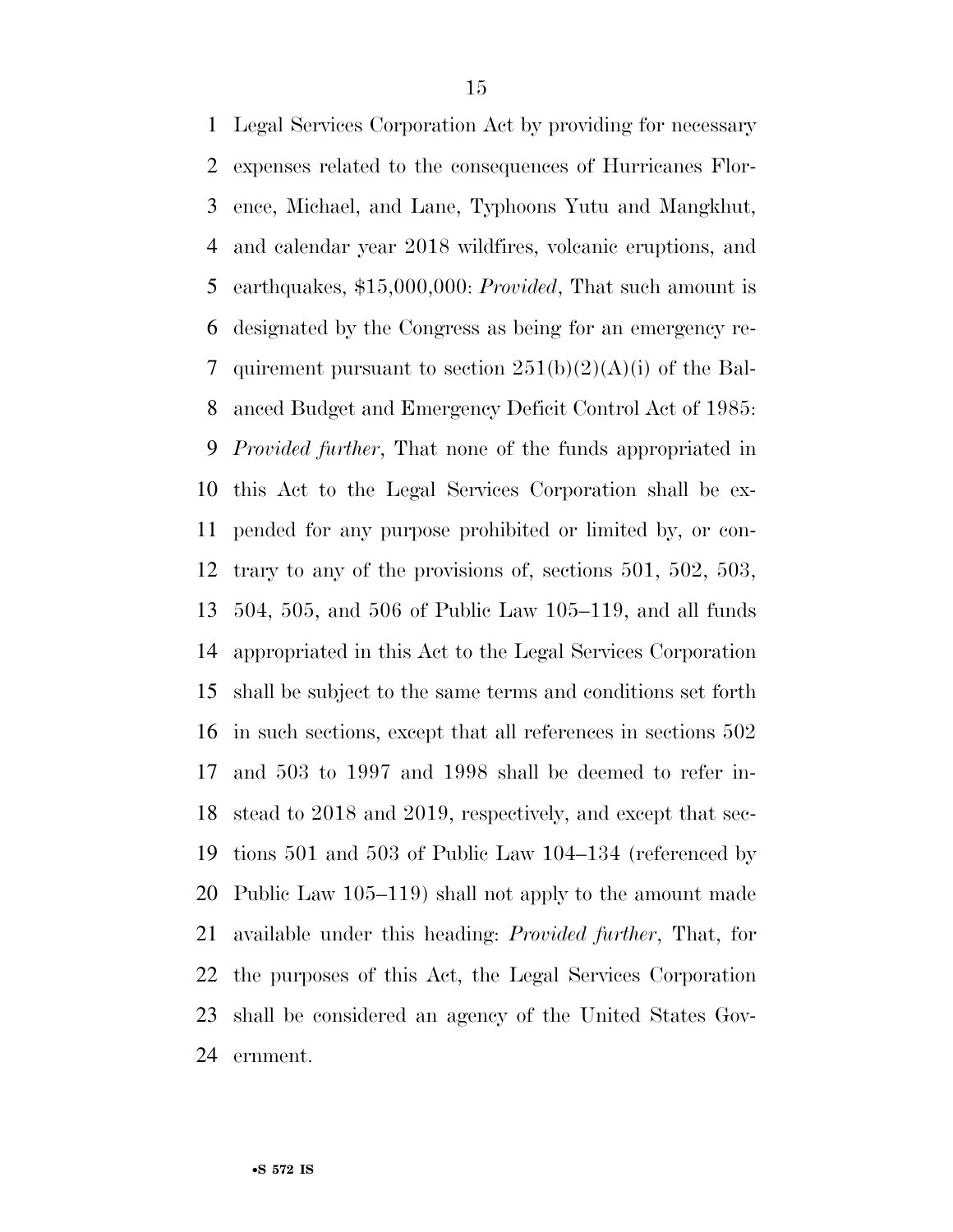## 1 TITLE III

DEPARTMENT OF DEFENSE

 The following sums in this title are appropriated, out of any money in the Treasury not otherwise appropriated, for the fiscal year ending September 30, 2019, and for other purposes, namely:

OPERATION AND MAINTENANCE, MARINE CORPS

 For an additional amount for ''Operation and Main- tenance, Marine Corps'', \$200,000,000, for necessary ex- penses related to the consequences of Hurricanes Michael and Florence: *Provided*, That such amount is designated by the Congress as being for an emergency requirement 13 pursuant to section  $251(b)(2)(A)(i)$  of the Balanced Budg-et and Emergency Deficit Control Act of 1985.

OPERATION AND MAINTENANCE, AIR FORCE

 For an additional amount for ''Operation and Main- tenance, Air Force'', \$400,000,000, for necessary ex- penses related to the consequences of Hurricanes Michael and Florence: *Provided*, That such amount is designated by the Congress as being for an emergency requirement 21 pursuant to section  $251(b)(2)(A)(i)$  of the Balanced Budg-et and Emergency Deficit Control Act of 1985.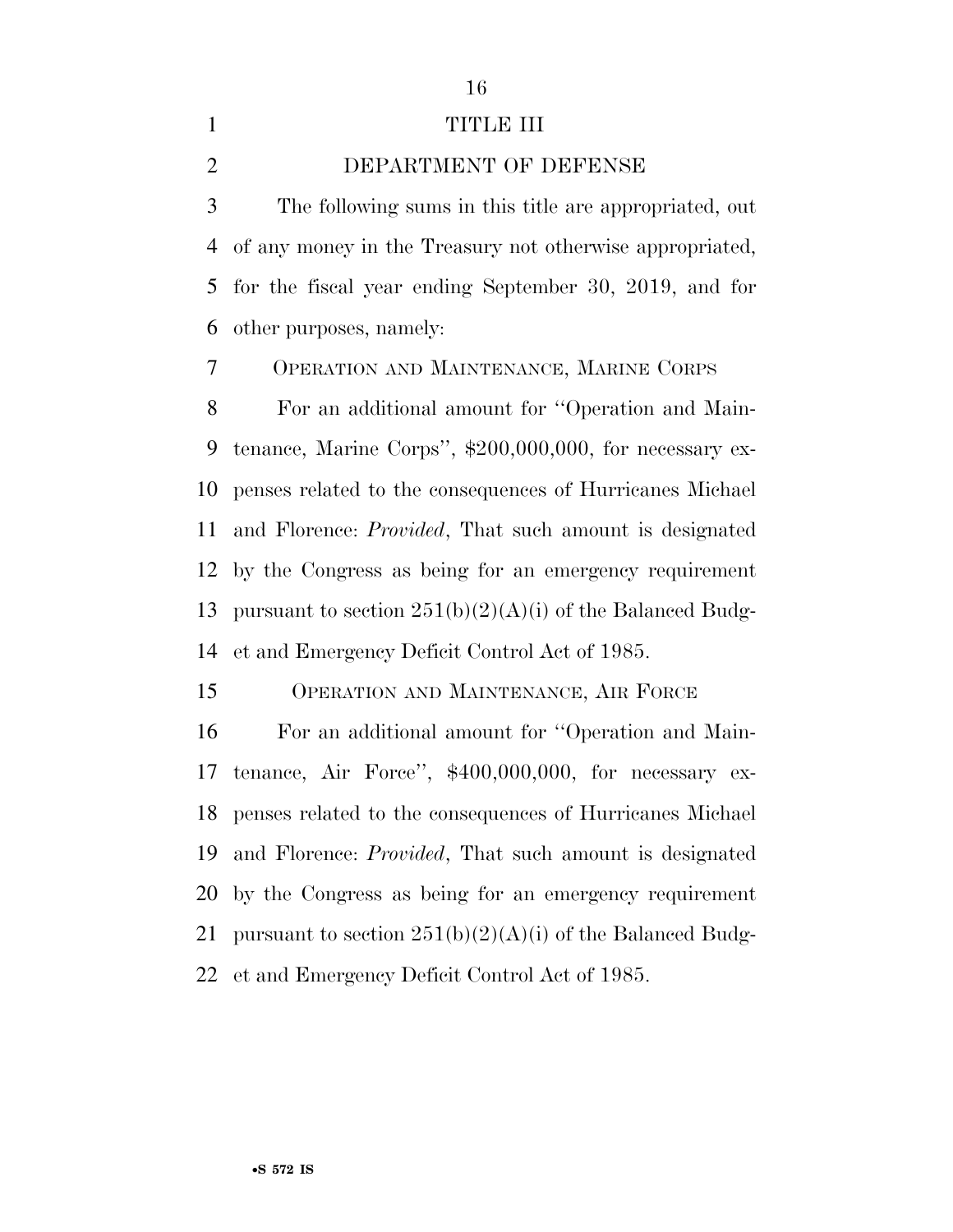## 

## TITLE IV

CORPS OF ENGINEERS—CIVIL

 The following sums in this title are appropriated, out of any money in the Treasury not otherwise appropriated, for the fiscal year ending September 30, 2019, and for other purposes, namely:

 DEPARTMENT OF THE ARMY INVESTIGATIONS

 For an additional amount for ''Investigations'' for necessary expenses related to the completion, or initiation and completion, of flood and storm damage reduction, in- cluding shore protection, studies which are currently au- thorized or which are authorized after the date of enact- ment of this Act, to reduce risk from future floods and hurricanes, at full Federal expense, \$35,000,000, to re- main available until expended, for high priority studies of projects in States and insular areas that were impacted by Hurricanes Florence and Michael, Typhoon Mangkhut, Super Typhoon Yutu, and Tropical Storm Gita: *Provided*, That such amount is designated by the Congress as being for an emergency requirement pursuant to section  $251(b)(2)(A)(i)$  of the Balanced Budget and Emergency Deficit Control Act of 1985: *Provided further*, That the Assistant Secretary of the Army for Civil Works shall pro-vide a monthly report directly to the Committees on Ap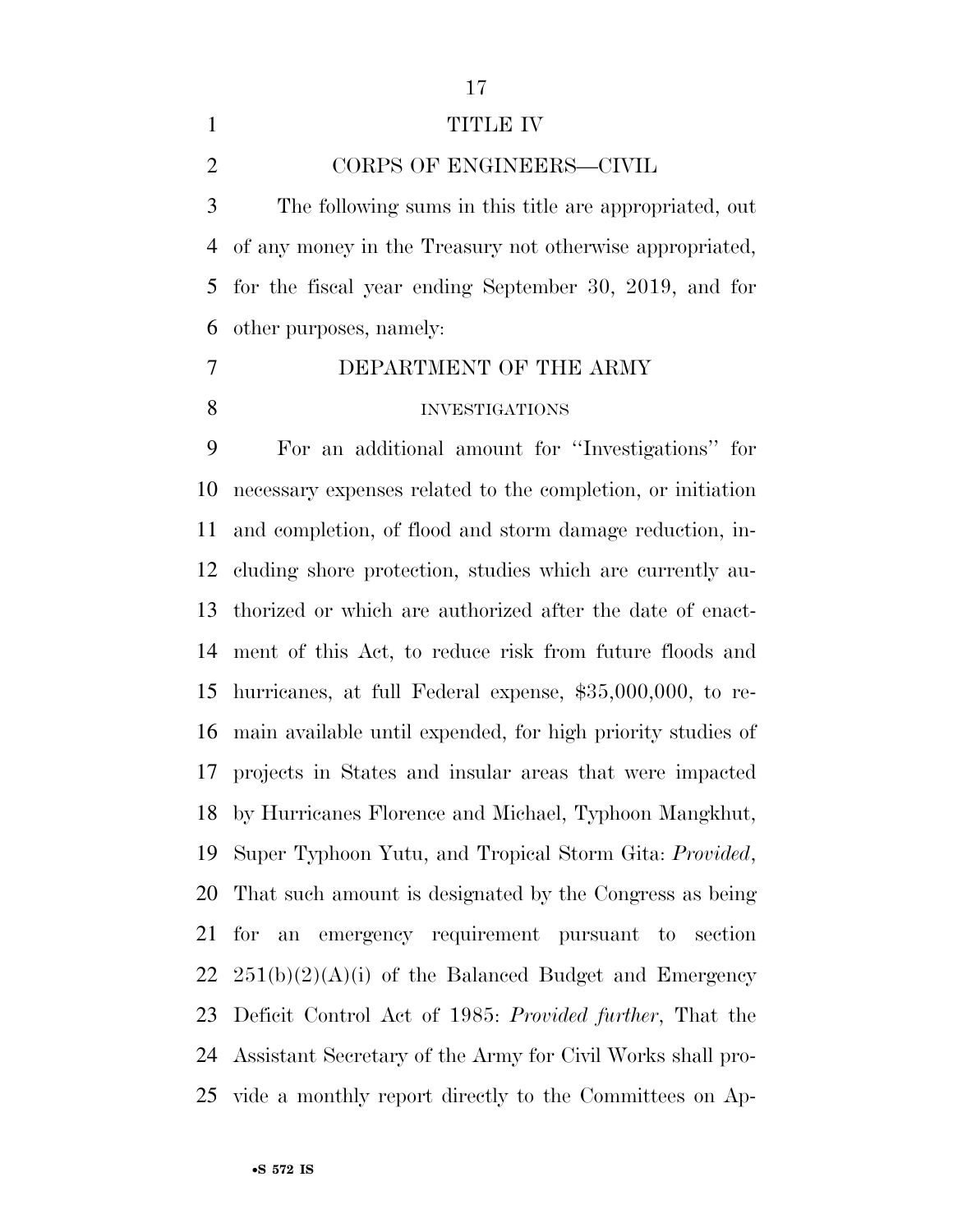propriations of the House and the Senate detailing the al- location and obligation of these funds, including new stud- ies selected to be initiated using funds provided under this heading, beginning not later than 60 days after the date of enactment of this Act.

#### CONSTRUCTION

 For an additional amount for ''Construction'' for nec- essary expenses, \$740,000,000, to remain available until expended, to construct flood and storm damage reduction, including shore protection, projects which are currently authorized or which are authorized after the date of enact- ment of this Act, and flood and storm damage reduction, including shore protection, projects which have signed Chief's Reports as of the date of enactment of this Act or which are studied using funds provided under the head- ing ''Investigations'' if the Secretary determines such projects to be technically feasible, economically justified, and environmentally acceptable, in States and insular areas that were impacted by Hurricanes Florence and Mi- chael, Typhoon Mangkhut, Super Typhoon Yutu, and Tropical Storm Gita: *Provided*, That projects receiving funds provided under the first proviso in ''Title IV—Corps of Engineers—Civil—Department of the Army—Con- struction'' in Public Law 115–123 shall not be eligible for funding provided under this heading: *Provided further*,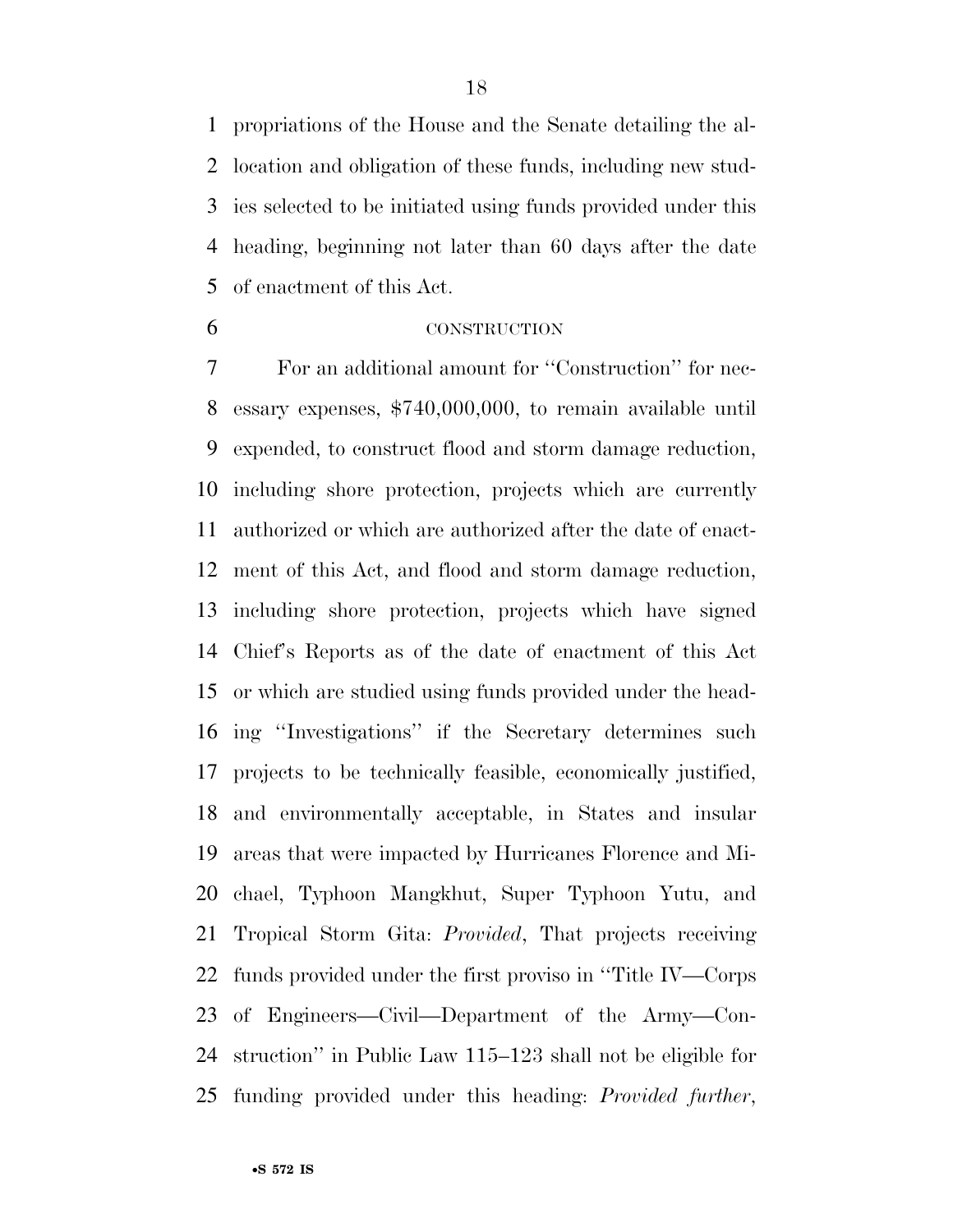That for projects receiving funds provided under this heading, the provisions of section 902 of the Water Re- sources Act of 1986 shall not apply to these funds: *Pro- vided further*, That the completion of ongoing construction projects receiving funds provided under this heading shall be at full Federal expense with respect to such funds: *Pro- vided further*, That using funds provided under this head- ing, the non-Federal cash contribution for projects other than ongoing construction projects shall be financed in ac- cordance with the provisions of section 103(k) of Public Law 99–662 over a period of 30 years from the date of completion of the project or separable element: *Provided further*, That up to \$25,000,000 of the funds made avail- able under this heading shall be used for continuing au- thorities projects to reduce the risk of flooding and storm damage: *Provided further*, That any projects using funds appropriated under this heading shall be initiated only after non-Federal interests have entered into binding agreements with the Secretary requiring, where applicable, the non-Federal interests to pay 100 percent of the oper- ation, maintenance, repair, replacement, and rehabilita- tion costs of the project and to hold and save the United States free from damages due to the construction or oper- ation and maintenance of the project, except for damages due to the fault or negligence of the United States or its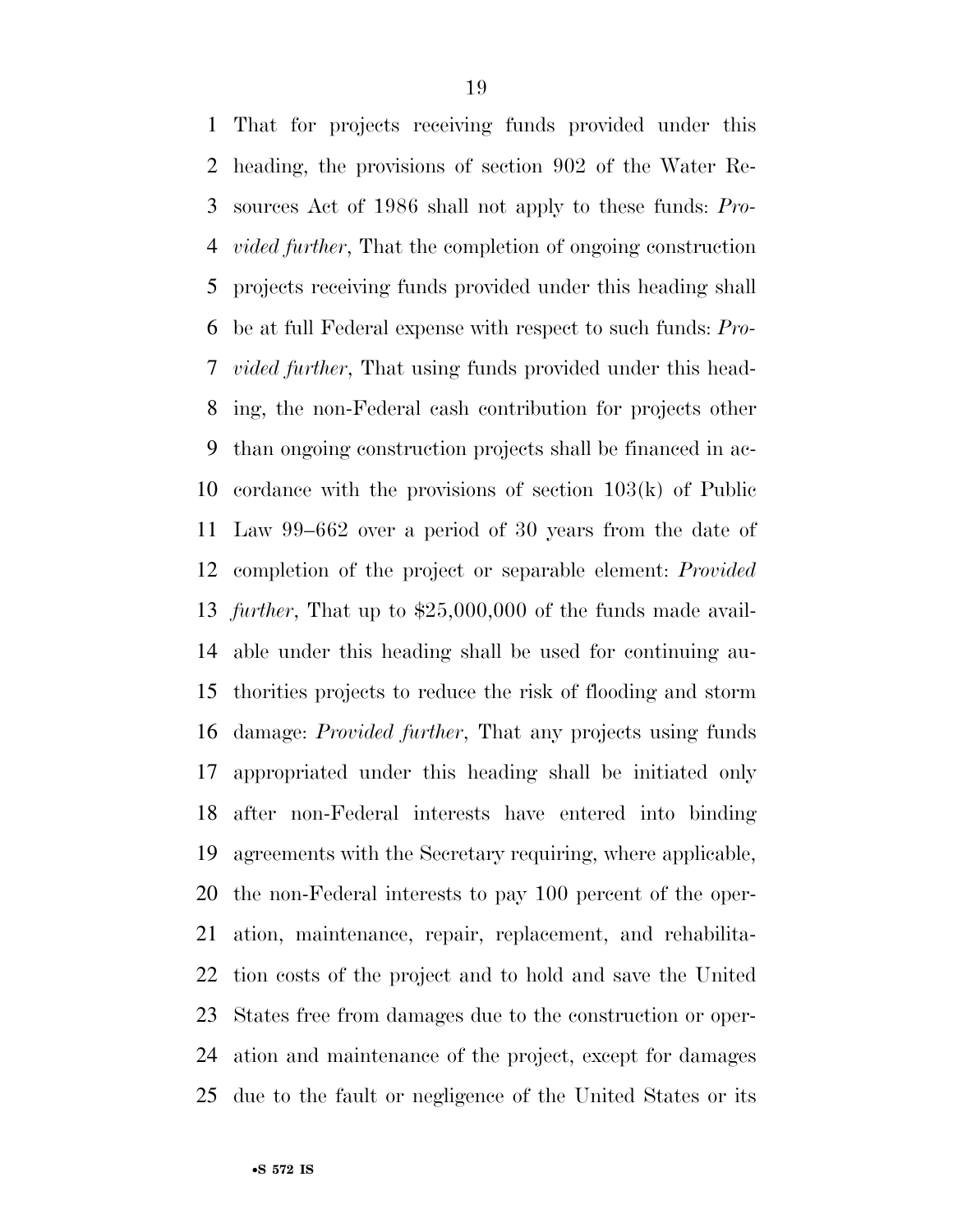contractors: *Provided further*, That such amount is des- ignated by the Congress as being for an emergency re-3 quirement pursuant to section  $251(b)(2)(A)(i)$  of the Bal- anced Budget and Emergency Deficit Control Act of 1985: *Provided further*, That the Assistant Secretary of the Army for Civil Works shall provide a monthly report di- rectly to the Committees on Appropriations of the House of Representatives and the Senate detailing the allocation and obligation of these funds, beginning not later than 60 days after the date of enactment of this Act.

#### MISSISSIPPI RIVER AND TRIBUTARIES

 For an additional amount for ''Mississippi River and Tributaries'' for necessary expenses to address emergency situations at Corps of Engineers projects and rehabilitate and repair damages to Corps of Engineers projects, caused by natural disasters, \$225,000,000, to remain available until expended: *Provided*, That such amount is designated by the Congress as being for an emergency re-19 quirement pursuant to section  $251(b)(2)(A)(i)$  of the Bal- anced Budget and Emergency Deficit Control Act of 1985: *Provided further*, That the Assistant Secretary of the Army for Civil Works shall provide a monthly report di- rectly to the Committees on Appropriations of the House of Representatives and the Senate detailing the allocation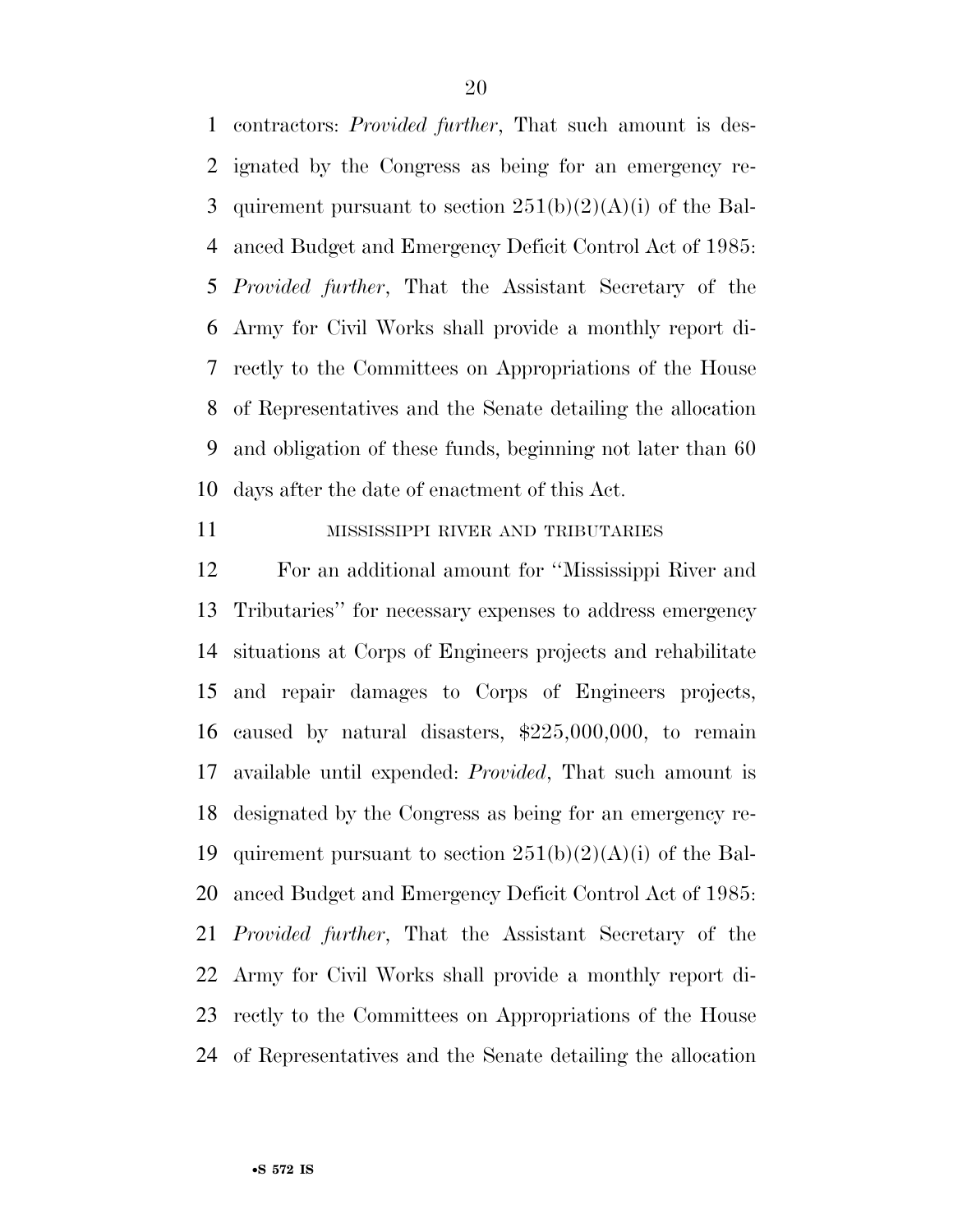and obligation of these funds, beginning not later than 60 days after the date of enactment of this Act.

OPERATION AND MAINTENANCE

 For an additional amount for ''Operation and Main- tenance'' for necessary expenses to dredge Federal naviga- tion projects in response to, and repair damages to Corps of Engineers Federal projects caused by, natural disasters, \$245,000,000, to remain available until expended, of which such sums as are necessary to cover the Federal share of eligible operation and maintenance costs for coastal harbors and channels, and for inland harbors shall be derived from the Harbor Maintenance Trust Fund: *Provided*, That such amount is designated by the Congress as being for an emergency requirement pursuant to sec-15 tion  $251(b)(2)(A)(i)$  of the Balanced Budget and Emer- gency Deficit Control Act of 1985: *Provided further*, That the Assistant Secretary of the Army for Civil Works shall provide a monthly report directly to the Committees on Appropriations of the House of Representatives and the Senate detailing the allocation and obligation of these funds, beginning not later than 60 days after the date of enactment of this Act.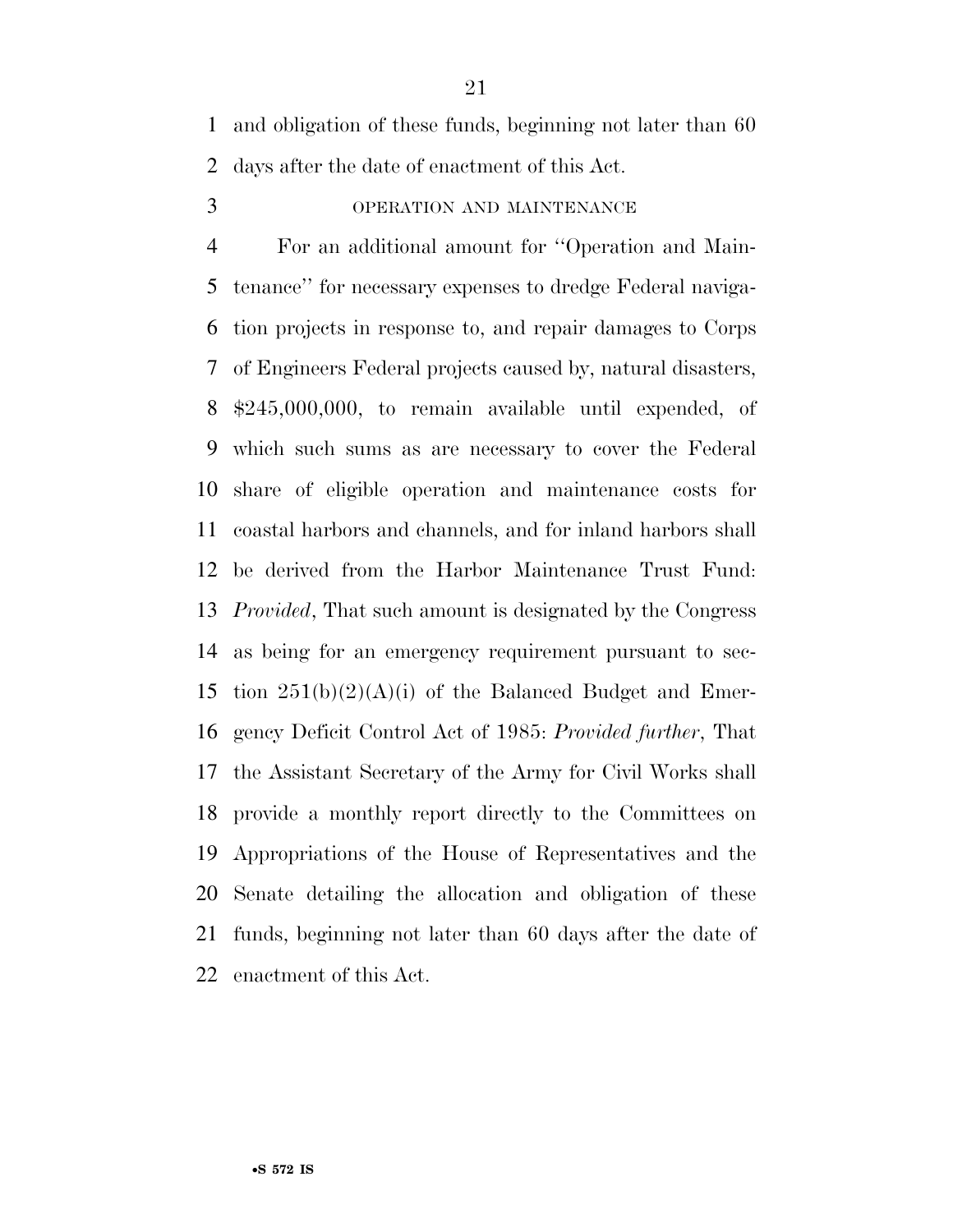#### DEPARTMENT OF THE INTERIOR

CENTRAL UTAH PROJECT

CENTRAL UTAH PROJECT COMPLETION ACCOUNT

 For an additional amount for ''Central Utah Project Completion Account'', \$350,000, to be deposited into the Utah Reclamation Mitigation and Conservation Account for use by the Utah Reclamation Mitigation and Conserva- tion Commission, to remain available until expended, for expenses necessary in carrying out fire remediation activi- ties related to wildfires in 2018: *Provided*, That such amount is designated by the Congress as being for an emergency requirement pursuant to section  $251(b)(2)(A)(i)$  of the Balanced Budget and Emergency Deficit Control Act of 1985.

15 BUREAU OF RECLAMATION

WATER AND RELATED RESOURCES

 For an additional amount for ''Water and Related Resources'', \$15,500,000, to remain available until ex- pended, for fire remediation and suppression emergency assistance related to wildfires in 2017 and 2018: *Provided*, That such amount is designated by the Congress as being for an emergency requirement pursuant to section  $251(b)(2)(A)(i)$  of the Balanced Budget and Emergency Deficit Control Act of 1985.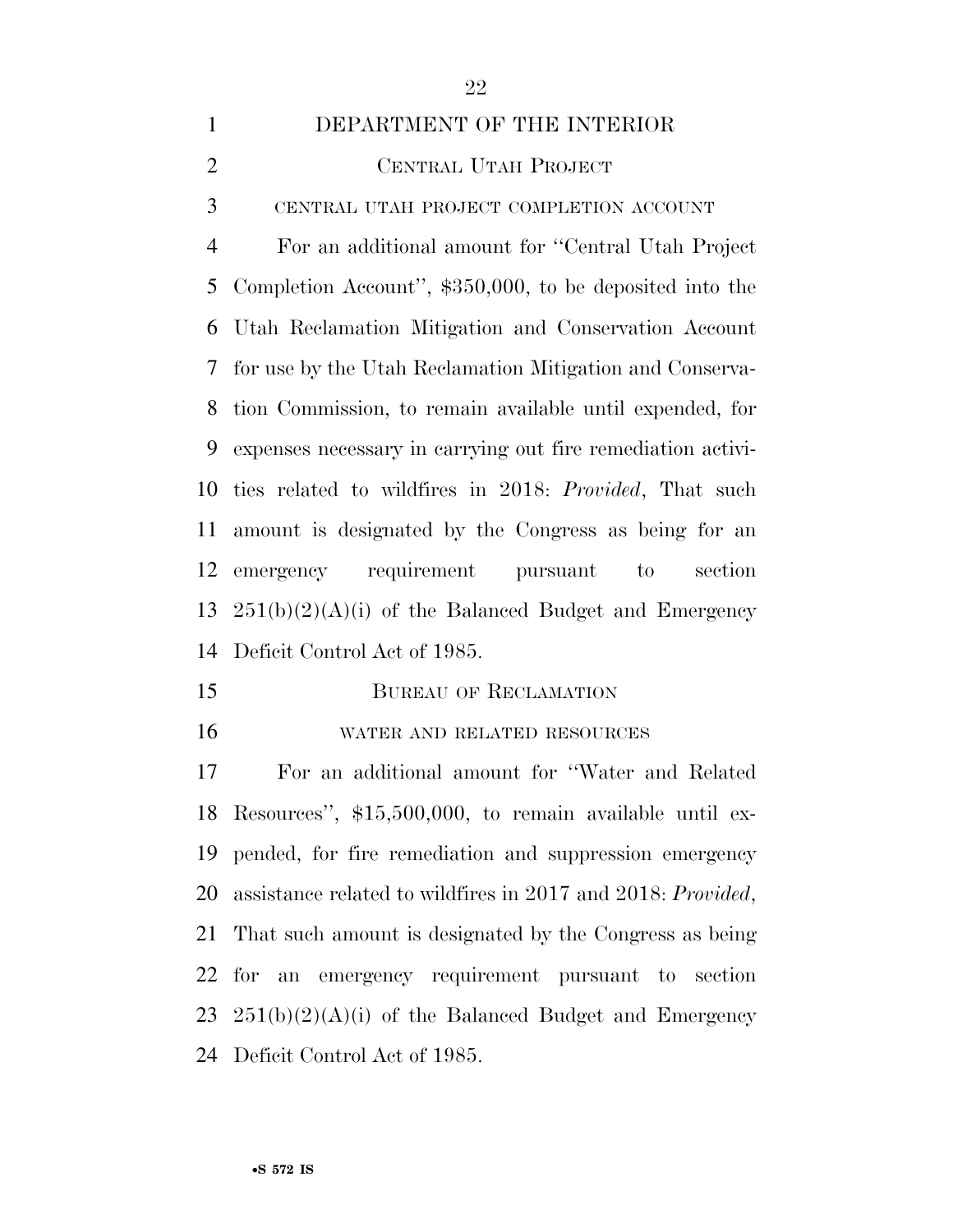| $\mathbf{1}$   | TITLE V                                                     |
|----------------|-------------------------------------------------------------|
| $\overline{2}$ | DEPARTMENT OF HOMELAND SECURITY                             |
| 3              | The following sums in this title are appropriated, out      |
| 4              | of any money in the Treasury not otherwise appropriated,    |
| 5              | for the fiscal year ending September 30, 2019, and for      |
| 6              | other purposes, namely:                                     |
| 7              | SECURITY, ENFORCEMENT, AND                                  |
| 8              | <b>INVESTIGATIONS</b>                                       |
| 9              | <b>COAST GUARD</b>                                          |
| 10             | OPERATIONS AND SUPPORT                                      |
| 11             | For an additional amount for "Operations and Sup-           |
| 12             | port" for necessary expenses related to the consequences    |
| 13             | of Hurricanes Michael, Florence, and Lane, Tropical         |
| 14             | Storm Gordon, and Typhoon Mangkhut, \$46,977,000, to        |
| 15             | remain available until September 30, 2020: Provided,        |
| 16             | That such amount is designated by the Congress as being     |
|                | emergency requirement pursuant to section<br>$17$ for<br>an |
| 18             | $251(b)(2)(A)(i)$ of the Balanced Budget and Emergency      |
| 19             | Deficit Control Act of 1985.                                |
| 20             | PROCUREMENT, CONSTRUCTION, AND IMPROVEMENTS                 |
| 21             | For an additional amount for "Procurement, Con-             |
| 22             | struction, and Improvements" for necessary expenses re-     |
| 23             | lated to the consequences of Hurricanes Michael, Flor-      |
| 24             | ence, and Lane, Tropical Storm Gordon, and Typhoon          |
| 25             | Mangkhut, \$476,755,000, to remain available until Sep-     |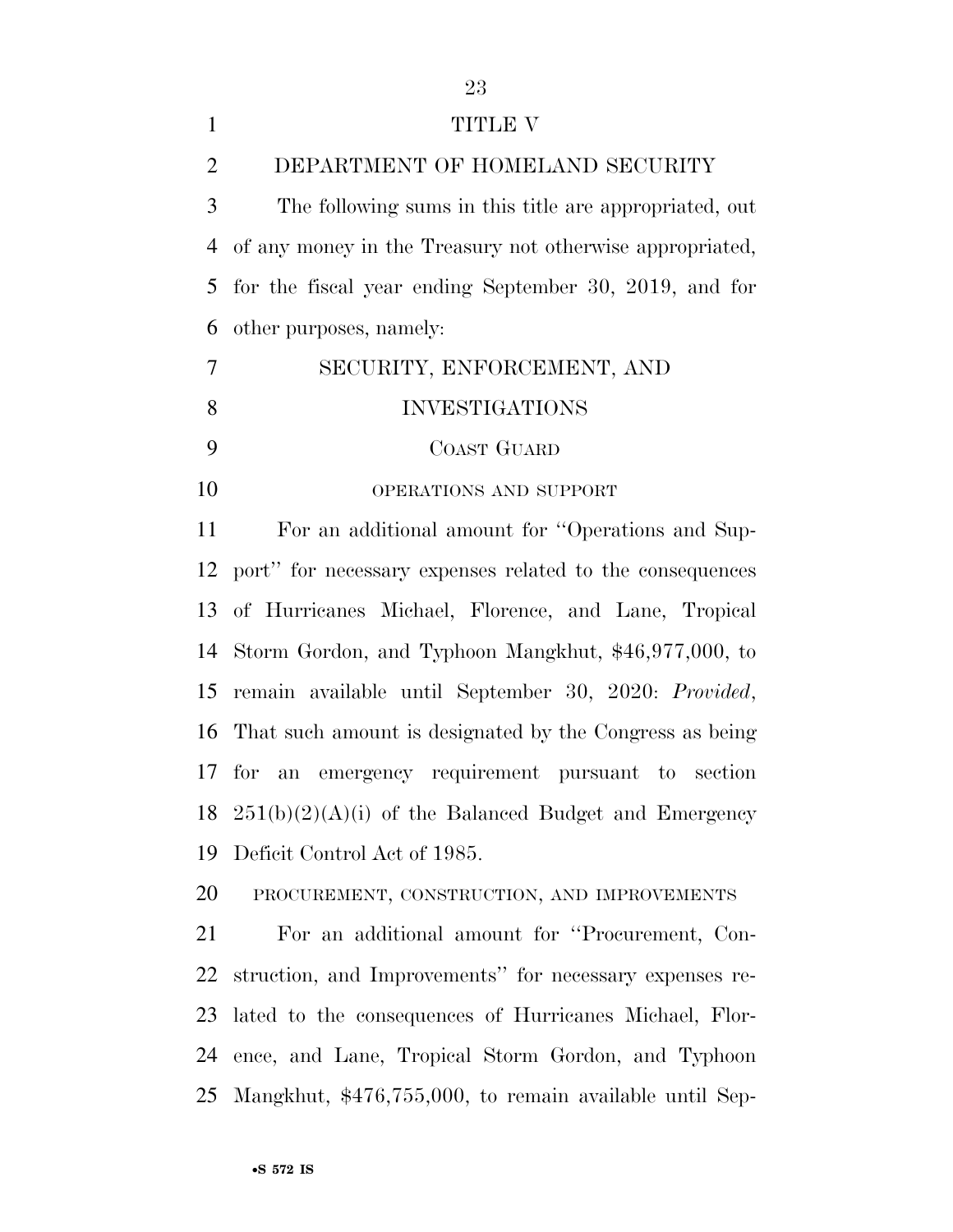tember 30, 2023: *Provided*, That such amount is des- ignated by the Congress as being for an emergency re-3 quirement pursuant to section  $251(b)(2)(A)(i)$  of the Bal-anced Budget and Emergency Deficit Control Act of 1985.

### ENVIRONMENTAL COMPLIANCE AND RESTORATION

 For an additional amount for ''Environmental Com- pliance and Restoration'' for necessary expenses related to the consequences of Hurricanes Michael and Florence, \$2,000,000, to remain available until September 30, 2023: *Provided*, That such amount is designated by the Congress as being for an emergency requirement pursuant to sec-12 tion  $251(b)(2)(A)(i)$  of the Balanced Budget and Emer-gency Deficit Control Act of 1985.

TITLE VI

## DEPARTMENT OF THE INTERIOR

 The following sums in this title are appropriated, out of any money in the Treasury not otherwise appropriated, for the fiscal year ending September 30, 2019, and for other purposes, namely:

UNITED STATES FISH AND WILDLIFE SERVICE

CONSTRUCTION

 For an additional amount for ''Construction'' for nec- essary expenses related to the consequences of Hurricanes Florence, Lane, and Michael, flooding associated with major declared disaster DR–4365, and calendar year 2018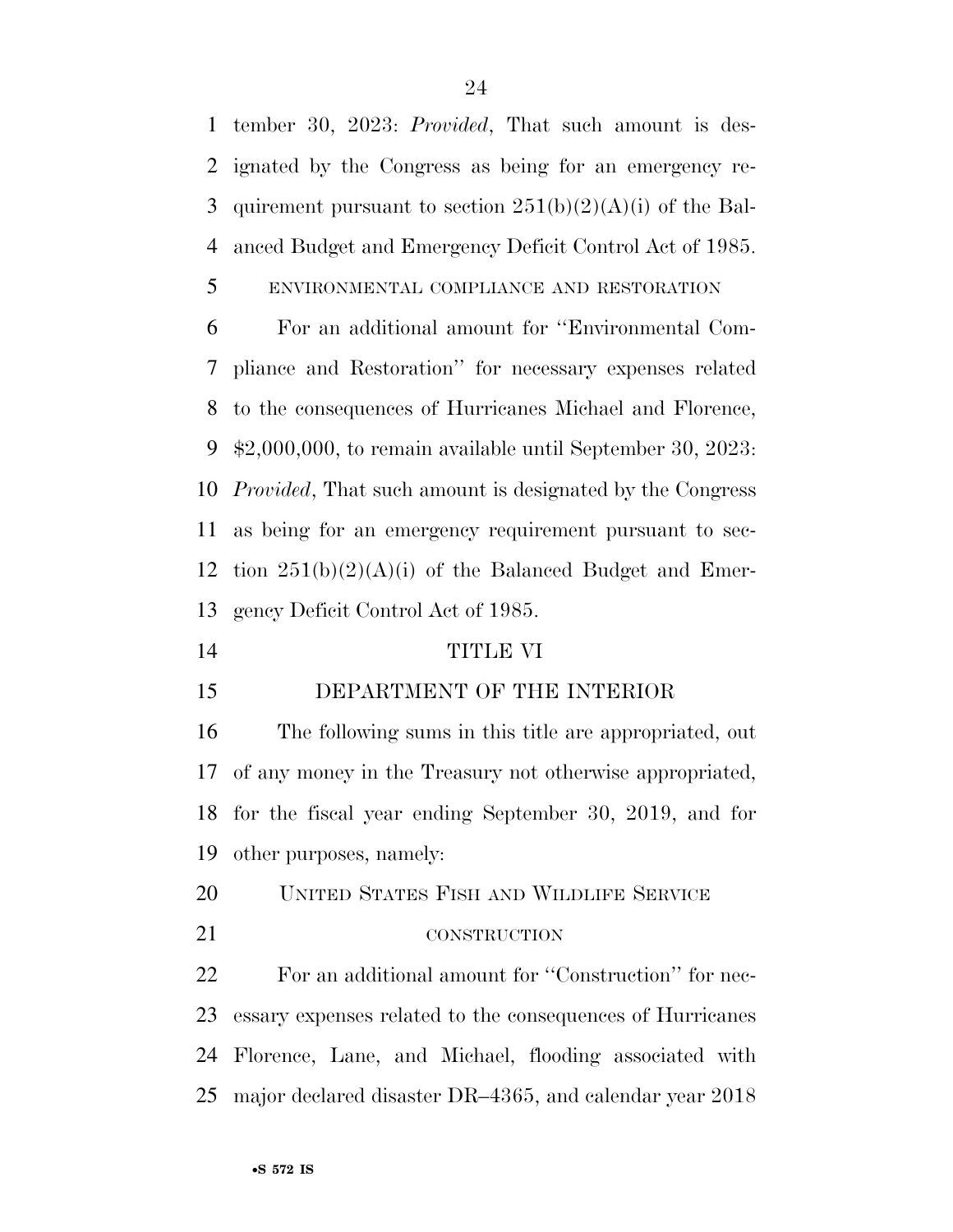earthquakes, \$82,400,000, to remain available until ex- pended: *Provided*, That of the amount provided under this heading \$50,000,000 shall be used to restore and rebuild national wildlife refuges and increase the resiliency and capacity of coastal habitat and infrastructure to withstand storms and reduce the amount of damage caused by storms: *Provided further*, That such amount is designated by Congress as being for an emergency requirement pur-9 suant to section  $251(b)(2)(A)(i)$  of the Balanced Budget and Emergency Deficit Control Act of 1985 (2 U.S.C.  $901(b)(2)(A)(i)$ .

| 12 | <b>NATIONAL PARK SERVICE</b> |
|----|------------------------------|
| 13 | HISTORIC PRESERVATION FUND   |

 For an additional amount for the ''Historic Preserva- tion Fund'' for necessary expenses related to the con- sequences of Hurricanes Florence and Michael and Ty- phoon Yutu, \$50,000,000, to remain available until Sep- tember 30, 2022, including costs to States and territories necessary to complete compliance activities required by section 306108 of title 54, United States Code, and costs to administer the historic preservation program: *Provided*, That grants shall only be available for areas that have re- ceived a major disaster declaration pursuant to the Robert T. Stafford Disaster Relief and Emergency Assistance Act (42 U.S.C. 5121 et seq.): *Provided further*, That individual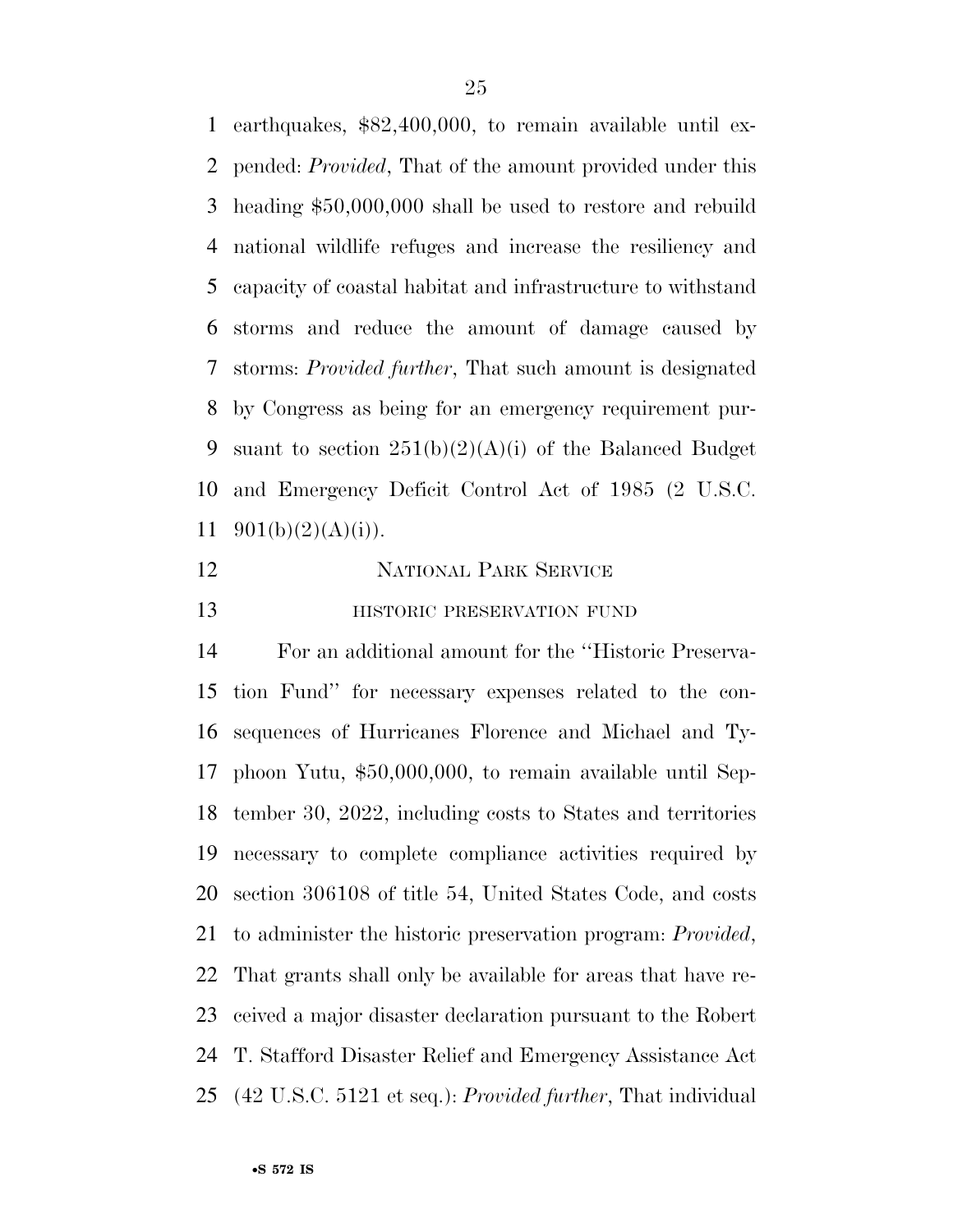grants shall not be subject to a non-Federal matching re- quirement: *Provided further*, That such amount is des- ignated by Congress as being for an emergency require-4 ment pursuant to section  $251(b)(2)(A)(i)$  of the Balanced Budget and Emergency Deficit Control Act of 1985 (2 6 U.S.C.  $901(b)(2)(A)(i)$ .

#### CONSTRUCTION

 For an additional amount for ''Construction'' for nec- essary expenses related to the consequences of Hurricanes Florence and Michael, Typhoons Yutu and Mangkhut, and calendar year 2018 wildfires, earthquakes, and volcanic eruptions, \$78,000,000, to remain available until ex- pended: *Provided*, That such amount is designated by Congress as being for an emergency requirement pursuant 15 to section  $251(b)(2)(A)(i)$  of the Balanced Budget and Emergency Deficit Control Act of 1985 (2 U.S.C.  $901(b)(2)(A)(i)$ .

UNITED STATES GEOLOGICAL SURVEY

SURVEYS, INVESTIGATIONS, AND RESEARCH

 For an additional amount for ''Surveys, Investiga- tions, and Research'' for necessary expenses related to the consequences of Hurricanes Florence and Michael and cal- endar year 2018 wildfires, earthquake damage associated with emergency declaration EM–3410 and in those areas impacted by a major disaster declared pursuant to the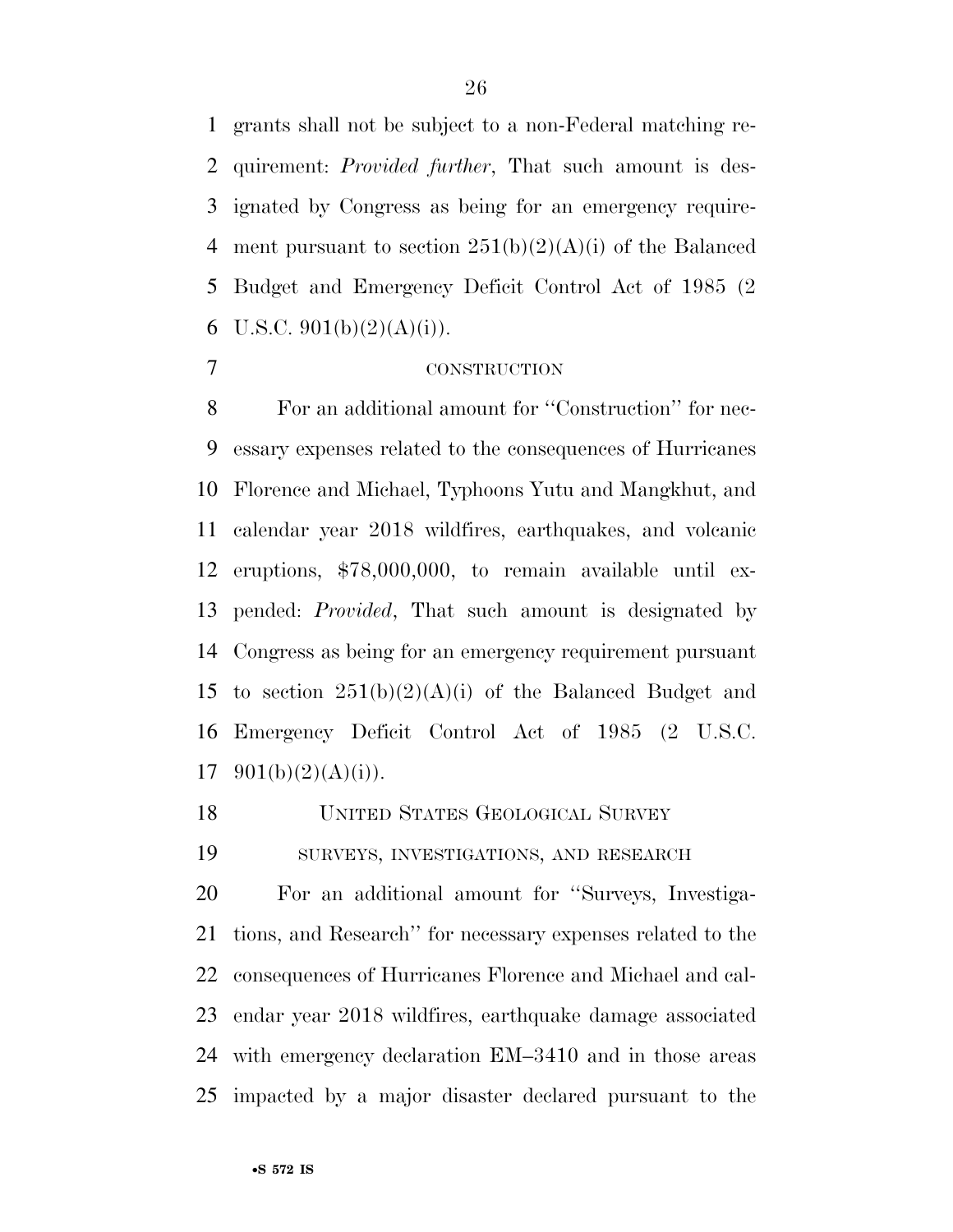Robert T. Stafford Disaster Relief and Emergency Assist- ance Act (42 U.S.C. 5121 et seq.) with respect to calendar year 2018 wildfires or volcanic eruptions, \$98,500,000, to remain available until expended: *Provided*, That of the amount provided under this heading, \$72,310,000 shall be used for costs related to the repair and replacement of equipment and facilities damaged by disasters in 2018: *Provided further*, That, not later than 90 days after the date of enactment of this Act, the Director of the United States Geological Survey shall submit to the Committees on Appropriations of the House of Representatives and the Senate a report that describes the potential options to re- place the facilities damaged by the 2018 volcano disaster and provide cost estimates and a description of how the United States Geological Survey will provide direct access for monitoring volcanic activity and the potential threat to at-risk communities: *Provided further*, That such amount is designated by Congress as being for an emer-19 gency requirement pursuant to section  $251(b)(2)(A)(i)$  of the Balanced Budget and Emergency Deficit Control Act 21 of 1985 (2 U.S.C. 901(b)(2)(A)(i)).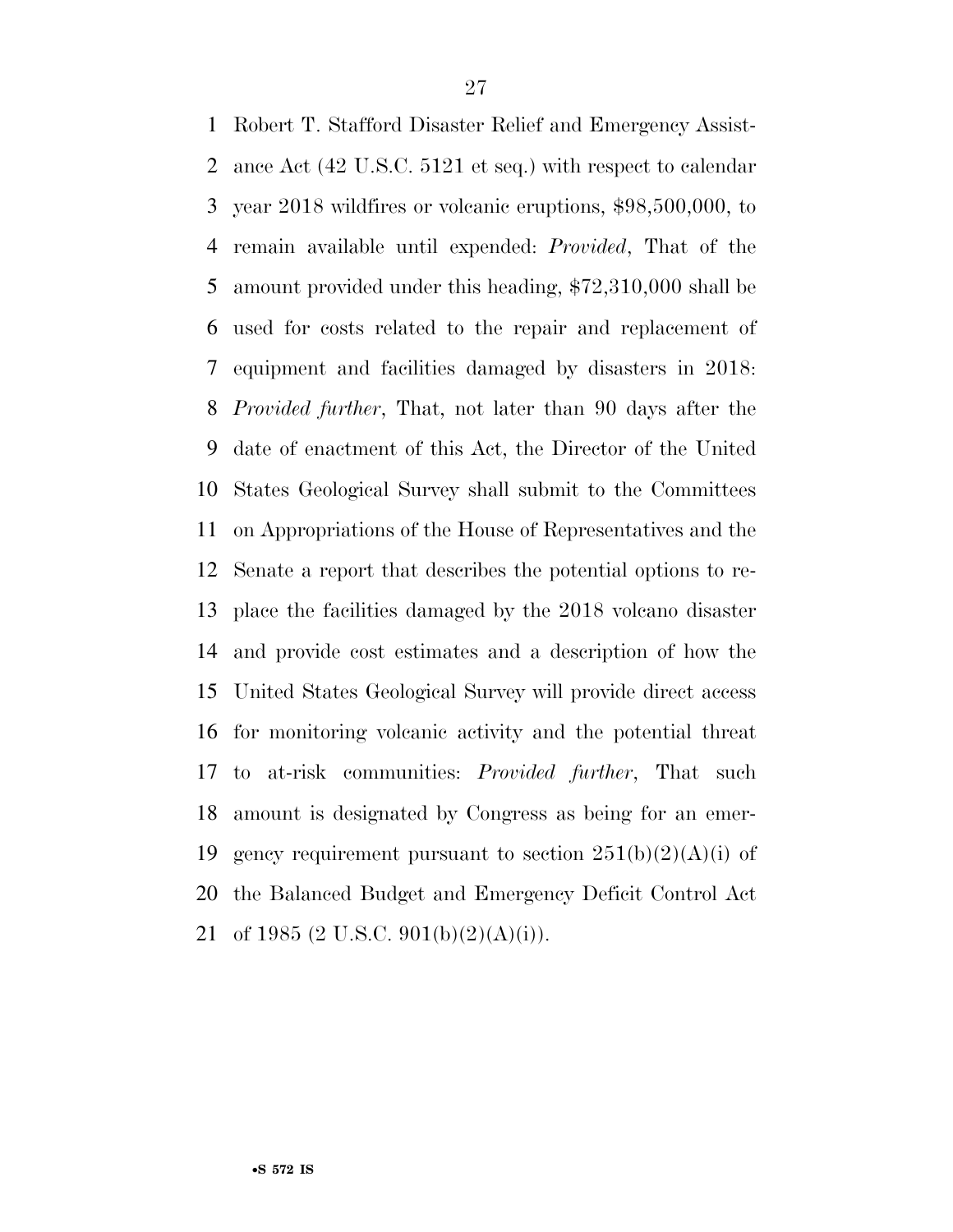| $\mathbf{1}$   | <b>DEPARTMENTAL OFFICES</b>                                     |
|----------------|-----------------------------------------------------------------|
| $\overline{2}$ | <b>INSULAR AFFAIRS</b>                                          |
| 3              | ASSISTANCE TO TERRITORIES                                       |
| $\overline{4}$ | For an additional amount for "Technical Assistance"             |
| 5              | for financial management expenses related to the con-           |
| 6              | sequences of Typhoon Yutu, $$2,000,000$ , to remain avail-      |
| 7              | able until expended: <i>Provided</i> , That such amount is des- |
| 8              | ignated by Congress as being for an emergency require-          |
| 9              | ment pursuant to section $251(b)(2)(A)(i)$ of the Balanced      |
| 10             | Budget and Emergency Deficit Control Act of 1985 (2)            |
| 11             | U.S.C. $901(b)(2)(A)(i)$ ).                                     |
| 12             | OFFICE OF INSPECTOR GENERAL                                     |
| 13             | SALARIES AND EXPENSES                                           |
| 14             | For an additional amount for "Salaries and Ex-                  |
| 15             | penses" for necessary expenses related to the con-              |
| 16             | sequences of major disasters declared pursuant to the           |
| 17             | Robert T. Stafford Disaster Relief and Emergency Assist-        |
| 18             | ance Act (42 U.S.C. 5121 et seq.) in 2018, \$1,000,000,         |
| 19             | to remain available until expended: <i>Provided</i> , That such |
| 20             | amount is designated by Congress as being for an emer-          |
| 21             | gency requirement pursuant to section $251(b)(2)(A)(i)$ of      |
| 22             | the Balanced Budget and Emergency Deficit Control Act           |
| 23             | of 1985 (2 U.S.C. 901(b)(2)(A)(i)).                             |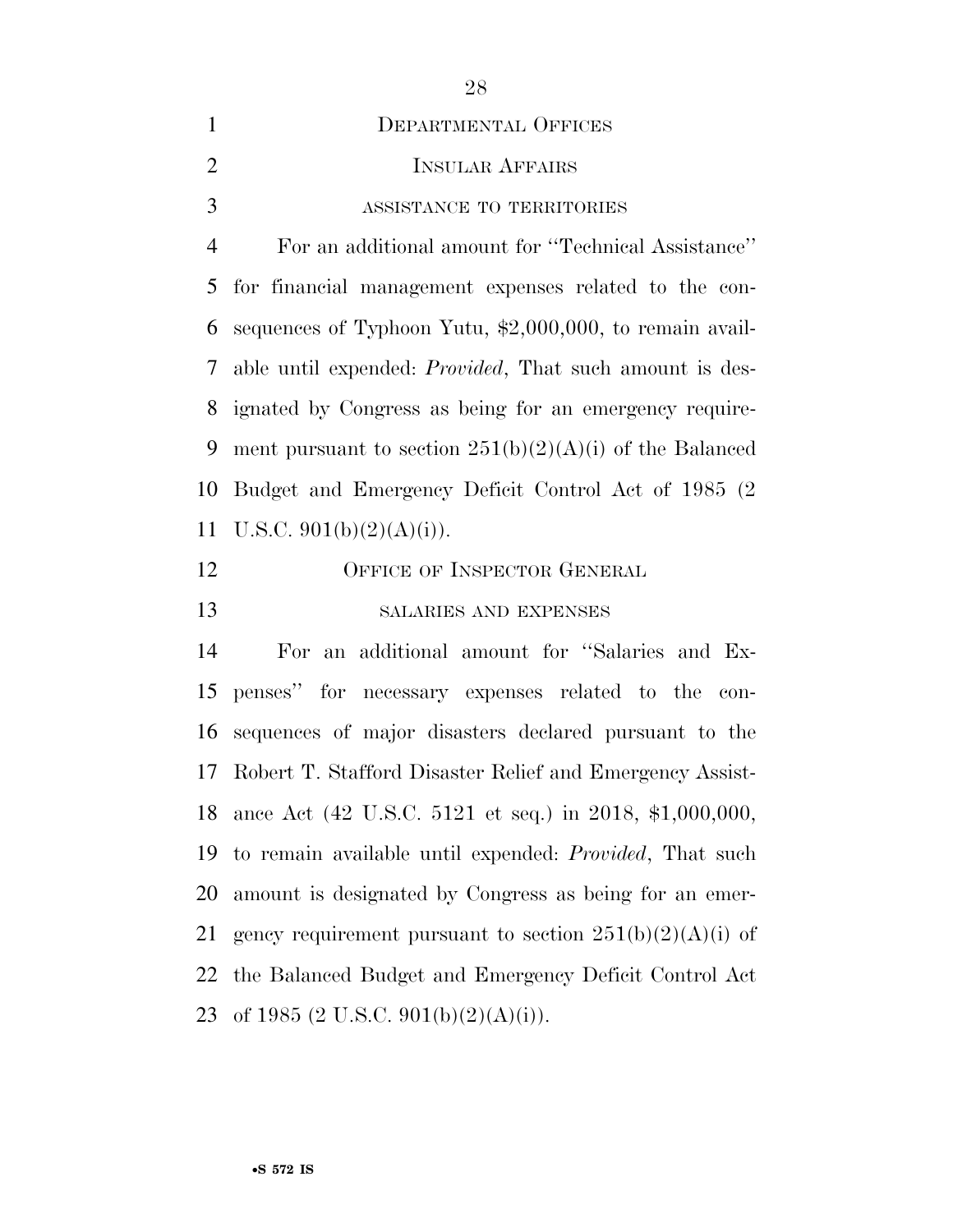#### ENVIRONMENTAL PROTECTION AGENCY

2 SCIENCE AND TECHNOLOGY

 For an additional amount for ''Science and Tech- nology'' for necessary expenses related to improving pre- paredness of the water sector, \$600,000, to remain avail- able until expended: *Provided*, That such amount is des- ignated by Congress as being for an emergency require-8 ment pursuant to section  $251(b)(2)(A)(i)$  of the Balanced Budget and Emergency Deficit Control Act of 1985 (2 10 U.S.C.  $901(b)(2)(A)(i)$ .

 LEAKING UNDERGROUND STORAGE TANK TRUST FUND PROGRAM

 For an additional amount for ''Leaking Underground Storage Tank Fund'' for necessary expenses related to the consequences of Hurricanes Florence and Michael, cal- endar year 2018 earthquakes, and Typhoon Yutu, \$1,500,000, to remain available until expended: *Provided*, That such amount is designated by Congress as being for an emergency requirement pursuant to section  $20\quad 251(b)(2)(A)(i)$  of the Balanced Budget and Emergency Deficit Control Act of 1985 (2 U.S.C. 901(b)(2)(A)(i)).

STATE AND TRIBAL ASSISTANCE GRANTS

 For additional amounts for ''State and Tribal Assist- ance Grants'' for necessary expenses related to the con-sequences of Hurricanes Florence and Michael and cal-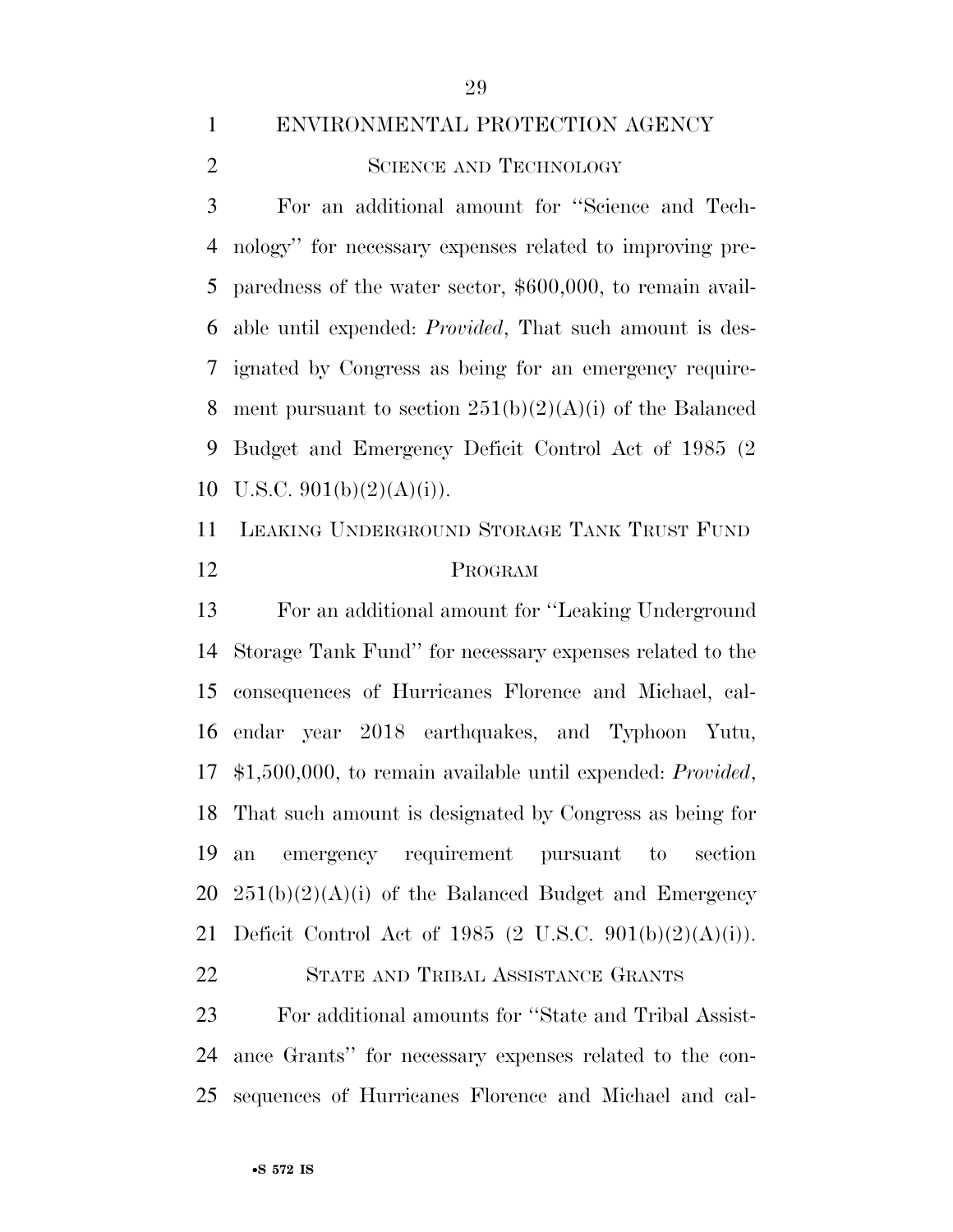endar year 2018 earthquakes for the hazardous waste fi- nancial assistance grants program, \$1,500,000, to remain available until expended; for necessary expenses related to the consequences of Typhoon Yutu for the hazardous waste financial assistance grants program and for other solid waste management activities, \$56,000,000, to remain available until expended, provided that none of the funds shall be subject to section 3011(b) of the Solid Waste Dis- posal Act (42 U.S.C. 6931(b)); and for grants under sec- tion 106 of the Federal Water Pollution Control Act (33 U.S.C. 1256), \$5,000,000, to remain available until ex- pended, to address impacts of Hurricane Florence, Hurri- cane Michael, Typhoon Yutu, and calendar year 2018 wildfires, notwithstanding subsections (b), (e), and (f), of that section (33 U.S.C. 1256): *Provided*, That such amounts are designated by Congress as being for an emer-17 gency requirement pursuant to section  $251(b)(2)(A)(i)$  of the Balanced Budget and Emergency Deficit Control Act 19 of 1985 (2 U.S.C. 901(b)(2)(A)(i)).

 For an additional amount for ''State and Tribal As- sistance Grants'', \$349,400,000, to remain available until expended, of which \$53,300,000 shall be for capitalization grants for State water pollution control revolving funds established under title VI of the Federal Water Pollution Control Act (33 U.S.C. 1381 et seq.), and of which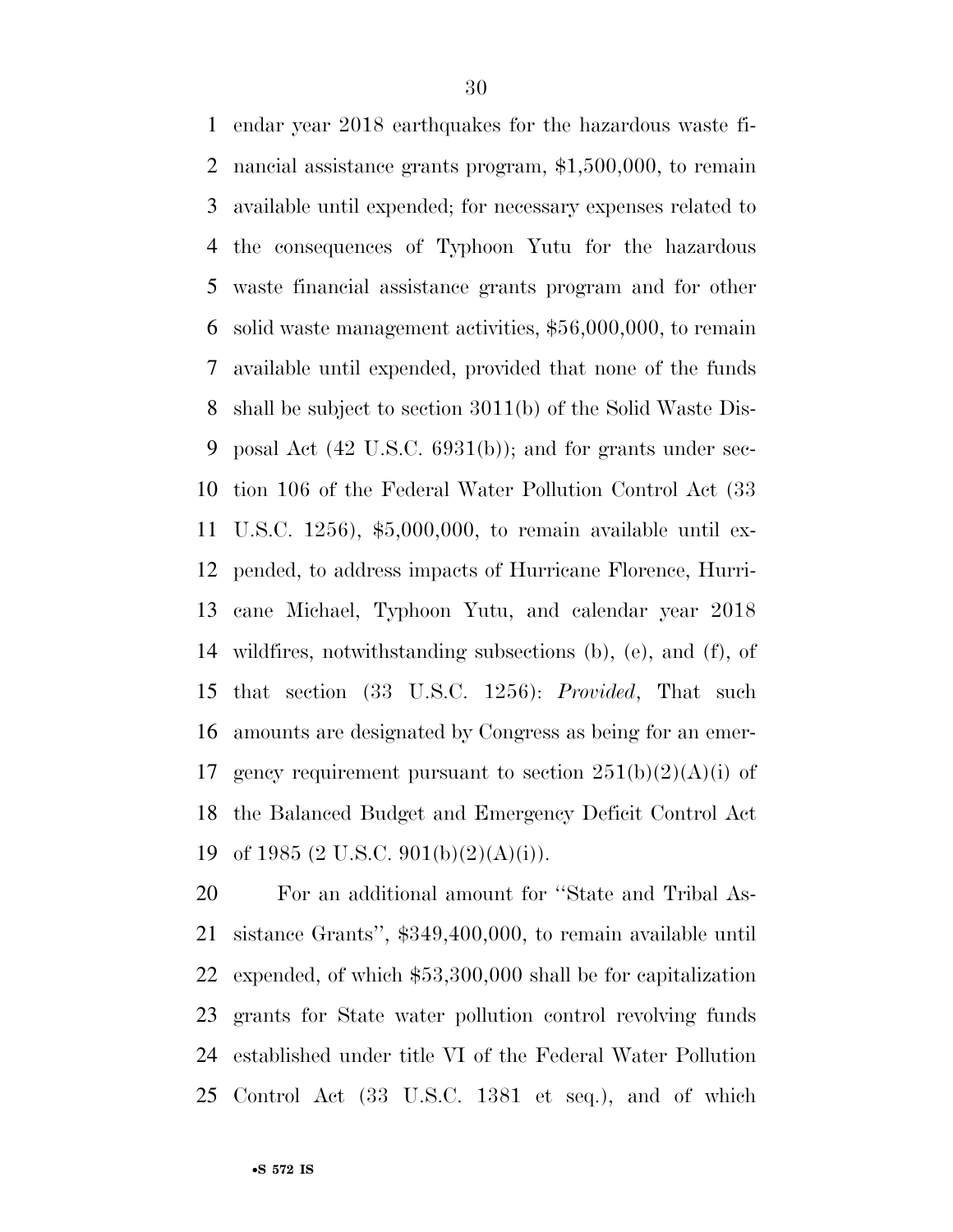\$296,100,000 shall be for capitalization grants for State drinking water treatment revolving loan funds established under section 1452 of the Safe Drinking Water Act (42 U.S.C. 300j–12): *Provided*, That notwithstanding section 604(a) of the Federal Water Pollution Control Act (33 6 U.S.C. 1384(a)) and section  $1452(a)(1)(D)$  of the Safe 7 Drinking Water Act  $(42 \text{ U.S.C. } 300\text{i} - 12(a)(1)(D))$ , funds appropriated herein shall be provided to States in Envi- ronmental Protection Agency Regions 4, 9, and 10 in amounts determined by the Administrator of the Environ- mental Protection Agency for wastewater treatment works and drinking water facilities impacted by Hurricanes Flor- ence and Michael, Typhoon Yutu, and calendar year 2018 wildfires and earthquakes: *Provided further*, That notwith- standing the requirements of section 603(i) of the Federal Water Pollution Control Act (33 U.S.C. 1383(i)) and sec- tion 1452(d) of the Safe Drinking Water Act (42 U.S.C.  $300j-12(d)$ , for the funds appropriated herein, each State shall use not less than 20 percent but not more than 30 percent amount of the capitalization grants to provide ad- ditional subsidization to eligible recipients in the form of forgiveness of principal, negative interest loans or grants, or any combination of the forms: *Provided further*, That the Administrator of the Environmental Protection Agen-cy shall retain \$10,400,000 of the funds appropriated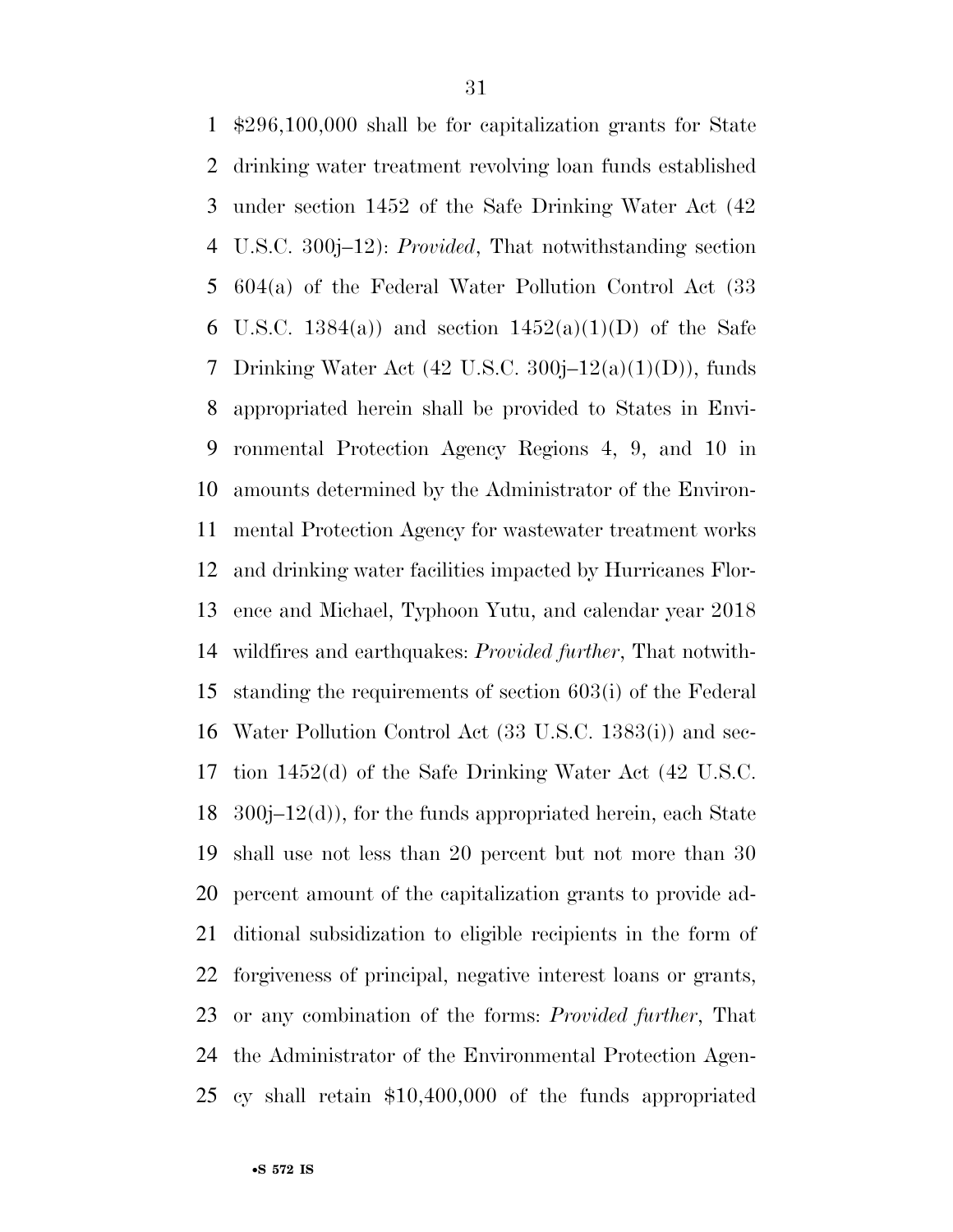herein for grants for drinking water facilities and waste water treatment plants impacted by Typhoon Yutu: *Pro- vided further*, That the funds appropriated herein shall be used for eligible projects, the purpose of which is to reduce flood or fire damage risk and vulnerability or to enhance resiliency to rapid hydrologic change or natural disaster at treatment works as defined by section 212 of the Fed- eral Water Pollution Control Act (33 U.S.C. 1292) or any eligible facilities under section 1452 of the Safe Drinking Water Act (42 U.S.C. 300j–12), and for other eligible tasks at such treatment works or facilities necessary to further such purposes: *Provided further*, That the Admin- istrator of the Environmental Protection Agency may re- tain up to \$1,000,000 of the funds appropriated herein for management and oversight: *Provided further*, That such amount is designated by Congress as being for an emergency requirement pursuant to section  $251(b)(2)(A)(i)$  of the Balanced Budget and Emergency Deficit Control Act of 1985 (2 U.S.C. 901(b)(2)(A)(i)). RELATED AGENCIES DEPARTMENT OF AGRICULTURE

22 FOREST SERVICE

23 FOREST AND RANGELAND RESEARCH

 For an additional amount for ''Forest and Rangeland Research'' for necessary expenses related to the con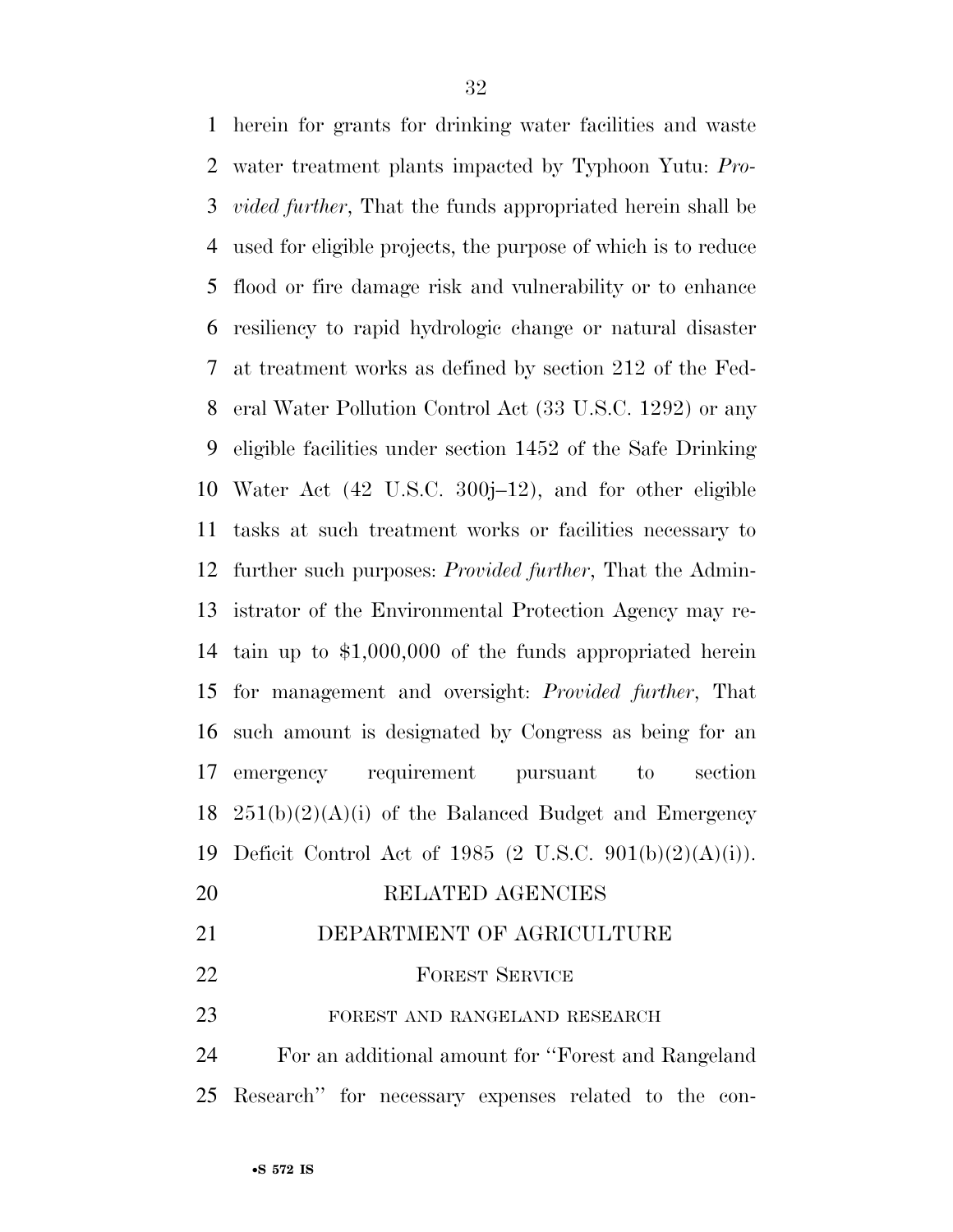sequences of Hurricanes Florence and Michael and the calendar year 2018 wildfires, \$1,000,000, to remain avail- able until expended for the forest inventory and analysis program: *Provided*, That such amount is designated by Congress as being for an emergency requirement pursuant 6 to section  $251(b)(2)(A)(i)$  of the Balanced Budget and Emergency Deficit Control Act of 1985 (2 U.S.C.  $901(b)(2)(A)(i)$ .

## STATE AND PRIVATE FORESTRY

 For an additional amount for ''State and Private Forestry'' for necessary expenses related to the con- sequences of Hurricanes Florence and Michael and the calendar year 2018 wildfires, \$12,000,000, to remain available until expended: *Provided*, That such amount is designated by Congress as being for an emergency require-16 ment pursuant to section  $251(b)(2)(A)(i)$  of the Balanced Budget and Emergency Deficit Control Act of 1985 (2 18 U.S.C.  $901(b)(2)(A)(i)$ .

NATIONAL FOREST SYSTEM

 For an additional amount for ''National Forest Sys- tem'' for necessary expenses related to the consequences of Hurricanes Florence and Michael and the calendar year 2018 wildfires, \$84,960,000, to remain available until ex- pended: *Provided*, That of the amount provided under this heading \$21,000,000 shall be used for hazardous fuels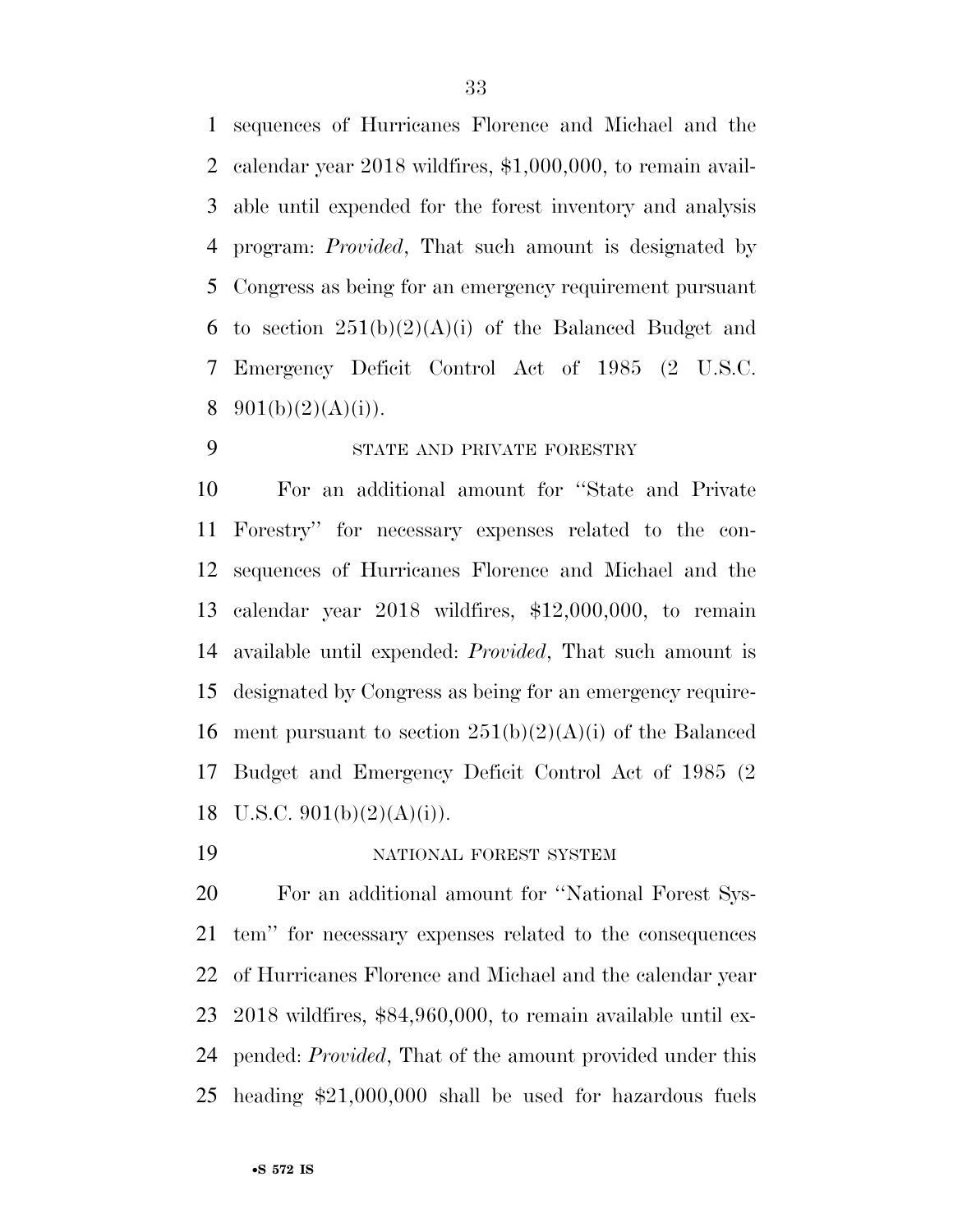management activities: *Provided further*, That such amount is designated by Congress as being for an emer-3 gency requirement pursuant to section  $251(b)(2)(A)(i)$  of the Balanced Budget and Emergency Deficit Control Act 5 of 1985 (2 U.S.C. 901(b)(2)(A)(i)).

#### CAPITAL IMPROVEMENT AND MAINTENANCE

 For an additional amount for ''Capital Improvement and Maintenance'' for necessary expenses related to the consequences of Hurricanes Florence and Michael and the calendar year 2018 wildfires, \$36,040,000, to remain available until expended: *Provided*, That such amount is designated by Congress as being for an emergency require-13 ment pursuant to section  $251(b)(2)(A)(i)$  of the Balanced Budget and Emergency Deficit Control Act of 1985 (2 15 U.S.C.  $901(b)(2)(A)(i)$ .

- WILDLAND FIRE MANAGEMENT
- (INCLUDING TRANSFER OF FUNDS)

 For an additional amount for ''Wildland Fire Man- agement'', \$720,271,000, to remain available through September 30, 2022, for urgent wildland fire suppression operations: *Provided*, That the amounts provided under this heading shall be solely available to be transferred to and merged with other appropriations accounts from which funds were previously transferred for wildland fire suppression in fiscal year 2018 to fully repay those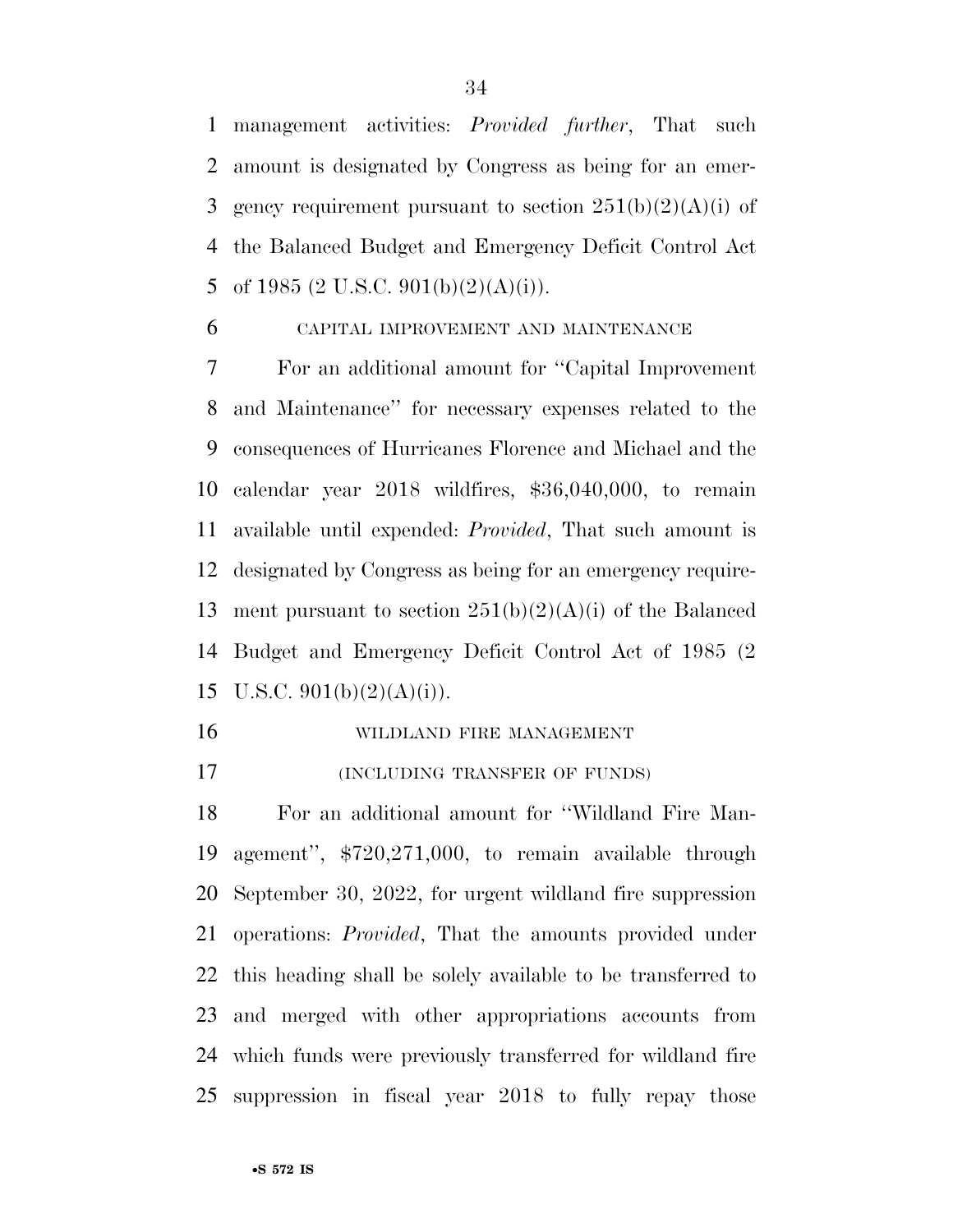amounts: *Provided further*, That such amount is des-

 ignated by Congress as an emergency requirement pursu-3 ant to section  $251(b)(2)(A)(i)$  of the Balanced Budget and Emergency Deficit Control Act of 1985 (2 U.S.C.  $901(b)(2)(A)(i)$ . DEPARTMENT OF HEALTH AND HUMAN SERVICES 8 NATIONAL INSTITUTES OF HEALTH NATIONAL INSTITUTE OF ENVIRONMENTAL HEALTH SCIENCES For an additional amount for ''National Institute of Environmental Health Sciences'' for necessary expenses in carrying out activities under section 311(a) of the Com- prehensive Environmental Response, Compensation, and Liability Act of 1980 (42 U.S.C. 9660(a)) and section 126(g) of the Superfund Amendments and Reauthoriza- tion Act of 1986 (42 U.S.C. 9660a) related to the con- sequences of major disasters declared pursuant to the Robert T. Stafford Disaster Relief and Emergency Assist-ance Act (42 U.S.C. 5121 et seq.) in 2018, \$1,000,000,

 to remain available until expended: *Provided*, That such amount is designated by Congress as being for an emer-23 gency requirement pursuant to section  $251(b)(2)(A)(i)$  of the Balanced Budget and Emergency Deficit Control Act 25 of 1985 (2 U.S.C. 901(b)(2)(A)(i)).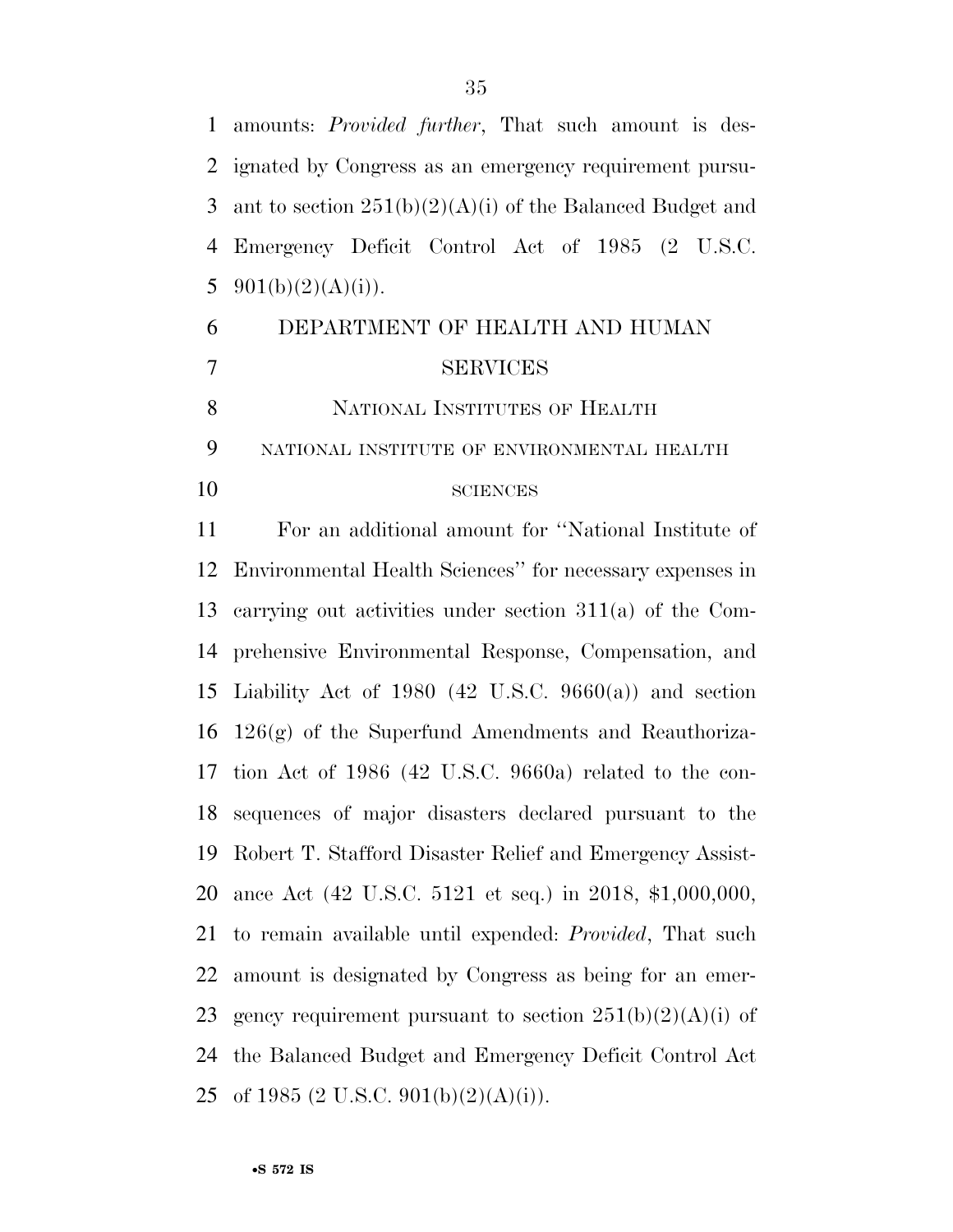#### GENERAL PROVISION—THIS TITLE

 SEC. 601. Not later than 45 days after the date of enactment of this Act, the agencies receiving funds appro- priated by this title shall provide a detailed operating plan of anticipated uses of funds made available in this title by State and territory and by program, project, and activ- ity, to the Committees on Appropriations of the House of Representatives and the Senate: *Provided*, That no such funds shall be obligated before the operating plans are provided to the Committees on Appropriations of the House of Representatives and the Senate: *Provided fur- ther*, That the operating plans shall be updated, including obligations to date, and submitted to the Committees on Appropriations of the House of Representatives and the Senate every 60 days thereafter until all such funds are expended by the applicable agency.

- TITLE VII
- DEPARTMENT OF LABOR

 The following sums in this title are appropriated, out of any money in the Treasury not otherwise appropriated, for the fiscal year ending September 30, 2019, and for other purposes, namely: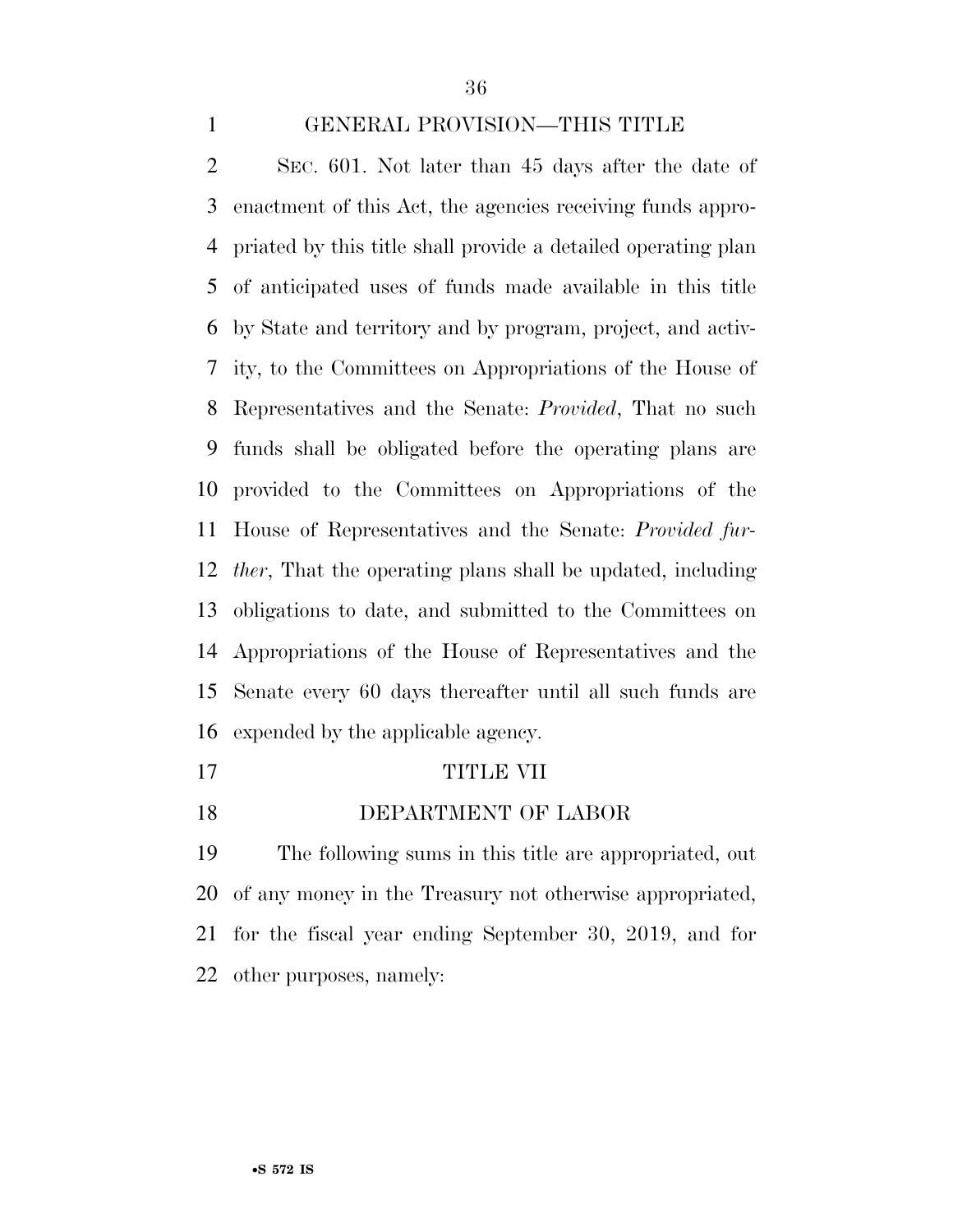EMPLOYMENT AND TRAINING ADMINISTRATION 2 TRAINING AND EMPLOYMENT SERVICES (INCLUDING TRANSFER OF FUNDS) For an additional amount for ''Training and Employ- ment Services'', \$50,000,000, for the dislocated workers assistance national reserve for necessary expenses directly related to the consequences of Hurricanes Florence and Michael, Typhoon Mangkhut, Super Typhoon Yutu, wildfires, and earthquakes occurring in 2018 (referred to under this heading as ''covered disaster or emergency''), to remain available through September 30, 2020: *Pro- vided*, That the Secretary of Labor may transfer up to \$1,000,000 of such funds to any other Department of Labor account for reconstruction and recovery needs, in- cluding worker protection activities: *Provided further*, That these sums may be used to replace grant funds previously obligated to the impacted areas: *Provided further*, That of the amount provided, up to \$500,000, to remain available until expended, shall be transferred to ''Office of Inspector General'' for oversight of activities responding to such cov- ered disaster or emergency: *Provided further*, That such amount is designated by the Congress as being for an emergency requirement pursuant to section  $251(b)(2)(A)(i)$  of the Balanced Budget and Emergency Deficit Control Act of 1985.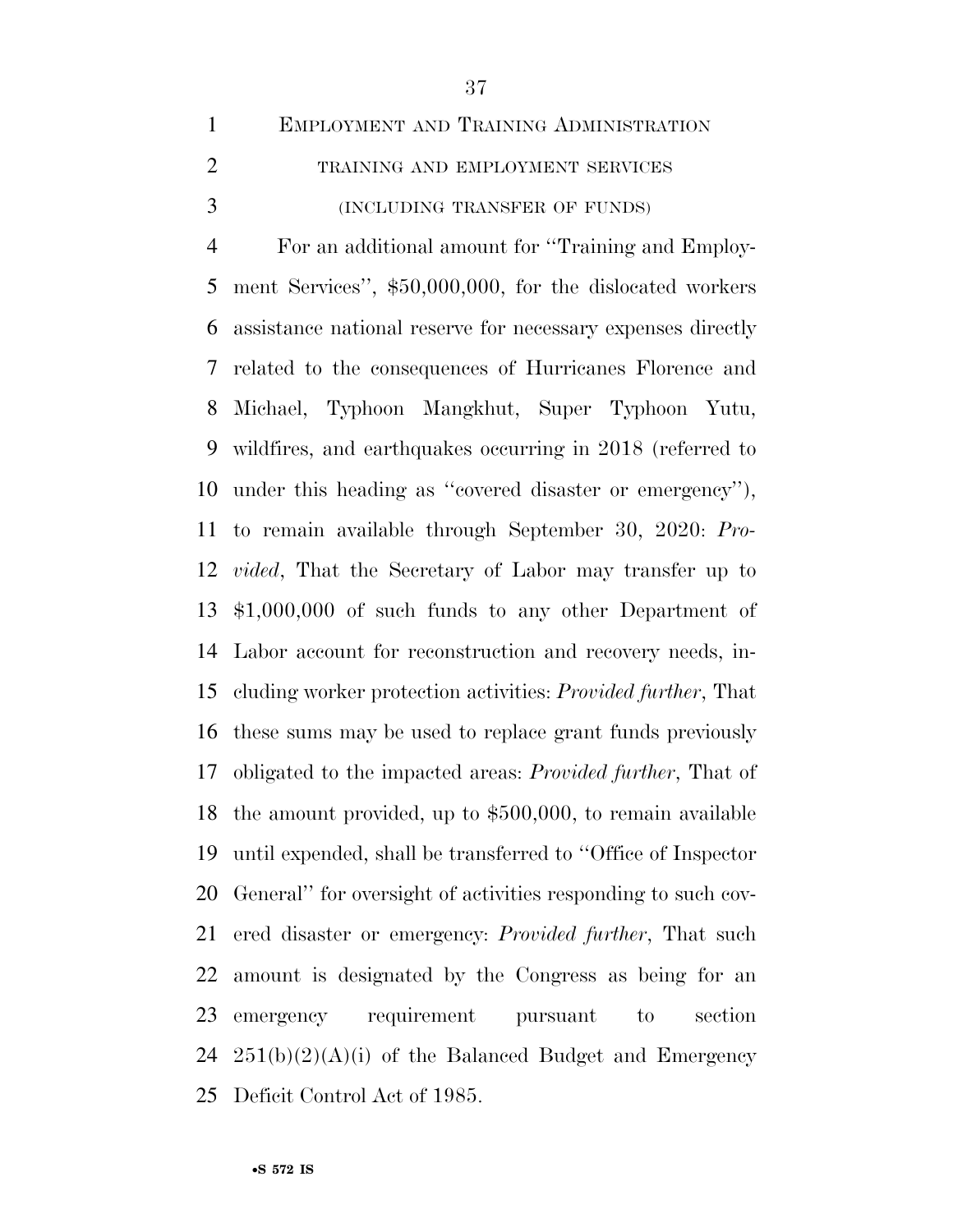## DEPARTMENT OF HEALTH AND HUMAN SERVICES ADMINISTRATION FOR CHILDREN AND FAMILIES PAYMENTS TO STATES FOR THE CHILD CARE AND

#### DEVELOPMENT BLOCK GRANT

 For an additional amount for ''Payments to States for the Child Care and Development Block Grant'', \$30,000,000, to remain available through September 30, 2021, for necessary expenses directly related to the con- sequences of Hurricanes Florence and Michael, Typhoon Mangkhut, Super Typhoon Yutu, wildfires, and earth- quakes occurring in 2018 in those areas for which a major disaster or emergency has been declared under section 401 or 501 of the Robert T. Stafford Disaster Relief and Emergency Assistance Act (42 U.S.C. 5170 and 5191): *Provided*, That the Secretary shall allocate such funds based on assessed need notwithstanding sections 658J and 658O of the Child Care and Development Block Grant Act of 1990: *Provided further*, That such funds may be used for costs of renovating, repairing, or rebuilding child care facilities without regard to section 658F(b) or 658G of such Act and with amounts allocated for such purposes excluded from the calculation of percentages under sub- section 658E(c)(3) of such Act: *Provided further*, That 25 notwithstanding section  $658J(c)$  of such Act, funds allot-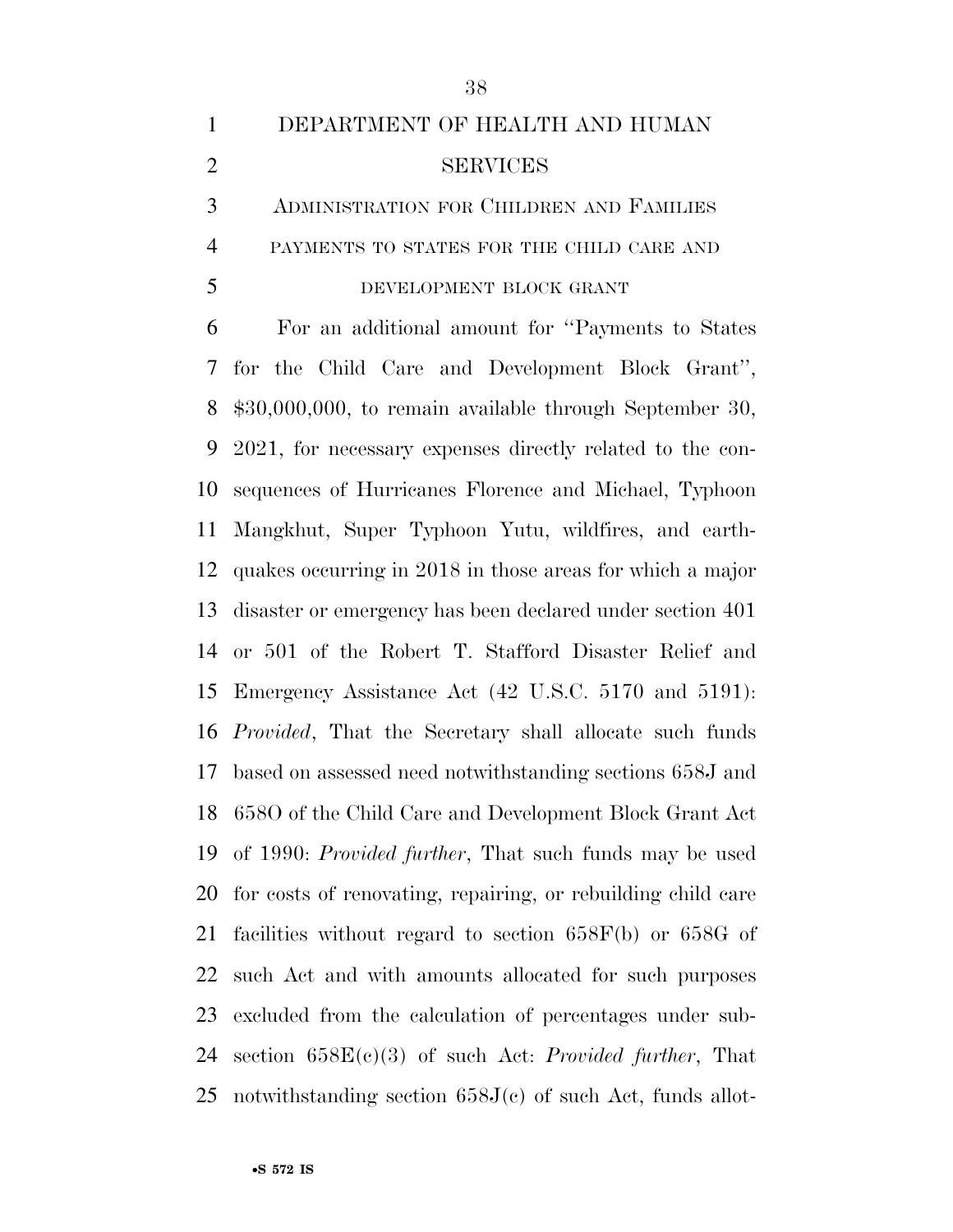ted to a State and used for renovating, repairing, or re- building child care facilities may be obligated by the State in that fiscal year or the succeeding three fiscal years: *Pro- vided further*, That Federal interest provisions will not apply to the renovation or rebuilding of privately owned family child care homes, and the Secretary shall develop parameters on the use of funds for family child care homes: *Provided further*, That the Secretary shall not re- tain Federal interest after a period of 10 years in any fa- cility renovated, repaired, or rebuilt with funds appro- priated under this paragraph: *Provided further*, That funds appropriated in this paragraph shall not be available for costs that are reimbursed by the Federal Emergency Management Agency, under a contract for insurance, or by self-insurance: *Provided further*, That obligations in- curred for the purposes provided herein prior to the date of enactment of this Act may be charged to funds appro- priated under this heading: *Provided further*, That such amount is designated by the Congress as being for an emergency requirement pursuant to section  $251(b)(2)(A)(i)$  of the Balanced Budget and Emergency Deficit Control Act of 1985.

CHILDREN AND FAMILIES SERVICES PROGRAMS

 For an additional amount for ''Children and Families Services Programs'', \$90,000,000, to remain available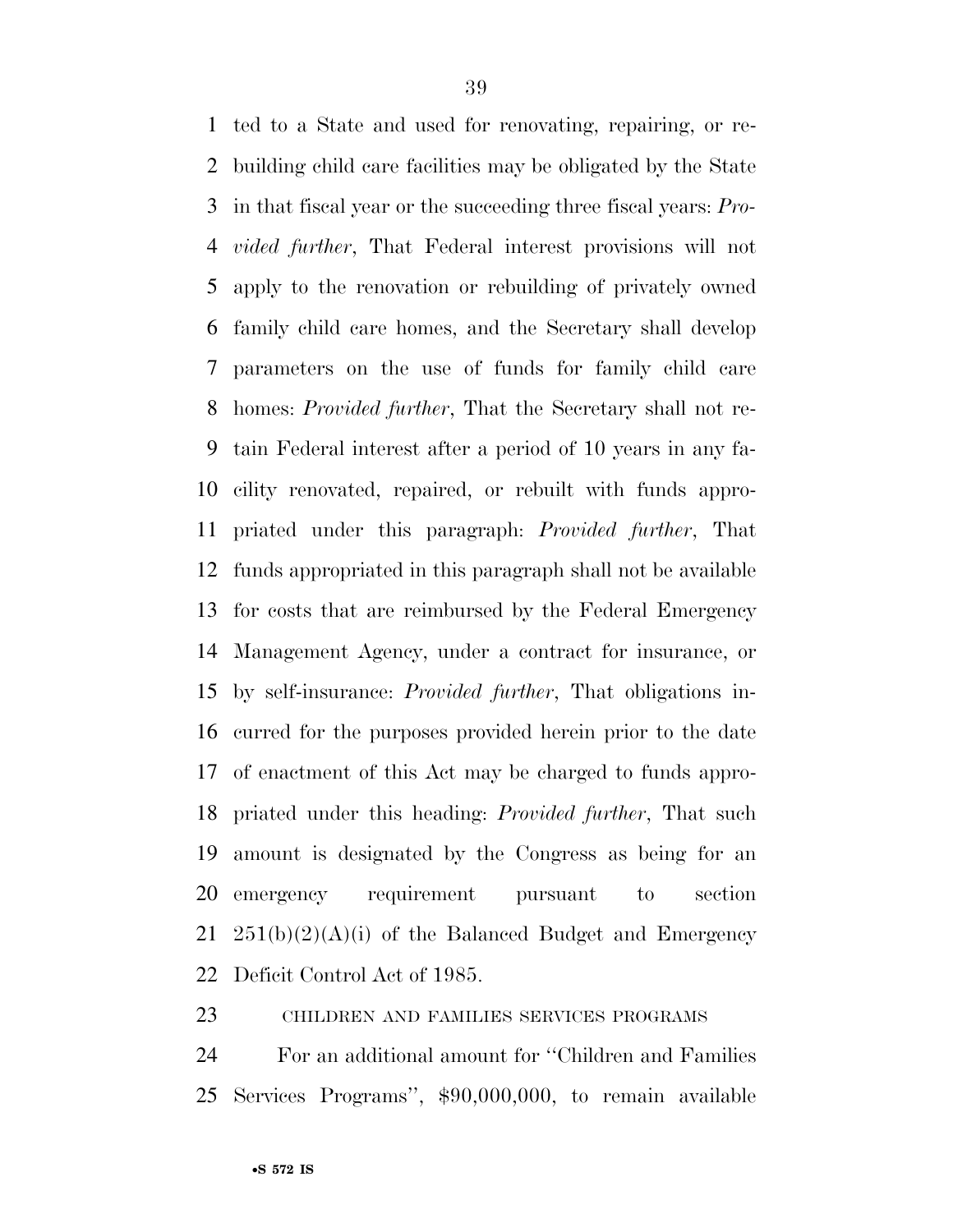through September 30, 2021, for necessary expenses di- rectly related to the consequences of Hurricanes Florence and Michael, Typhoon Mangkhut, Super Typhoon Yutu, wildfires, and earthquakes occurring in 2018 in those areas for which a major disaster or emergency has been declared under section 401 or 501 of the Robert T. Staf- ford Disaster Relief and Emergency Assistance Act (42 U.S.C. 5170 and 5191): *Provided*, That \$55,000,000 shall be for Head Start programs, including making payments under the Head Start Act: *Provided further*, That none of the funds provided in the previous proviso shall be in- cluded in the calculation of the ''base grant'' in subsequent fiscal years, as such term is defined in section 14 640(a)(7)(A), 641A(h)(1)(B), or 645(d)(3) of the Head Start Act: *Provided further*, That funds provided in the second previous proviso are not subject to the allocation requirements of section 640(a) of the Head Start Act: *Provided further*, That \$5,000,000 shall be for payments to States, territories, and tribes for activities authorized under subpart 1 of part B of title IV of the Social Security Act, with such funds allocated based on assessed need not- withstanding section 423 of such Act and paid without regard to percentage limitations in subsections (a) or (e) in section 424 of such Act: *Provided further*, That \$25,000,000 shall be for payments to States, territories,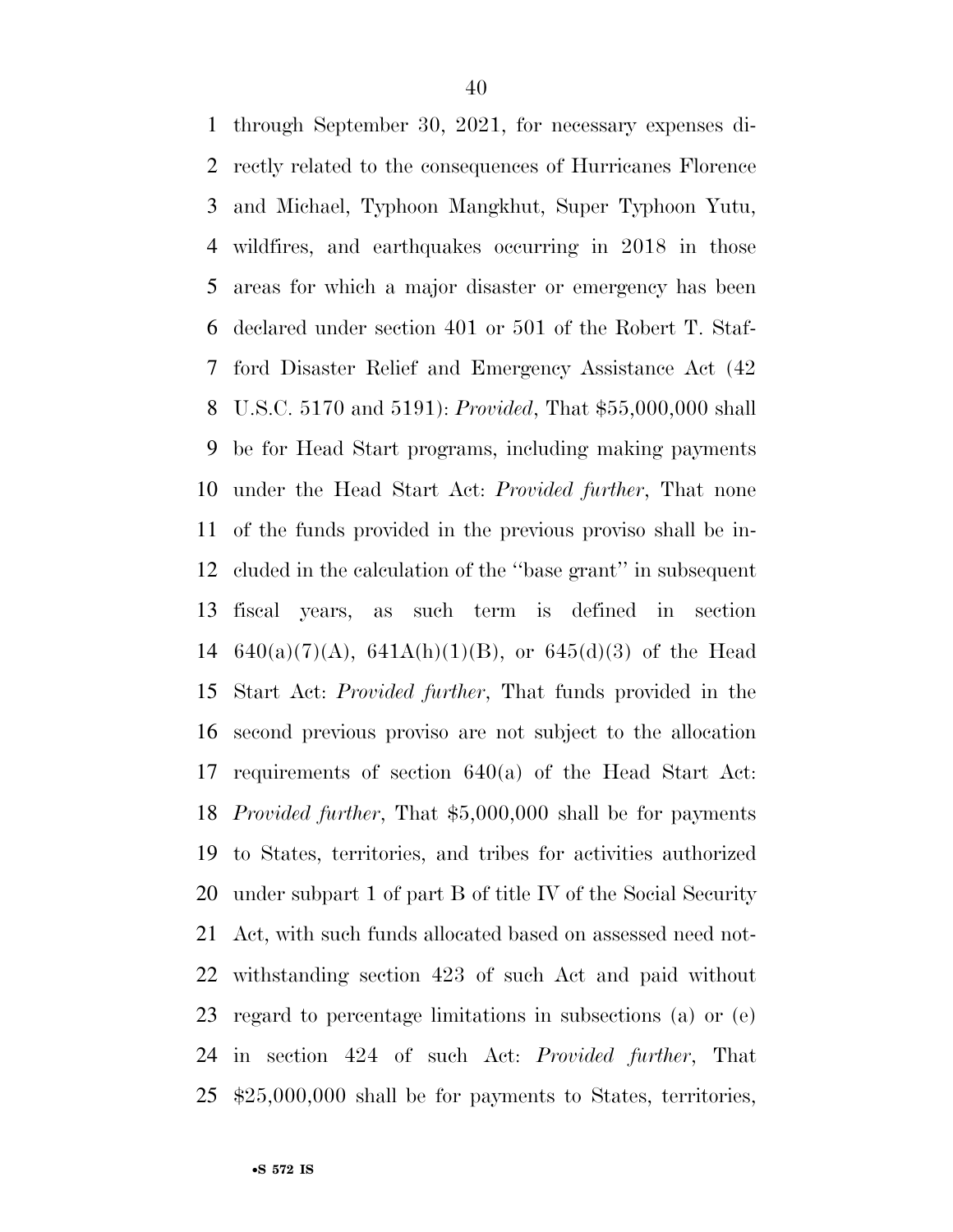and tribes authorized under the Community Services Block Grant Act, with such funds allocated based on as- sessed need notwithstanding sections 674(b), 675A, and 675B of such Act: *Provided further*, That notwithstanding section 676(b)(8) of the Community Services Block Grant Act, each State, territory, or tribe may allocate funds to eligible entities based on assessed need: *Provided further*, That funds appropriated in this paragraph shall not be available for costs that are reimbursed by the Federal Emergency Management Agency, under a contract for in- surance, or by self-insurance: *Provided further*, That up to \$5,000,000, to remain available until expended, shall be available for Federal administrative expenses: *Provided further*, That obligations incurred for the purposes pro- vided herein prior to the date of enactment of this Act may be charged to funds appropriated under this heading: *Provided further*, That such amount is designated by the Congress as being for an emergency requirement pursuant 19 to section  $251(b)(2)(A)(i)$  of the Balanced Budget and Emergency Deficit Control Act of 1985.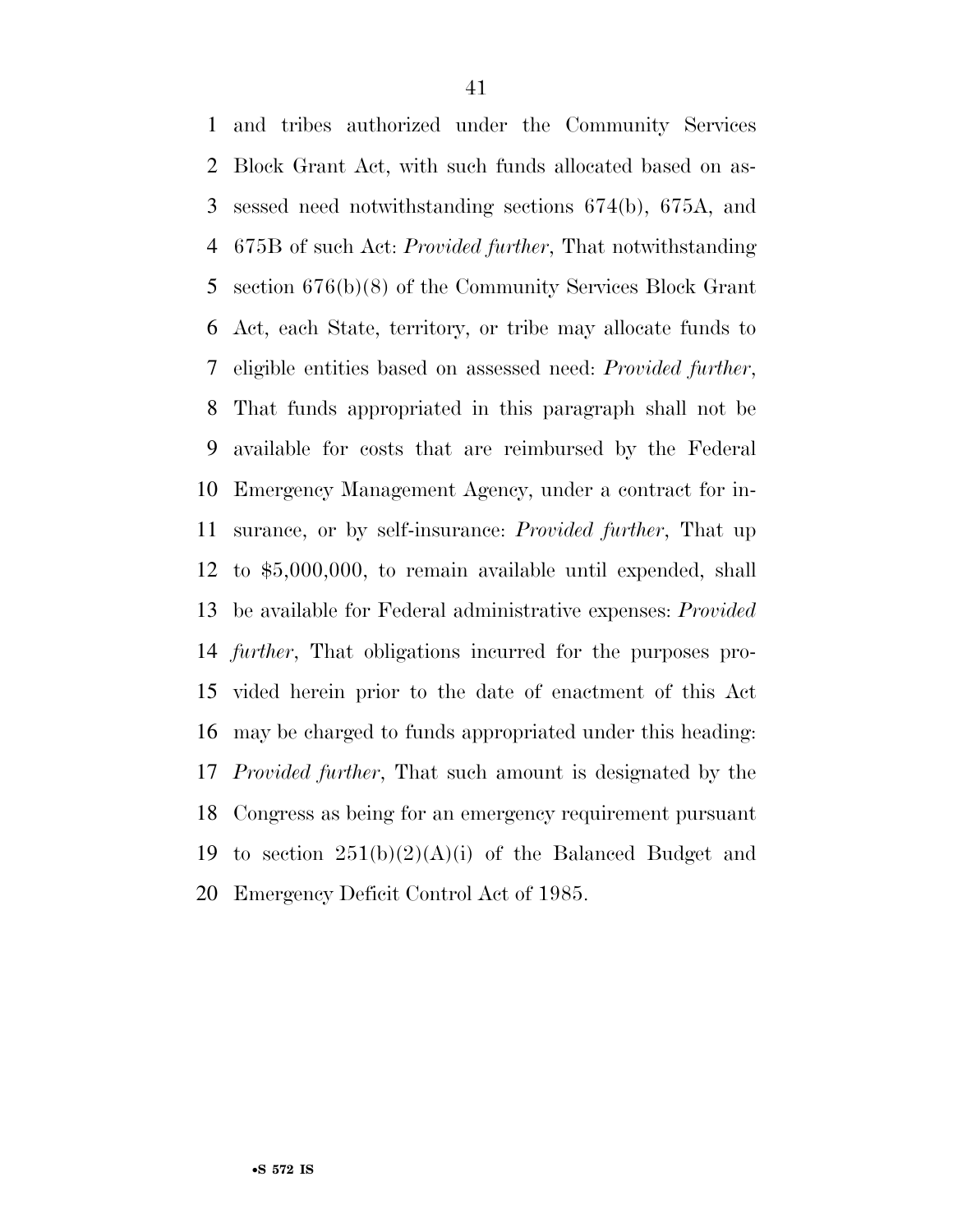| $\mathbf{1}$   | OFFICE OF THE SECRETARY                                                   |
|----------------|---------------------------------------------------------------------------|
| $\overline{2}$ | PUBLIC HEALTH AND SOCIAL SERVICES EMERGENCY                               |
| 3              | <b>FUND</b>                                                               |
| $\overline{4}$ | (INCLUDING TRANSFERS OF FUNDS)                                            |
| 5              | For an additional amount for the "Public Health and                       |
| 6              | Social Services Emergency Fund", \$201,000,000, to re-                    |
| 7              | main available through September 30, 2020, for necessary                  |
| 8              | expenses directly related to the consequences of Hurri-                   |
| 9              | canes Florence and Michael, Typhoon Mangkhut, Super                       |
| 10             | Typhoon Yutu, wildfires, and earthquakes occurring in                     |
| 11             | 2018 in those areas for which a major disaster or emer-                   |
| 12             | gency has been declared under section 401 or 501 of the                   |
| 13             | Robert T. Stafford Disaster Relief and Emergency Assist-                  |
| 14             | ance Act $(42 \text{ U.S.C. } 5170 \text{ and } 5191)$ (referred to under |
| 15             | this heading as "covered disaster or emergency"), includ-                 |
| 16             | ing activities authorized under section $319(a)$ of the Public            |
| 17             | Health Service Act (referred to in this Act as the "PHS"                  |
|                | 18 Act": <i>Provided</i> , That of the amount provided,                   |
|                | 19 \$80,000,000 shall be transferred to "Health Resources"                |
|                | 20 and Services Administration—Primary Health Care" for                   |
| 21             | expenses directly related to a covered disaster or emer-                  |
| 22             | gency for disaster response and recovery, for the Health                  |
| 23             | Centers Program under section 330 of the PHS Act, in-                     |
| 24             | cluding alteration, renovation, construction, equipment,                  |
|                | 25 and other capital improvement costs as necessary to meet               |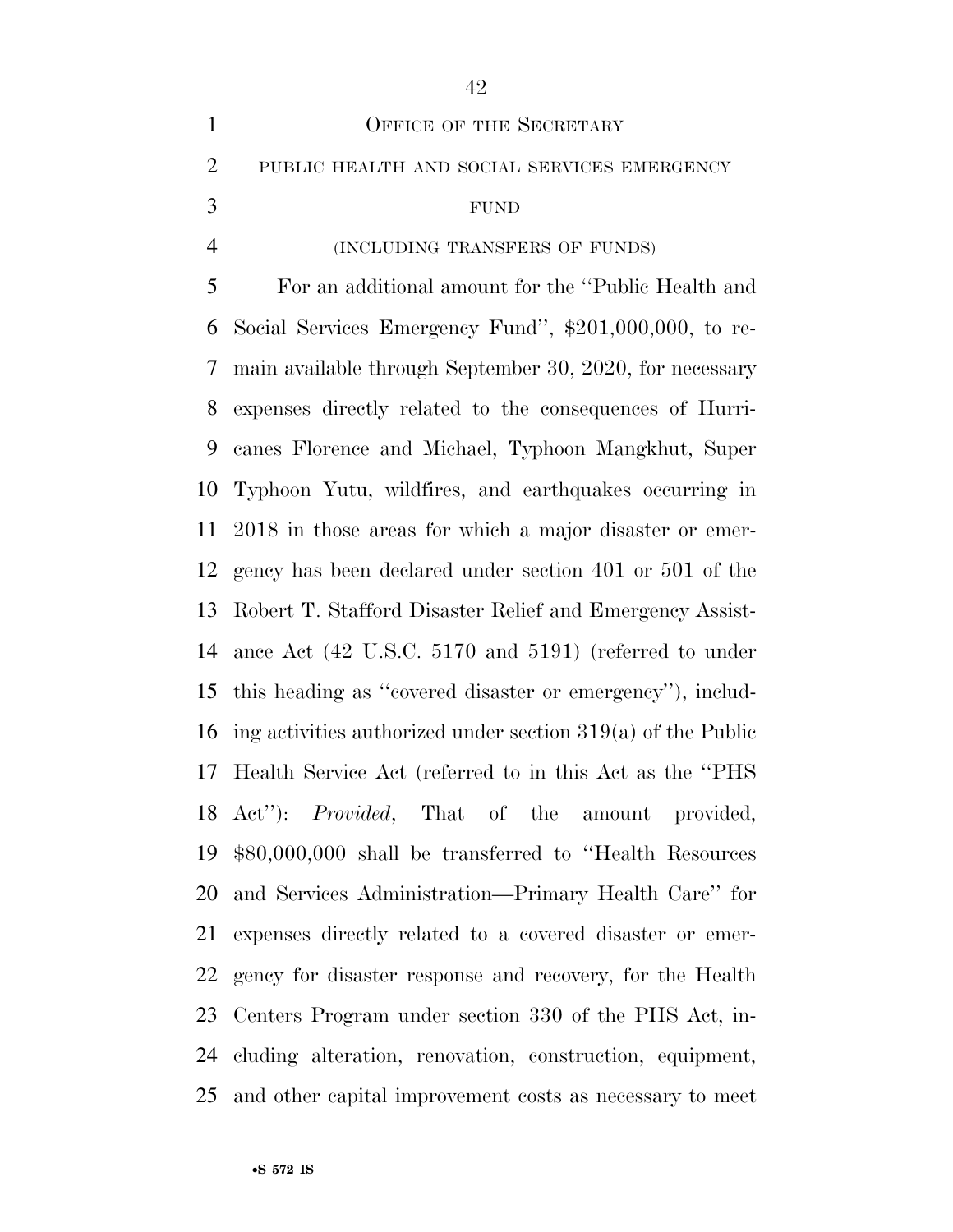the needs of areas affected by a covered disaster or emer- gency: *Provided further*, That the time limitation in section 330(e)(3) of the PHS Act shall not apply to funds made available under the preceding proviso: *Provided further*, That of the amount provided, not less than \$20,000,000 shall be transferred to ''Centers for Disease Control and Prevention—CDC-Wide Activities and Program Support'' for response, recovery, mitigation, and other expenses di- rectly related to a covered disaster or emergency: *Provided further*, That of the amount provided, not less than \$100,000,000 shall be transferred to ''Substance Abuse and Mental Health Services Administration—Health Sur- veillance and Program Support'' for grants, contracts, and cooperative agreements for behavioral health treatment, treatment of substance use disorders, crisis counseling, and other related helplines, and for other similar programs to provide support to individuals impacted by a covered disaster or emergency: *Provided further*, That of the amount provided, up to \$1,000,000, to remain available until expended, shall be transferred to ''Office of the Sec- retary—Office of Inspector General'' for oversight of ac- tivities responding to such covered disasters or emer- gencies: *Provided further*, That such amount is designated by the Congress as being for an emergency requirement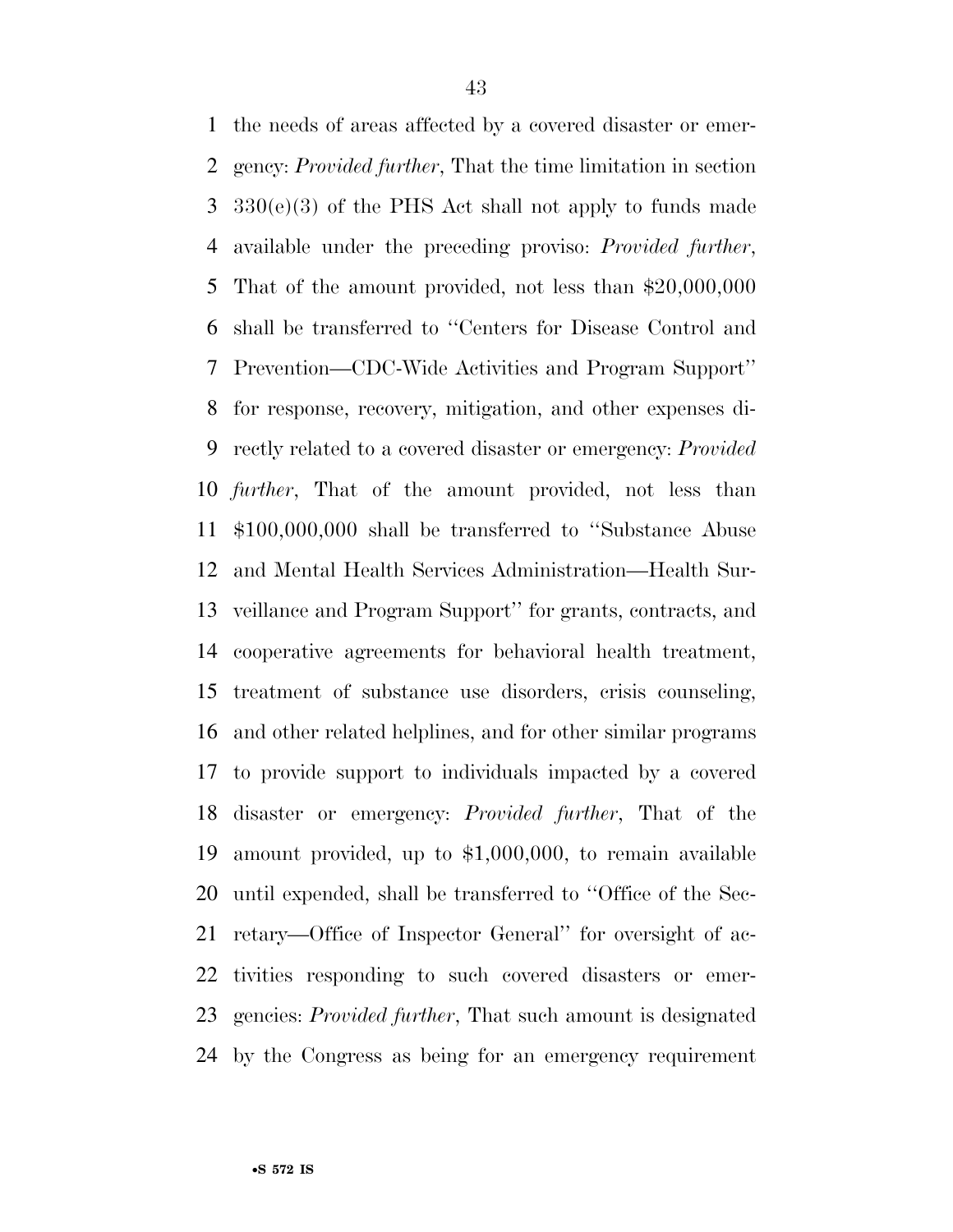1 pursuant to section  $251(b)(2)(A)(i)$  of the Balanced Budg-et and Emergency Deficit Control Act of 1985.

| 3 | DEPARTMENT OF EDUCATION       |
|---|-------------------------------|
| 4 | HURRICANE EDUCATION RECOVERY  |
| 5 | (INCLUDING TRANSFER OF FUNDS) |

 For an additional amount for ''Hurricane Education Recovery'' for necessary expenses related to the con- sequences of Hurricanes Florence and Michael, Typhoon Mangkhut, Super Typhoon Yutu, wildfires, earthquakes, and volcanic eruptions occurring in 2018 in those areas for which a major disaster or emergency has been declared under section 401 or 501 of the Robert T. Stafford Dis- aster Relief and Emergency Assistance Act (42 U.S.C. 5170 and 5191) (referred to under this heading as ''cov- ered disaster or emergency''), \$165,000,000, to remain available through September 30, 2020, for assisting in meeting the educational needs of individuals affected by a covered disaster or emergency: *Provided*, That such as- sistance may be provided through any of the programs au- thorized under this heading in title VIII of subdivision 1 of division B of Public Law 115–123 (as amended by Pub- lic Law 115–141), as determined by the Secretary of Edu- cation, and subject to the terms and conditions that ap- plied to those programs, except that references to dates and school years in Public Law 115–123 shall be deemed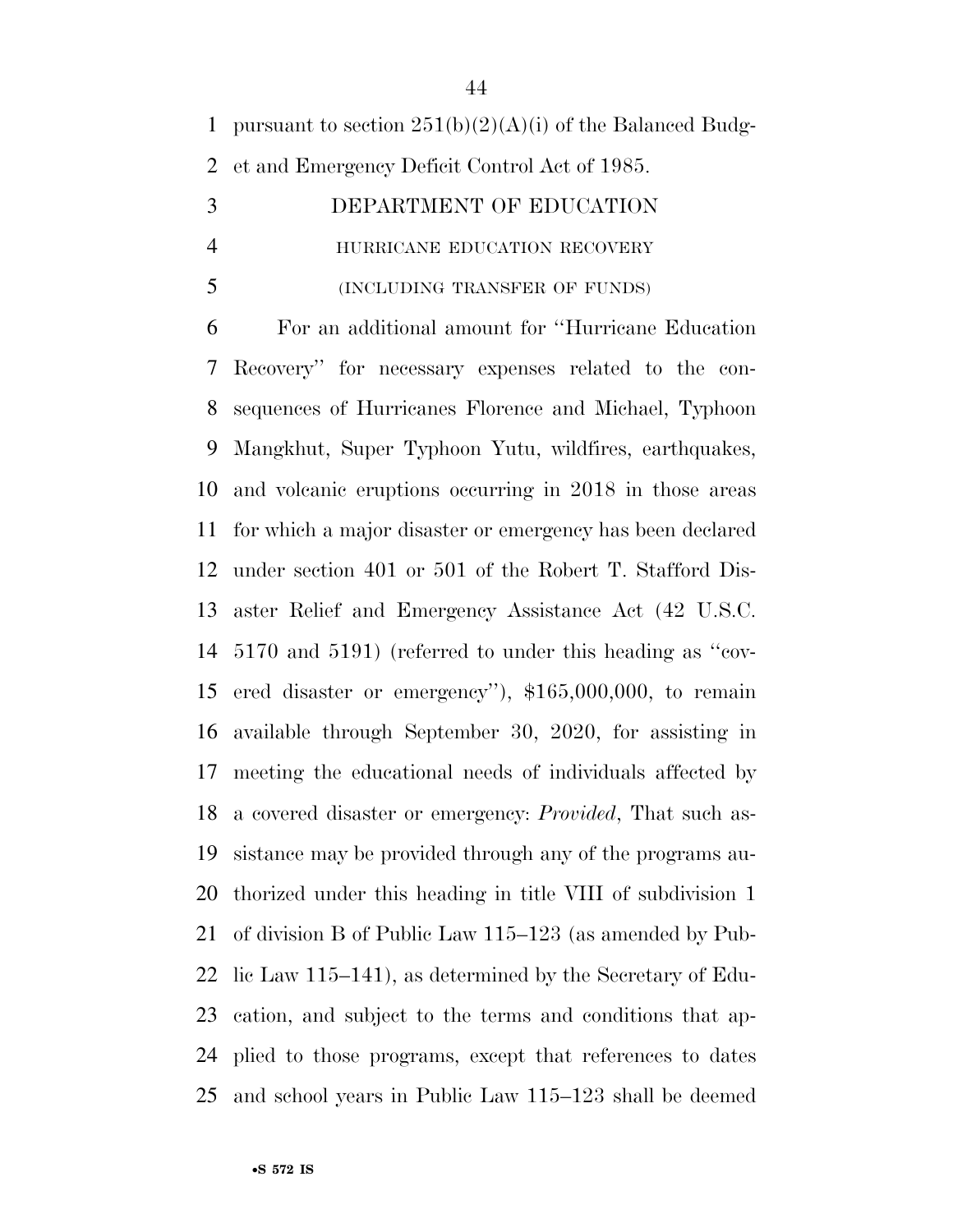to be the corresponding dates and school years for the cov- ered disaster or emergency: *Provided further*, That the Secretary of Education may determine the amounts to be used for each such program and shall notify the Commit- tees on Appropriations of the House of Representatives and the Senate of these amounts not later than 7 days prior to obligation: *Provided further*, That \$2,000,000 of the funds made available under this heading, to remain available until expended, shall be transferred to the Office of the Inspector General of the Department of Education for oversight of activities supported with funds appro- priated under this heading, and up to \$1,000,000 of the funds made available under this heading shall be for pro- gram administration: *Provided further*, That such amount is designated by the Congress as being for an emergency 16 requirement pursuant to section  $251(b)(2)(A)(i)$  of the Balanced Budget and Emergency Deficit Control Act of 1985.

### GENERAL PROVISIONS—THIS TITLE

 SEC. 701. Not later than 30 days after enactment of this Act, the Secretaries of Labor, Health and Human Services, and Education shall provide a detailed spend plan of anticipated uses of funds made available in this title, including estimated personnel and administrative costs, to the Committees on Appropriations: *Provided*,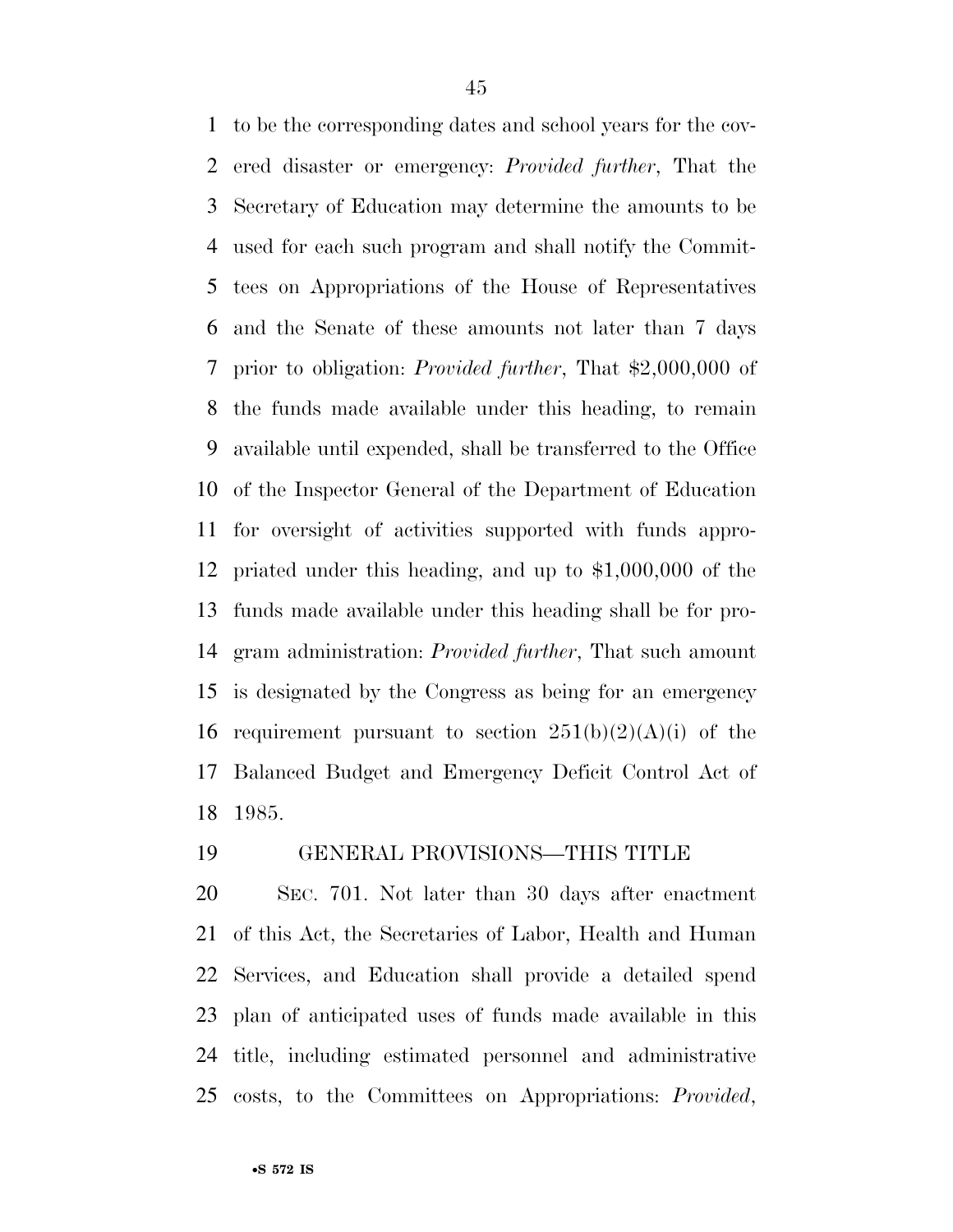That such plans shall be updated and submitted to the Committees on Appropriations every 60 days until all funds are expended or expire.

- TITLE VIII
- LEGISLATIVE BRANCH

 The following sums in this title are appropriated, out of any money in the Treasury not otherwise appropriated, for the fiscal year ending September 30, 2019, and for other purposes, namely:

 GOVERNMENT ACCOUNTABILITY OFFICE SALARIES AND EXPENSES

 For an additional amount for ''Salaries and Ex- penses'', \$10,000,000, to remain available until expended, for audits and investigations related to Hurricanes Flor- ence, Lane, and Michael, Typhoons Yutu and Mangkhut, the calendar year 2018 wildfires, earthquakes, and volcano eruptions, and other disasters declared pursuant to the Robert T. Stafford Disaster Relief and Emergency Assist- ance Act (42 U.S.C. 5121 et seq.): *Provided*, That, not later than 90 days after the date of enactment of this Act, the Government Accountability Office shall submit to the Committees on Appropriations of the House of Represent- atives and the Senate a spend plan specifying funding esti- mates for audits and investigations of any such declared disasters occurring in 2018 and identifying funding esti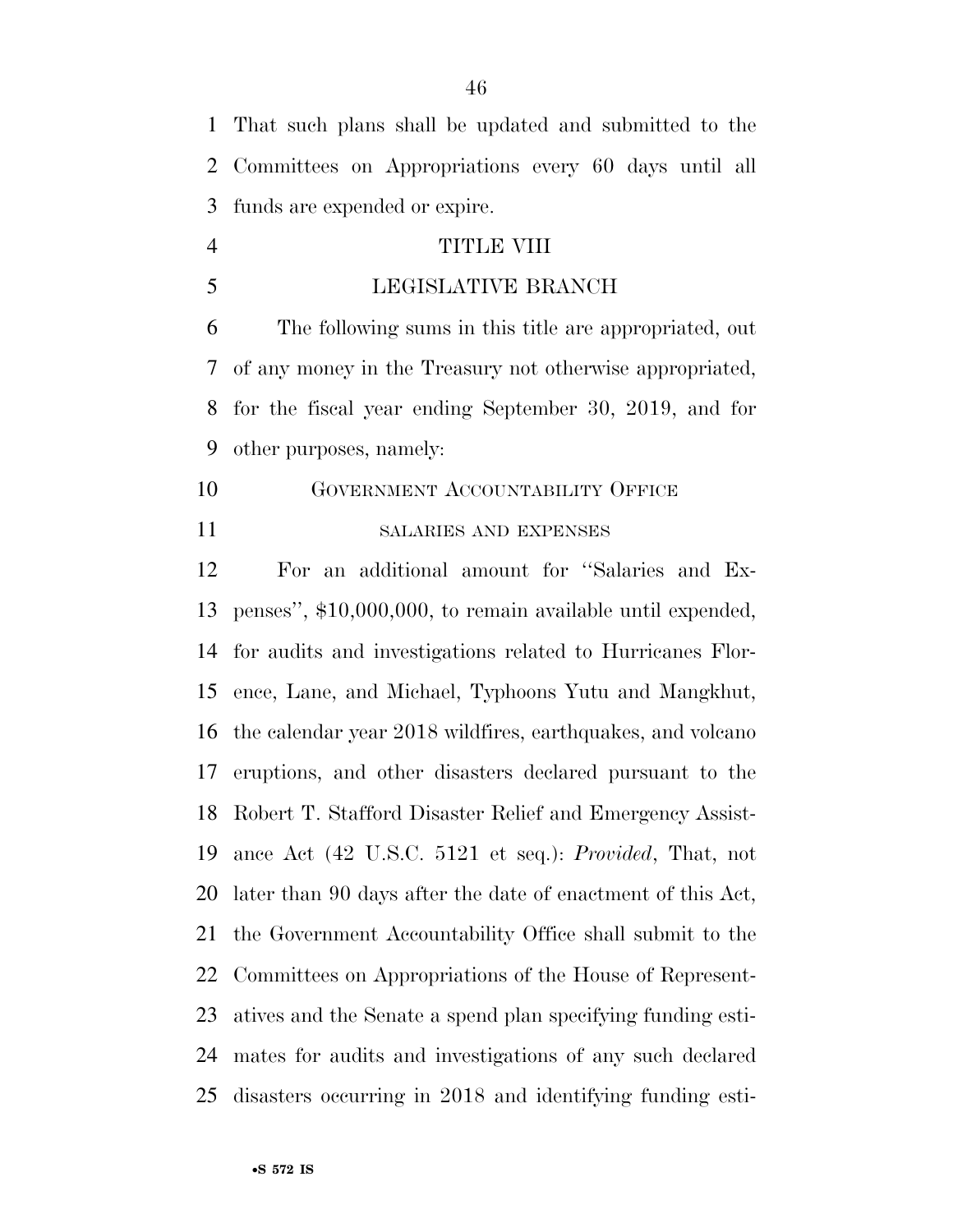mates or carryover balances, if any, that may be available for audits and investigations of any other such declared disasters: *Provided further*, That such amount is des- ignated by the Congress as being for an emergency re-5 quirement pursuant to section  $251(b)(2)(A)(i)$  of the Bal-anced Budget and Emergency Deficit Control Act of 1985.

#### TITLE IX

DEPARTMENT OF DEFENSE

 The following sums in this title are appropriated, out of any money in the Treasury not otherwise appropriated, for the fiscal year ending September 30, 2019, and for other purposes, namely:

MILITARY CONSTRUCTION, NAVY AND MARINE CORPS

 For an additional amount for ''Military Construction, Navy and Marine Corps'', \$115,000,000, to remain avail- able until September 30, 2023, for planning and design related to the consequences of Hurricanes Florence and Michael on Navy and Marine Corps installations: *Pro- vided*, That none of the funds shall be available for obliga- tion until the Committees on Appropriations of the House of Representatives and the Senate receive a master plan for the installations and a form 1391 for each specific project: *Provided further*, That, not later than 60 days after enactment of this Act, the Secretary of the Navy, or his designee, shall submit to the Committees on Appro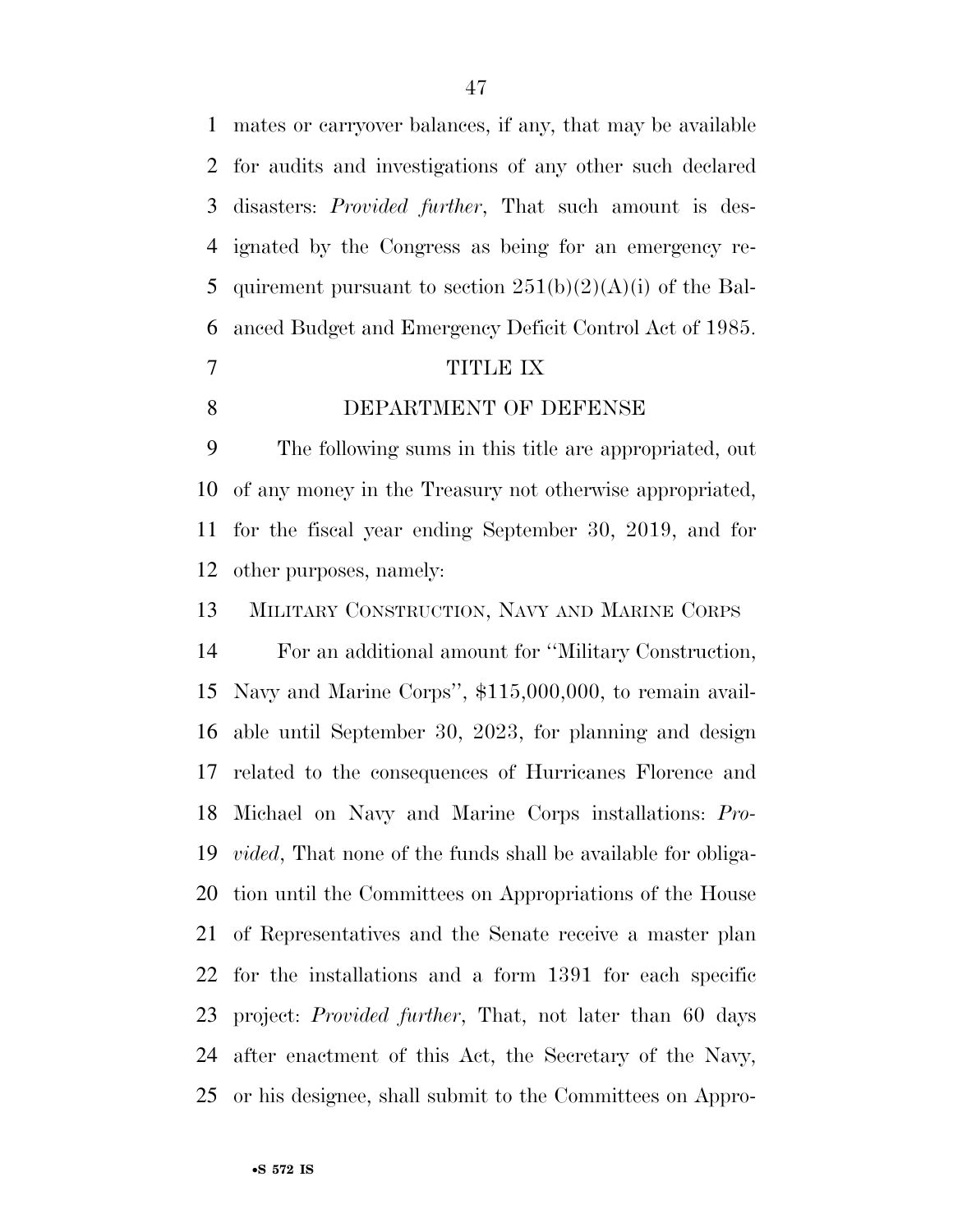priations of the House of Representatives and the Senate a detailed expenditure plan for funds provided under this heading: *Provided further*, That such amount is designated by the Congress as being for an emergency requirement 5 pursuant to section  $251(b)(2)(A)(i)$  of the Balanced Budg-et and Emergency Deficit Control Act of 1985.

### MILITARY CONSTRUCTION, AIR FORCE

 For an additional amount for ''Military Construction, Air Force'', \$700,000,000, to remain available until Sep- tember 30, 2023, for planning and design, and construc- tion expenses related to the consequences of Hurricane Michael: *Provided*, That none of the funds shall be avail- able for obligation until the Committees on Appropriations of the House of Representatives and the Senate receive a basing plan and future mission requirements for instal- lations significantly damaged by Hurricane Michael: *Pro- vided further*, That, not later than 60 days after enact- ment of this Act, the Secretary of the Air Force, or his designee, shall submit to the Committees on Appropria- tions of the House of Representatives and the Senate a detailed expenditure plan for funds provided under this heading: *Provided further*, That such amount is designated by the Congress as being for an emergency requirement 24 pursuant to section  $251(b)(2)(A)(i)$  of the Balanced Budg-et and Emergency Deficit Control Act of 1985.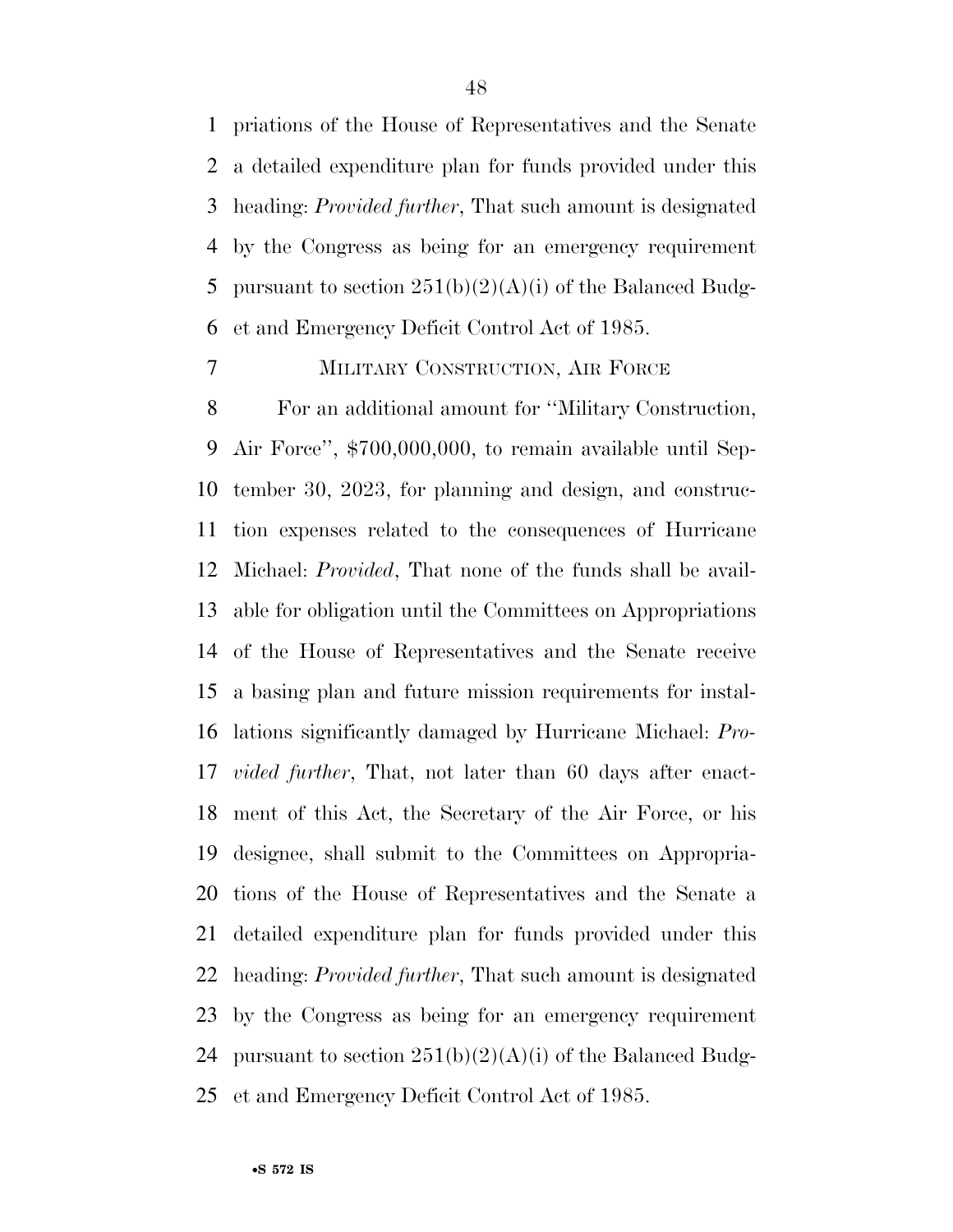MILITARY CONSTRUCTION, ARMY NATIONAL GUARD

 For an additional amount for ''Military Construction, Army National Guard'', \$42,400,000, to remain available until September 30, 2023, for necessary expenses related to the consequences of Hurricanes Florence and Michael: *Provided*, That none of the funds shall be available for obligation until the Committees on Appropriations of the House of Representatives and the Senate receive form 1391 for each specific request: *Provided further*, That, not later than 60 days after enactment of this Act, the Direc- tor of the Army National Guard, or his designee, shall submit to the Committees on Appropriations of the House of Representatives and the Senate a detailed expenditure plan for funds provided under this heading: *Provided fur- ther*, That such funds may be obligated or expended for planning and design and military construction projects not otherwise authorized by law: *Provided further*, That such amount is designated by the Congress as being for an emergency requirement pursuant to section  $20\quad 251(b)(2)(A)(i)$  of the Balanced Budget and Emergency Deficit Control Act of 1985.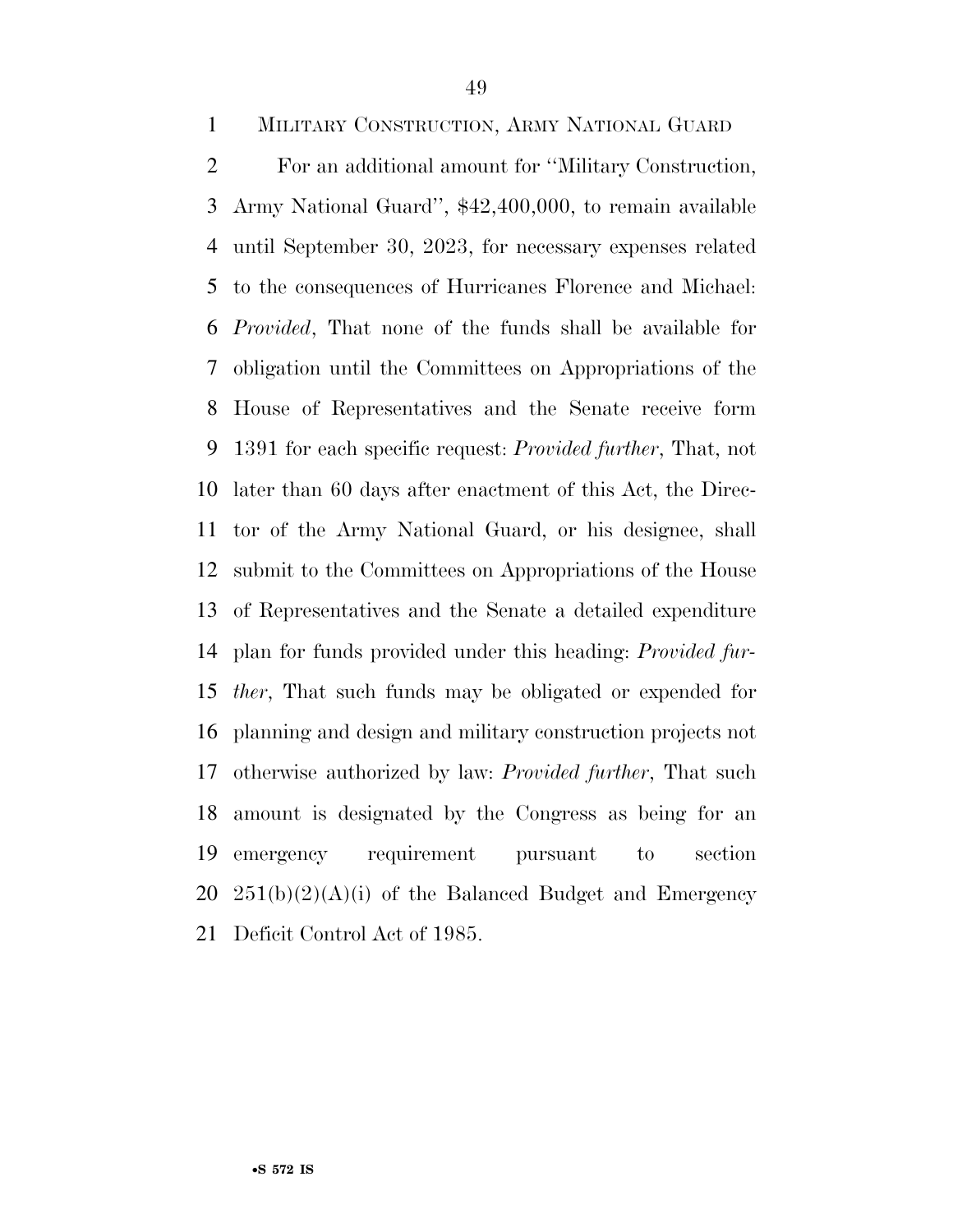| $\mathbf{1}$   | DEPARTMENT OF VETERANS AFFAIRS                                      |
|----------------|---------------------------------------------------------------------|
| $\overline{2}$ | <b>VETERANS HEALTH ADMINISTRATION</b>                               |
| 3              | MEDICAL FACILITIES                                                  |
| $\overline{4}$ | (INCLUDING TRANSFER OF FUNDS)                                       |
| 5              | For an additional amount for "Medical Facilities",                  |
| 6              | $$3,000,000$ , to remain available until September 30, 2023,        |
| 7              | for necessary expenses related to the consequences of Hur-          |
| 8              | ricanes Florence and Michael and Typhoons Mangkhut                  |
| 9              | and Yutu: <i>Provided</i> , That the Secretary of Veterans Af-      |
| 10             | fairs, upon determination that such action is necessary to          |
| 11             | address needs as a result of the consequences of Hurri-             |
| 12             | canes Florence and Michael and Typhoons Mangkhut and                |
| 13             | Yutu, may transfer such funds to any discretionary ac-              |
| 14             | count of the Department of Veterans Affairs: Provided               |
|                | 15 <i>further</i> , That before a transfer may take place, the Sec- |
| 16             | retary of Veterans Affairs shall submit notice thereof to           |
| 17             | the Committees on Appropriations of the House of Rep-               |
|                | 18 resentatives and the Senate: <i>Provided further</i> , That none |
| 19             | of these funds shall be available for obligation until the          |
| 20             | Secretary of Veterans Affairs submits to the Committees             |
| 21             | on Appropriations of the House of Representatives and the           |
| 22             | Senate a detailed expenditure plan for funds provided               |
| 23             | under this heading: <i>Provided further</i> , That such amount      |
| 24             | is designated by the Congress as being for an emergency             |
| 25             | requirement pursuant to section $251(b)(2)(A)(i)$ of the            |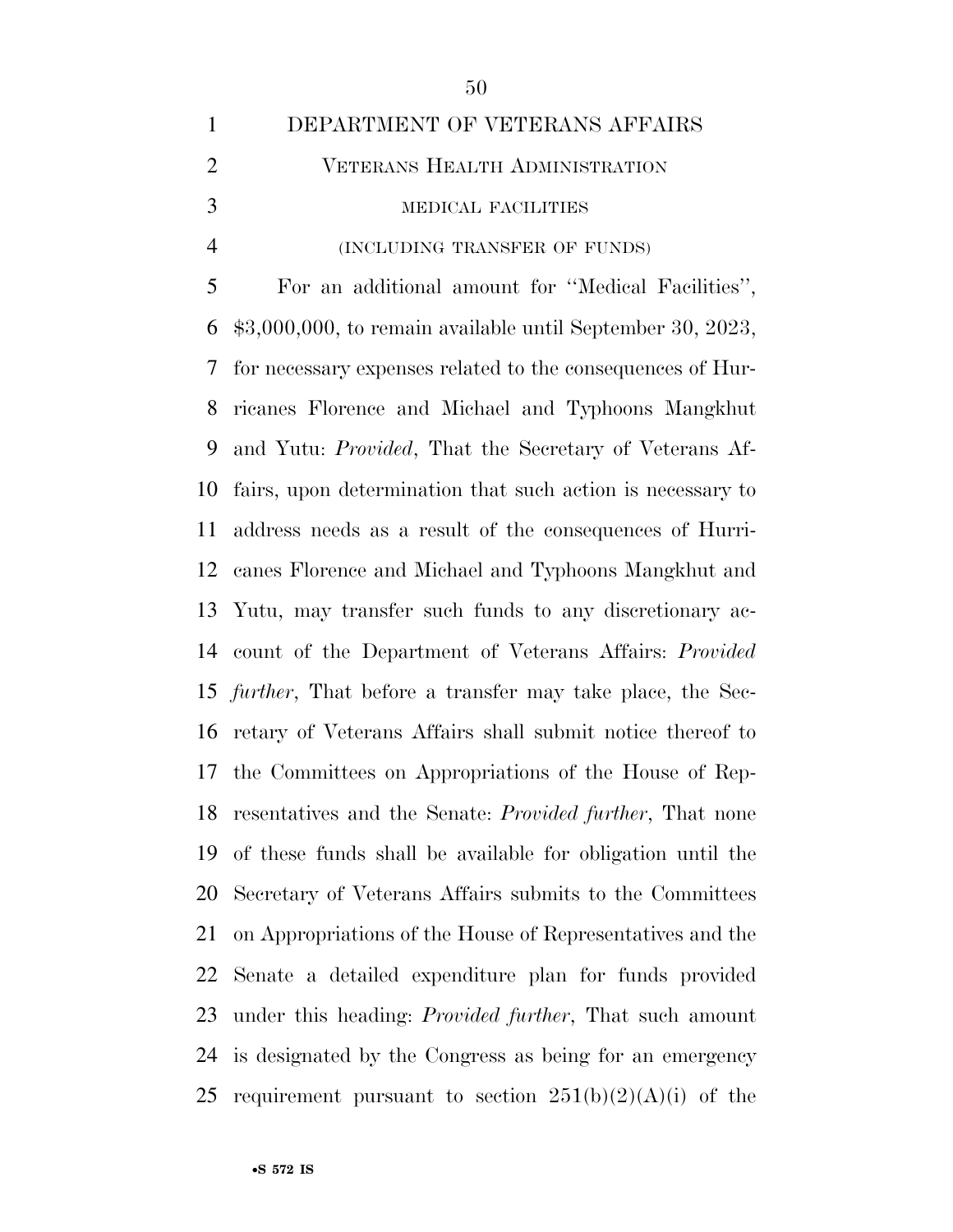Balanced Budget and Emergency Deficit Control Act of 1985.

- TITLE X
- 

## DEPARTMENT OF TRANSPORTATION

 The following sums in this title are appropriated, out of any money in the Treasury not otherwise appropriated, for the fiscal year ending September 30, 2019, and for other purposes, namely:

 FEDERAL TRANSIT ADMINISTRATION PUBLIC TRANSPORTATION EMERGENCY RELIEF PROGRAM For an additional amount for the ''Public Transpor- tation Emergency Relief Program'' as authorized under section 5324 of title 49, United States Code, \$10,542,000 to remain available until expended, for transit systems af- fected by major declared disasters occurring in calendar year 2018: *Provided*, That not more than three-quarters of 1 percent of the funds for public transportation emer- gency relief shall be available for administrative expenses and ongoing program management oversight as authorized under sections 5334 and 5338(f)(2) of such title and shall be in addition to any other appropriations for such pur- pose: *Provided further*, That such amount is designated by the Congress as being for an emergency requirement 24 pursuant to section  $251(b)(2)(A)(i)$  of the Balanced Budg-et and Emergency Deficit Control Act of 1985.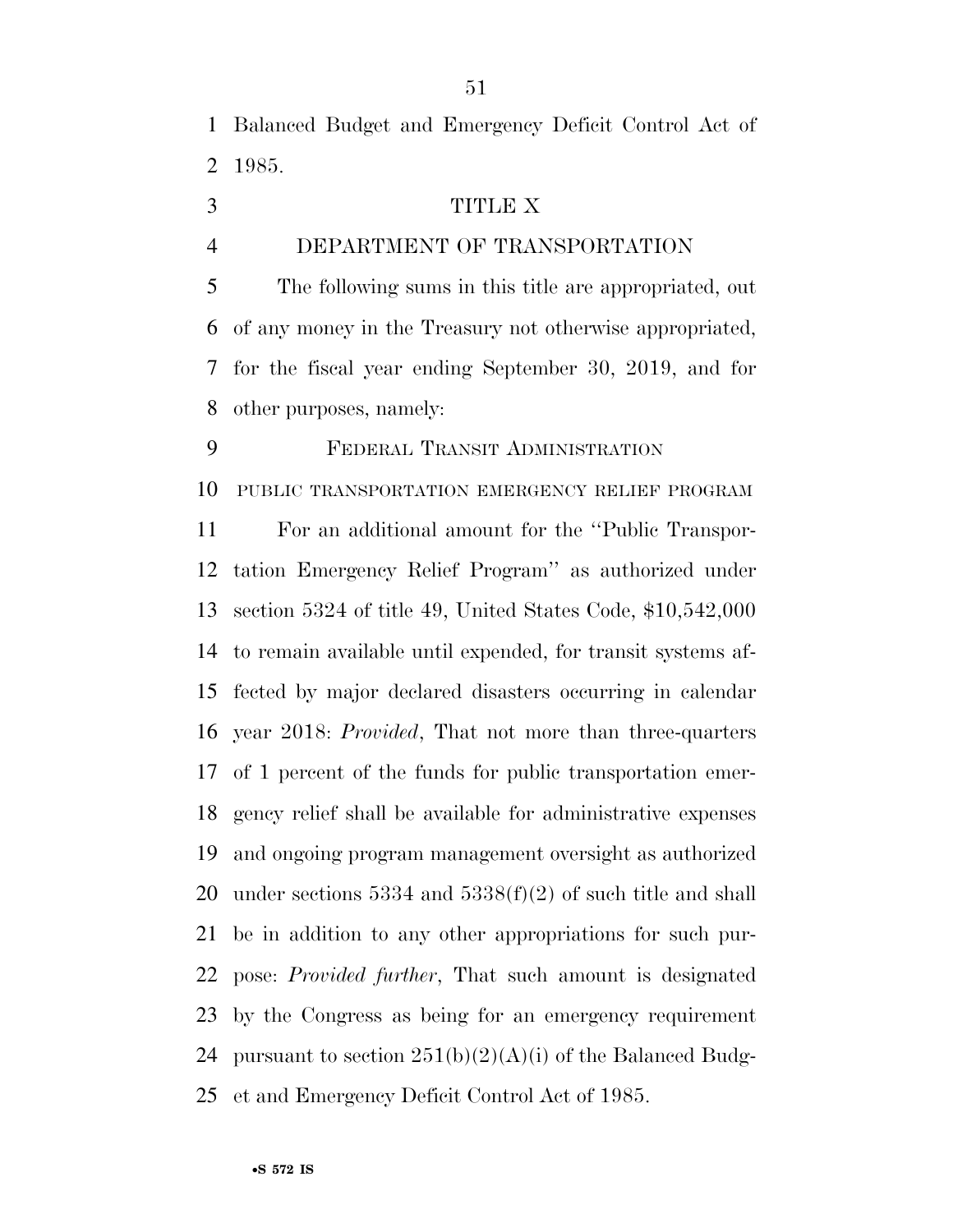FEDERAL AVIATION ADMINISTRATION OPERATIONS (AIRPORT AND AIRWAY TRUST FUND) Of the amounts made available for ''Federal Aviation Administration—Operations'' in division B of the Bipar- tisan Budget Act of 2018 (Public Law 115–123), up to \$18,000,000 shall also be available for necessary expenses related to the consequences of major declared disasters oc- curring in calendar year 2018: *Provided*, That amounts repurposed under this heading that were previously des- ignated by the Congress as an emergency requirement pursuant to the Balanced Budget and Emergency Deficit Control Act of 1985 are designated by the Congress as an emergency requirement pursuant to section  $251(b)(2)(A)(i)$  of the Balanced Budget and Emergency Deficit Control Act of 1985.

FEDERAL HIGHWAY ADMINISTRATION

## 18 EMERGENCY RELIEF PROGRAM

 For an additional amount for the Emergency Relief Program as authorized under section 125 of title 23, United States Code, \$1,650,000,000, to remain available until expended: *Provided*, That such amount is designated by the Congress as being for an emergency requirement 24 pursuant to section  $251(b)(2)(A)(i)$  of the Balanced Budg-et and Emergency Deficit Control Act of 1985.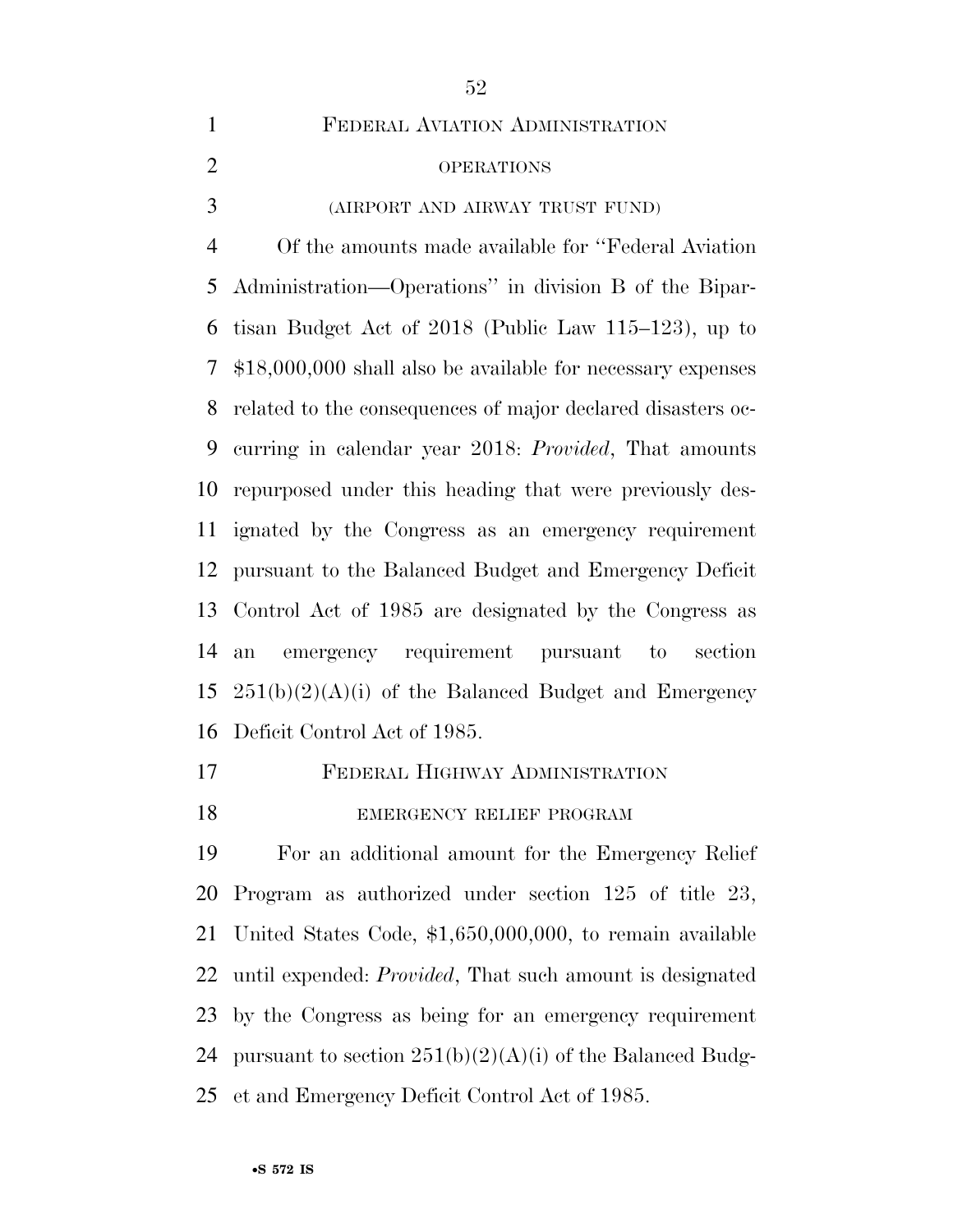## DEPARTMENT OF HOUSING AND URBAN DEVELOPMENT COMMUNITY PLANNING AND DEVELOPMENT COMMUNITY DEVELOPMENT FUND

#### (INCLUDING TRANSFERS OF FUNDS)

 For an additional amount for ''Community Develop- ment Fund'', \$1,060,000,000, to remain available until expended, for necessary expenses for activities authorized under title I of the Housing and Community Development Act of 1974 (42 U.S.C. 5301 et seq.) related to disaster relief, long-term recovery, restoration of infrastructure and housing, economic revitalization, and mitigation in the most impacted and distressed areas resulting from a major disaster that occurred in 2018 pursuant to the Rob- ert T. Stafford Disaster Relief and Emergency Assistance Act (42 U.S.C. 5121 et seq.): *Provided*, That funds shall be awarded directly to the State, unit of general local gov- ernment, or Indian tribe (as such term is defined in sec- tion 102 of the Housing and Community Development Act of 1974) at the discretion of the Secretary: *Provided fur- ther*, That any funds made available under this heading and under the same heading in Public Law 115–254 that remain available, after the funds under such headings have been allocated for necessary expenses for activities authorized under such headings, shall be allocated to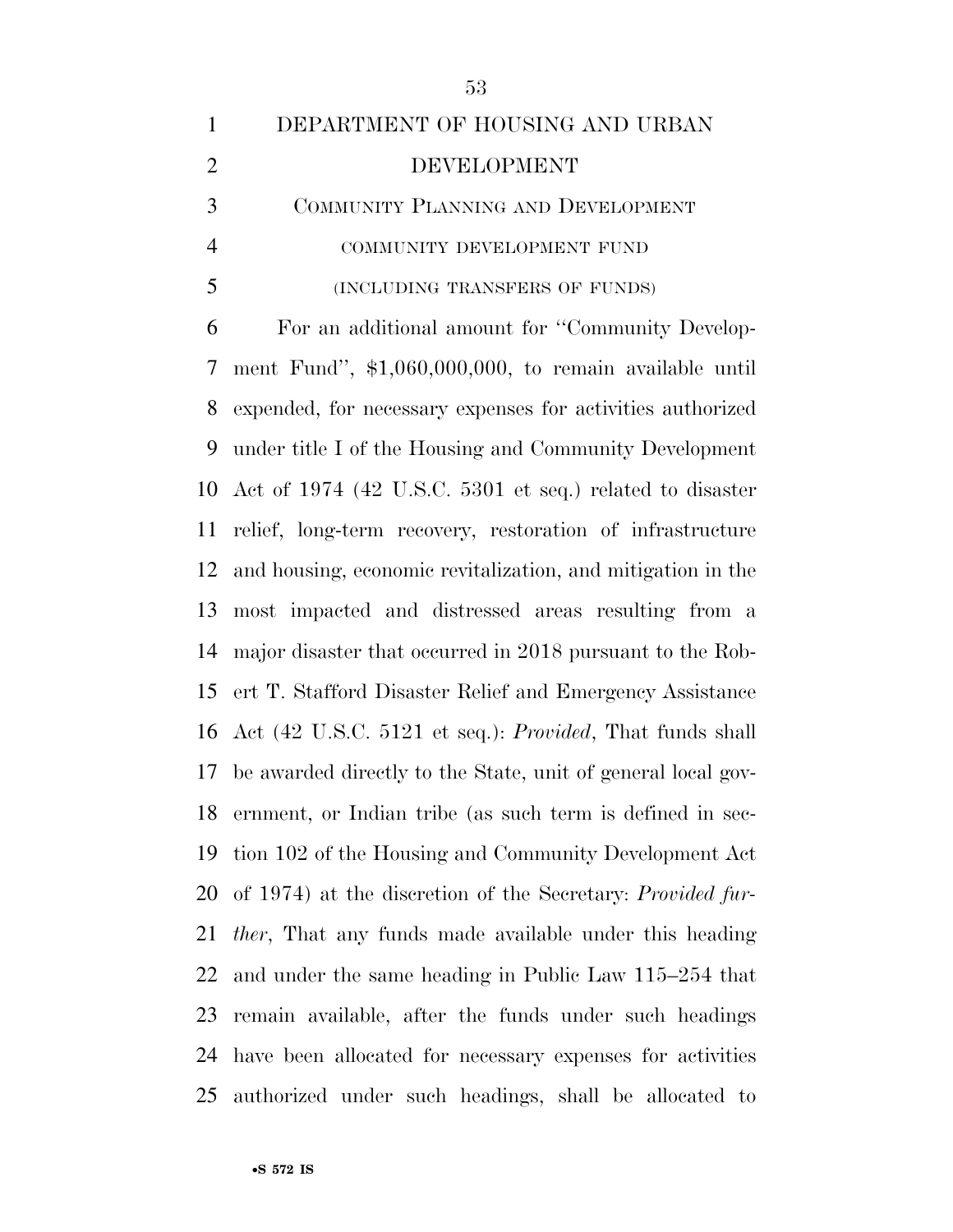grantees, for mitigation activities in the most impacted and distressed areas resulting from a major disaster that occurred in 2018: *Provided further*, That such allocations shall be made in the same proportion that the amount of funds each grantee received under this Act and the same heading in division I of Public Law 115–254 bears to the amount of all funds provided to all grantees that received allocations for disasters that occurred in 2018: *Provided further*, That of the amounts made available under the text preceding the first proviso under this heading and under the same heading in Public Law 115–254, the Secretary shall allocate to all such grantees an aggregate amount not less than 33 percent of the sum of such amounts of funds within 120 days after the enactment of this Act based on the best available data, and shall allocate no less than 100 percent of such funds by no later than 180 days after the enactment of this Act: *Provided further*, That the Secretary shall not prohibit the use of funds made avail- able under this heading and the same heading in Public Law 115–254 for non-Federal share as authorized by sec- tion 105(a)(9) of the Housing and Community Develop- ment Act of 1974 (42 U.S.C. 5305(a)(9)): *Provided fur- ther*, That of the amounts made available under this head- ing, grantees may establish grant programs to assist small businesses for working capital purposes to aid in recovery: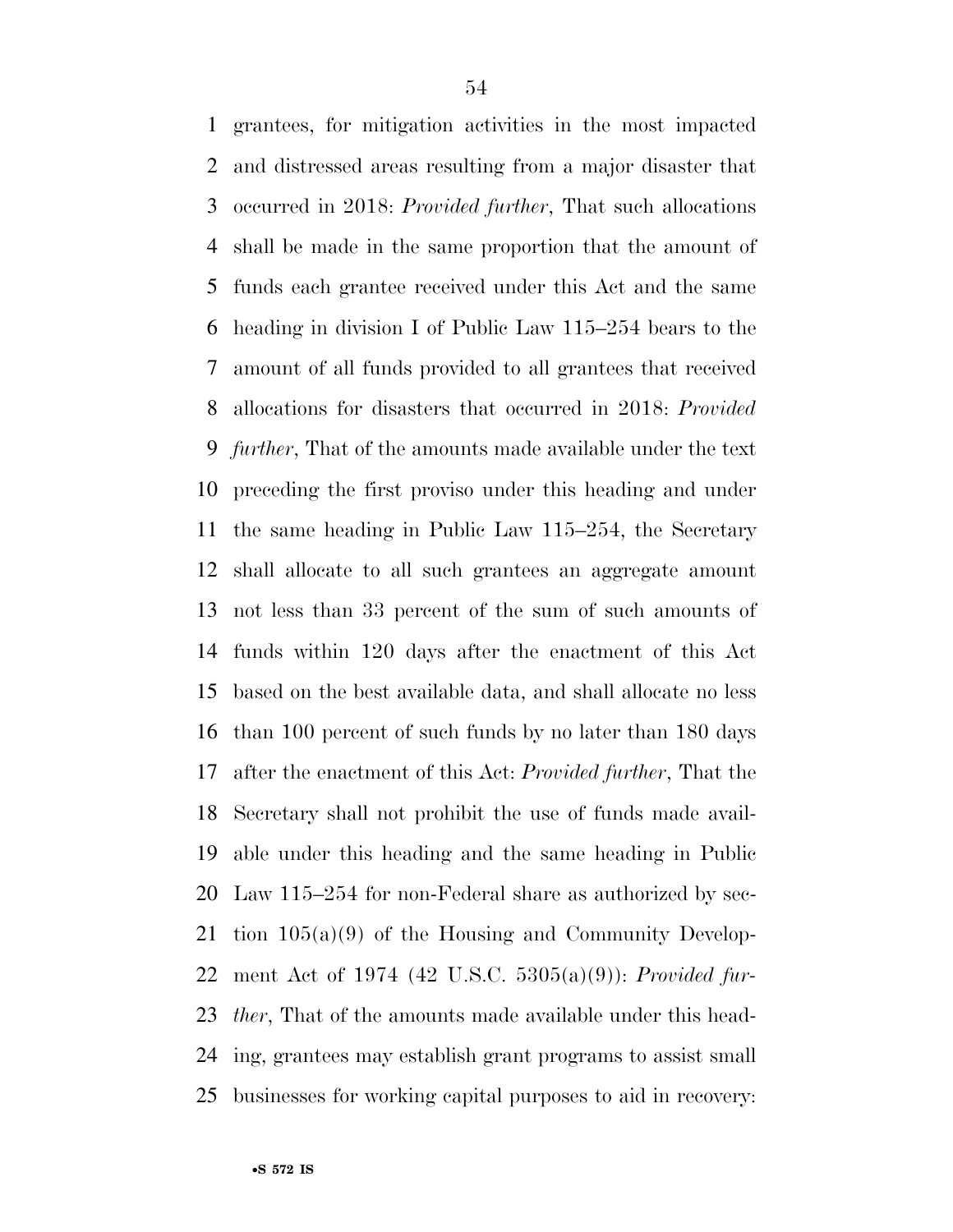*Provided further*, That as a condition of making any grant, the Secretary shall certify in advance that such grantee has in place proficient financial controls and procurement processes and has established adequate procedures to pre- vent any duplication of benefits as defined by section 312 of the Robert T. Stafford Disaster Relief and Emergency Assistance Act (42 U.S.C. 5155), to ensure timely expend- iture of funds, to maintain comprehensive websites regard- ing all disaster recovery activities assisted with these funds, and to detect and prevent waste, fraud, and abuse of funds: *Provided further*, That with respect to any such duplication of benefits, the Secretary shall act in accord- ance with section 1210 of Public Law 115–254 (132 Stat. 3442) and section 312 of the Robert T. Stafford Disaster Relief and Emergency Assistance Act (42 U.S.C. 5155): *Provided further*, That the Secretary shall require grantees to maintain on a public website information containing common reporting criteria established by the Department that permits individuals and entities awaiting assistance and the general public to see how all grant funds are used, including copies of all relevant procurement documents, grantee administrative contracts and details of ongoing procurement processes, as determined by the Secretary: *Provided further*, That prior to the obligation of funds a grantee shall submit a plan to the Secretary for approval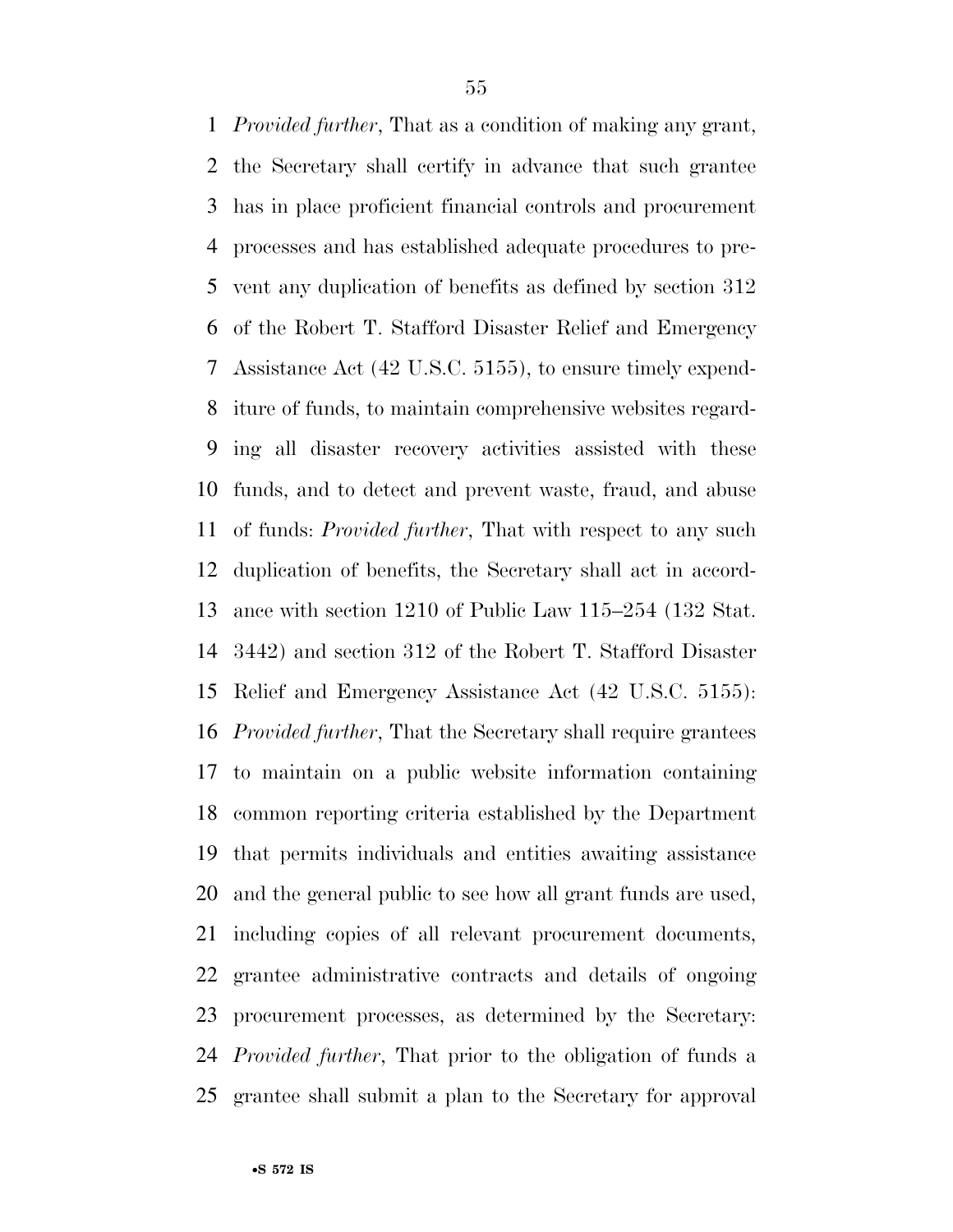detailing the proposed use of all funds, including criteria for eligibility and how the use of these funds will address long-term recovery and restoration of infrastructure and housing, economic revitalization, and mitigation in the most impacted and distressed areas: *Provided further*, That such funds may not be used for activities reimbursed by, or for which funds have been made available by, the Federal Emergency Management Agency or the Army Corps of Engineers, in excess of the authorized amount of the project or its components: *Provided further*, That funds allocated under this heading shall not be considered relevant to the non-disaster formula allocations made pur- suant to section 106 of the Housing and Community De- velopment Act of 1974 (42 U.S.C. 5306): *Provided fur- ther*, That a State, unit of general local government, or Indian tribe may use up to 5 percent of its allocation for administrative costs: *Provided further*, That the first pro- viso under this heading in the Supplemental Appropria- tions for Disaster Relief Requirements Act, 2018 (division I of Public Law 115–254) is amended by striking ''State or unit of general local government'' and inserting ''State, unit of general local government, or Indian tribe (as such term is defined in section 102 of the Housing and Commu- nity Development Act of 1974 (42 U.S.C. 5302))'': *Pro-vided further*, That the sixth proviso under this heading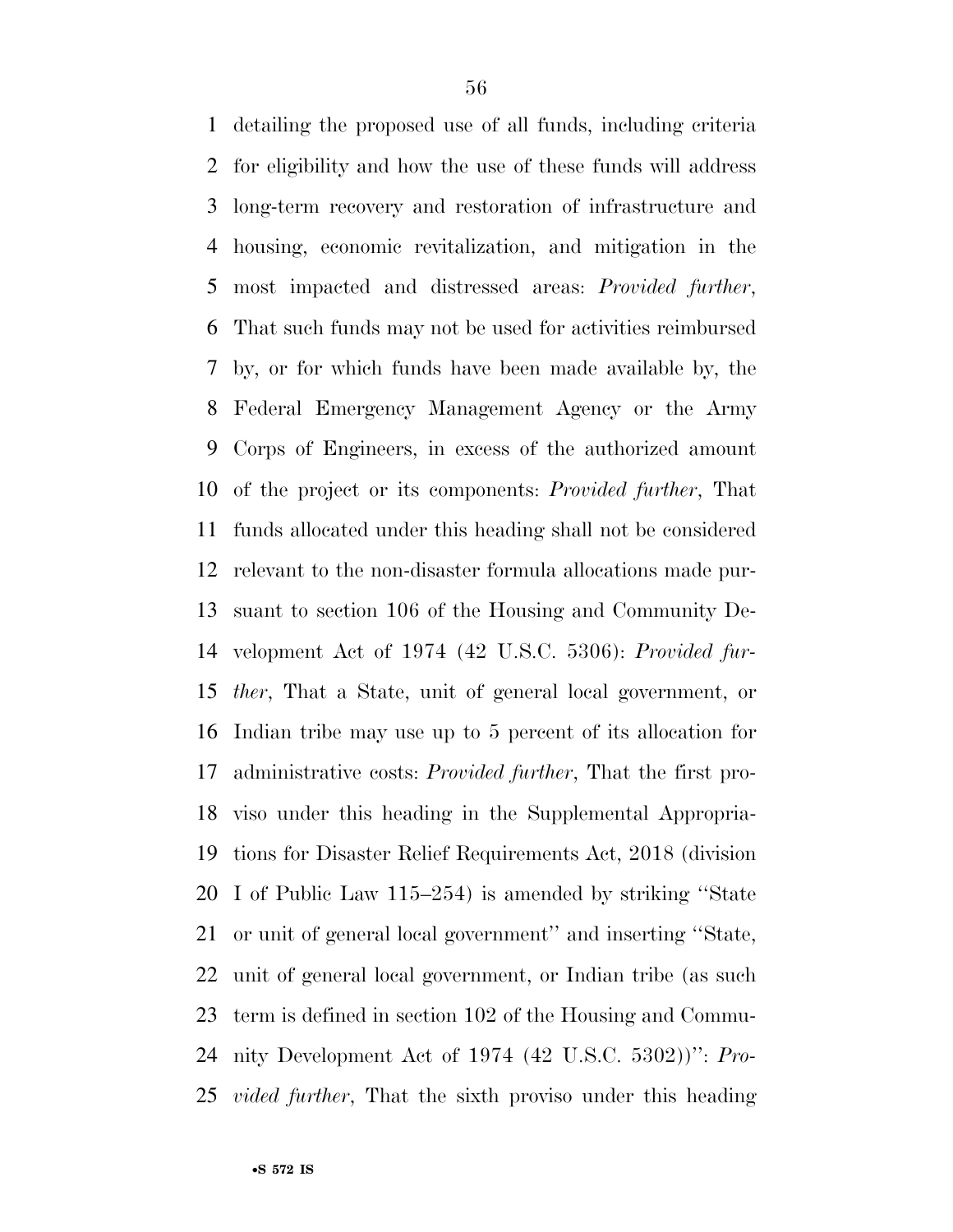in the Supplemental Appropriations for Disaster Relief Requirements Act, 2018 (division I of Public Law 115– 254) is amended by striking ''State or subdivision thereof'' and inserting ''State, unit of general local government, or Indian tribe (as such term is defined in section 102 of the Housing and Community Development Act of 1974 (42 U.S.C. 5302))'': *Provided further*, That in admin- istering the funds under this heading, the Secretary of Housing and Urban Development may waive, or specify alternative requirements for, any provision of any statute or regulation that the Secretary administers in connection with the obligation by the Secretary or the use by the re- cipient of these funds (except for requirements related to fair housing, nondiscrimination, labor standards, and the environment), if the Secretary finds that good cause exists for the waiver or alternative requirement and such waiver or alternative requirement would not be inconsistent with the overall purpose of title I of the Housing and Commu- nity Development Act of 1974: *Provided further*, That, notwithstanding the preceding proviso, recipients of funds provided under this heading that use such funds to supple- ment Federal assistance provided under section 402, 403, 404, 406, 407, 408 (c)(4), or 502 of the Robert T. Staf- ford Disaster Relief and Emergency Assistance Act (42 U.S.C. 5121 et seq.) may adopt, without review or public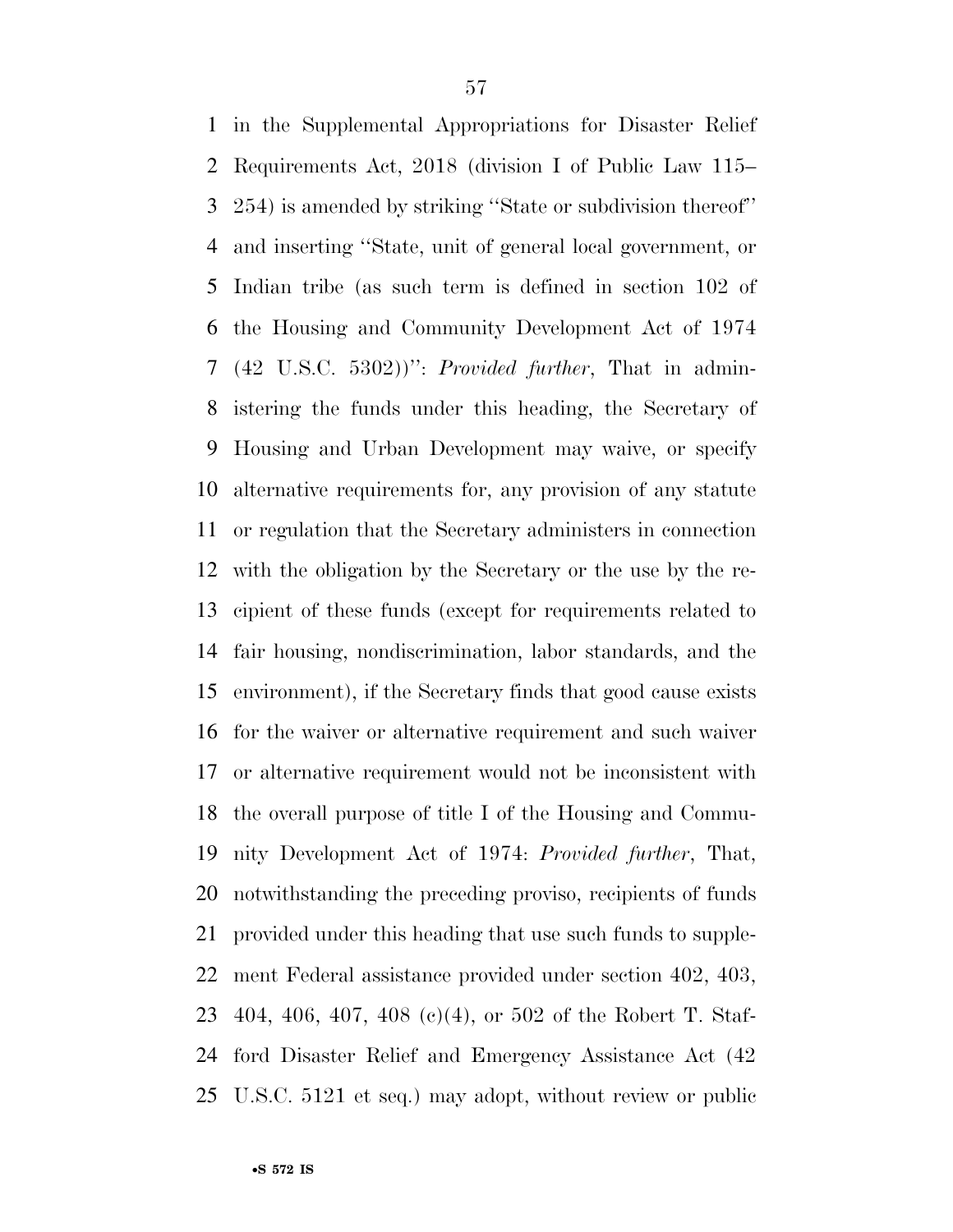comment, any environmental review, approval, or permit performed by a Federal agency, and such adoption shall satisfy the responsibilities of the recipient with respect to such environmental review, approval or permit: *Provided further*, That, notwithstanding section 104(g)(2) of the Housing and Community Development Act of 1974 (42 7 U.S.C.  $5304(g)(2)$ , the Secretary may, upon receipt of a request for release of funds and certification, imme- diately approve the release of funds for an activity or project assisted under this heading if the recipient has adopted an environmental review, approval or permit under the preceding proviso or the activity or project is categorically excluded from review under the National En- vironmental Policy Act of 1969 (42 U.S.C. 4321 et seq.): *Provided further*, That the Secretary shall publish via no- tice in the Federal Register any waiver, or alternative re- quirement, to any statute or regulation that the Secretary administers pursuant to title I of the Housing and Com- munity Development Act of 1974 no later than 5 days be- fore the effective date of such waiver or alternative re- quirement: *Provided further*, That of the amounts made available under this heading, up to \$5,000,000 shall be made available for capacity building and technical assist- ance, including assistance on contracting and procurement processes, to support States, units of general local govern-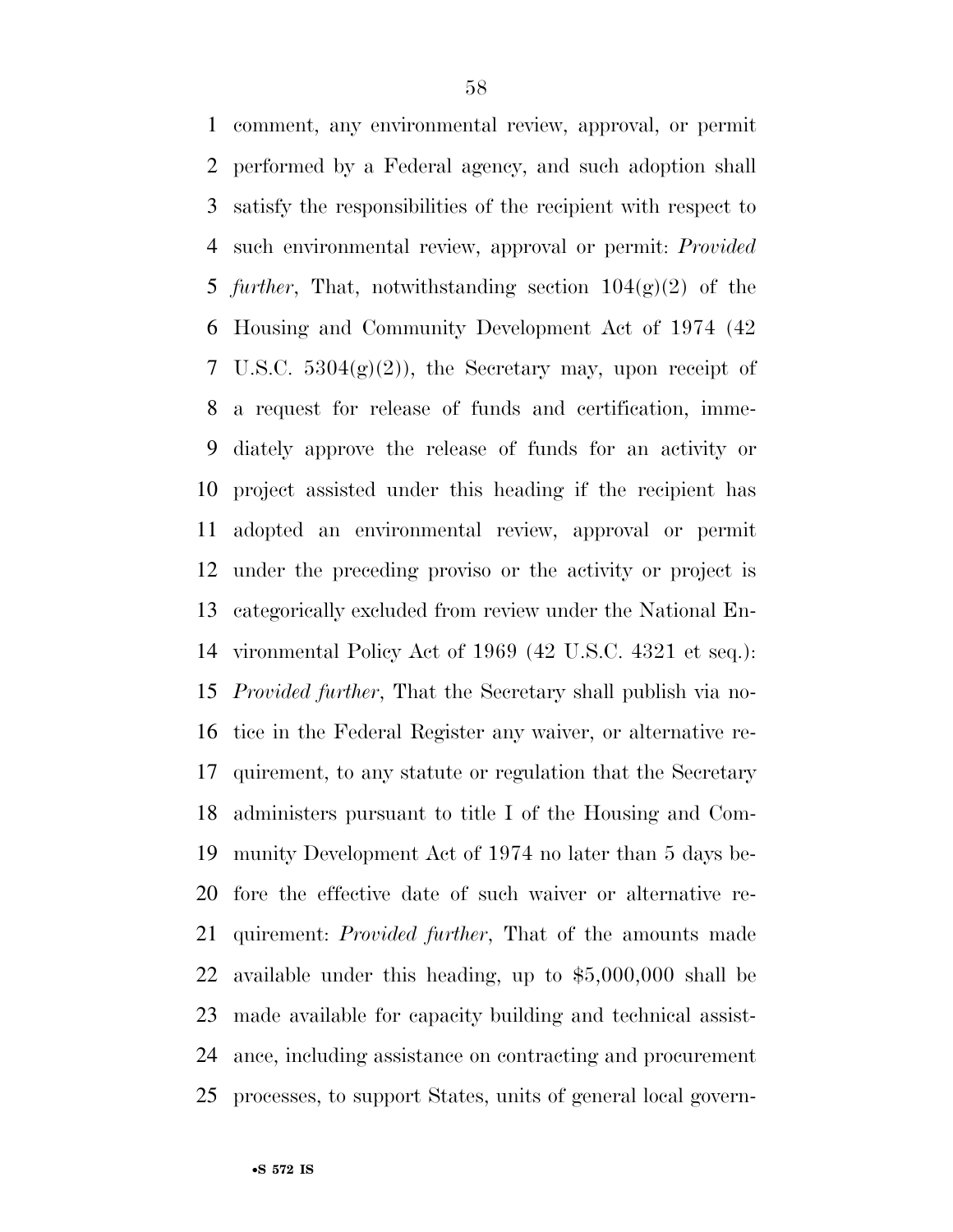ment, or Indian tribes (and their subrecipients) that re- ceive allocations pursuant to this heading, received dis- aster recovery allocations under the same heading in Pub- lic Law 115–254, or may receive similar allocations for disaster recovery in future appropriations Acts: *Provided further*, That of the amounts made available under this heading and under the same heading in Public Law 115– 254, up to \$2,500,000 shall be transferred, in aggregate, to ''Department of Housing and Urban Development— Program Office Salaries and Expenses—Community Plan- ning and Development'' for necessary costs, including in- formation technology costs, of administering and over- seeing the obligation and expenditure of amounts under this heading: *Provided further*, That the amount specified in the preceding proviso shall be combined with funds ap- propriated under the same heading and for the same pur- pose in Public Law 115–254 and the aggregate of such amounts shall be available for any of the same such pur- poses specified under this heading or the same heading in Public Law 115–254 without limitation: *Provided fur- ther*, That such amount is designated by the Congress as being for an emergency requirement pursuant to section  $251(b)(2)(A)(i)$  of the Balanced Budget and Emergency Deficit Control Act of 1985.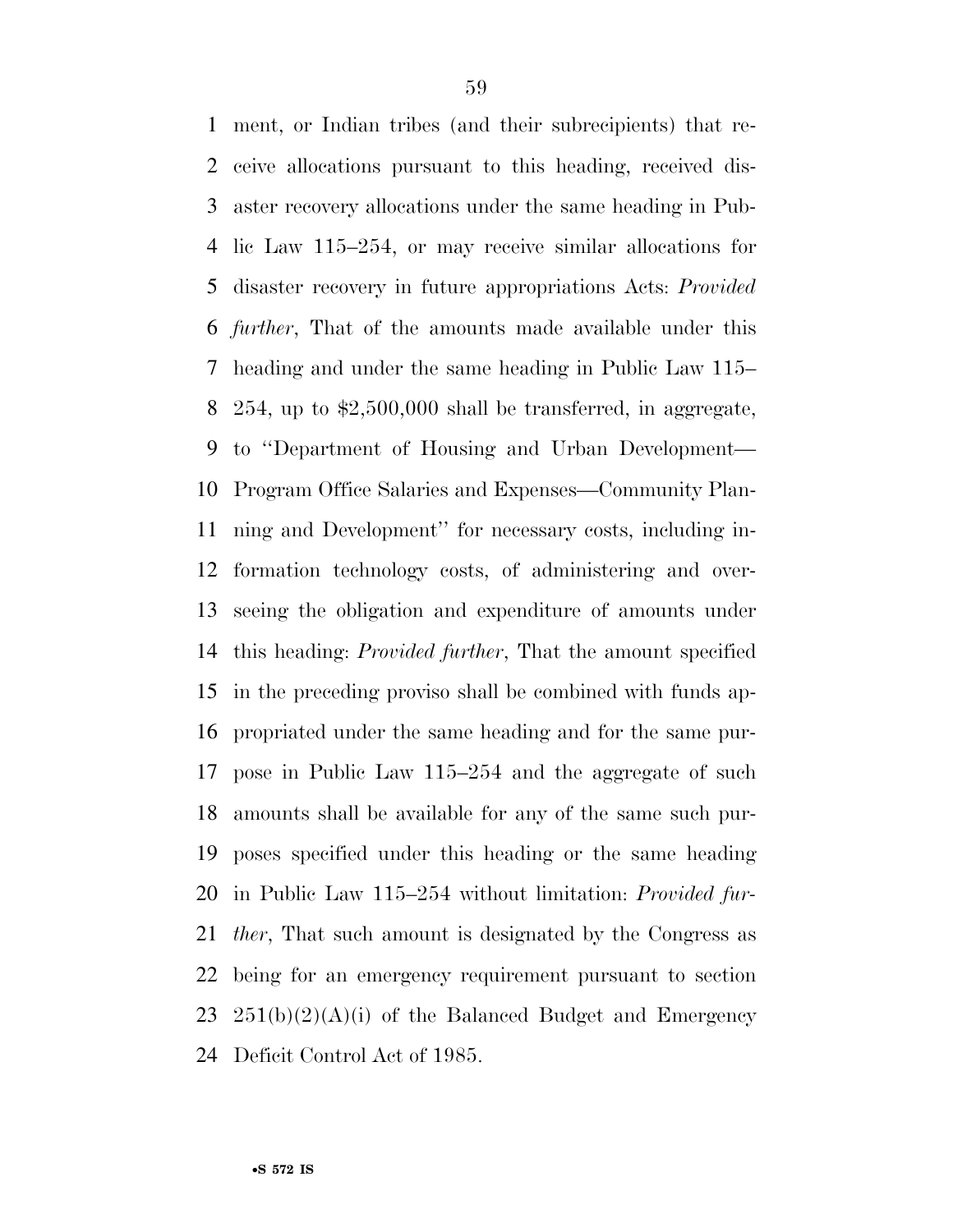#### GENERAL PROVISION—THIS TITLE

 SEC. 1001. (a) Amounts previously made available for activities authorized under title I of the Housing and Community Development Act of 1974 (42 U.S.C. 5301 et seq.) related to disaster relief, long-term recovery, restora- tion of infrastructure and housing, economic revitalization, and mitigation in the most impacted and distressed areas resulting from a major disaster, including funds provided under section 145 of division C of Public Law 114–223, section 192 of division C of Public Law 114–223 (as added by section 101(3) of division A of Public Law 114– 254), section 421 of division K of Public Law 115–31, and any mitigation funding provided under the heading ''Department of Housing and Urban Development—Com- munity Planning and Development—Community Develop- ment Fund'' of Public Law 115–123, that were allocated in response to Hurricane Matthew, may be used inter- changeably and without limitation for the same activities in the most impacted and distressed areas related to Hur- ricane Florence. In addition, any funds provided under the heading ''Department of Housing and Urban Develop- ment—Community Planning and Development—Commu- nity Development Fund'' in this Act or in division I of Public Law 115–254 that are allocated in response to Hurricane Florence may be used interchangeably and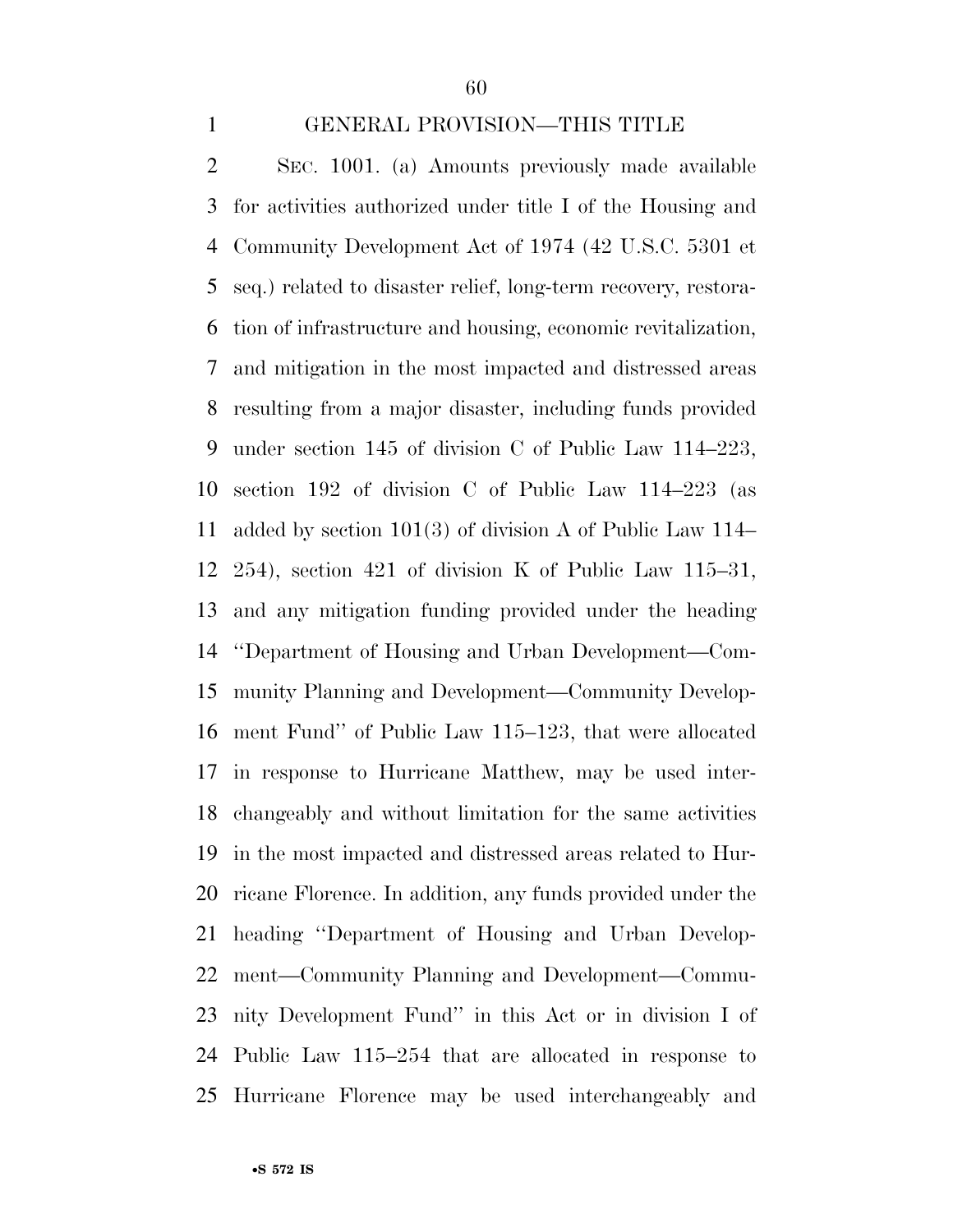without limitation for the same activities in the most im- pacted and distressed areas related to Hurricane Matthew. Until HUD publishes the Federal Register Notice imple- menting this provision, grantees may submit for HUD ap- proval revised plans for the use of funds related to Hurri- cane Matthew that expand the eligible beneficiaries of ex- isting programs contained in such previously approved plans to include those impacted by Hurricane Florence. Approval of any such revised plans shall include the execu- tion of revised grant terms and conditions as necessary. Once the implementing Notice is published, any additional action plan revisions shall follow the requirements con-tained therein.

 (b) Amounts made available for administrative costs for activities authorized under title I of the Housing and Community Development Act of 1974 (42 U.S.C. 5301 et seq.) related to disaster relief, long-term recovery, restora- tion of infrastructure and housing, economic revitalization, and mitigation in the most impacted and distressed areas under this Act or any future Act, and amounts previously provided under section 420 of division L of Public Law 114–113, section 145 of division C of Public Law 114– 223, section 192 of division C of Public Law 114–223 (as added by section 101(3) of division A of Public Law 114– 254), section 421 of division K of Public Law 115–31,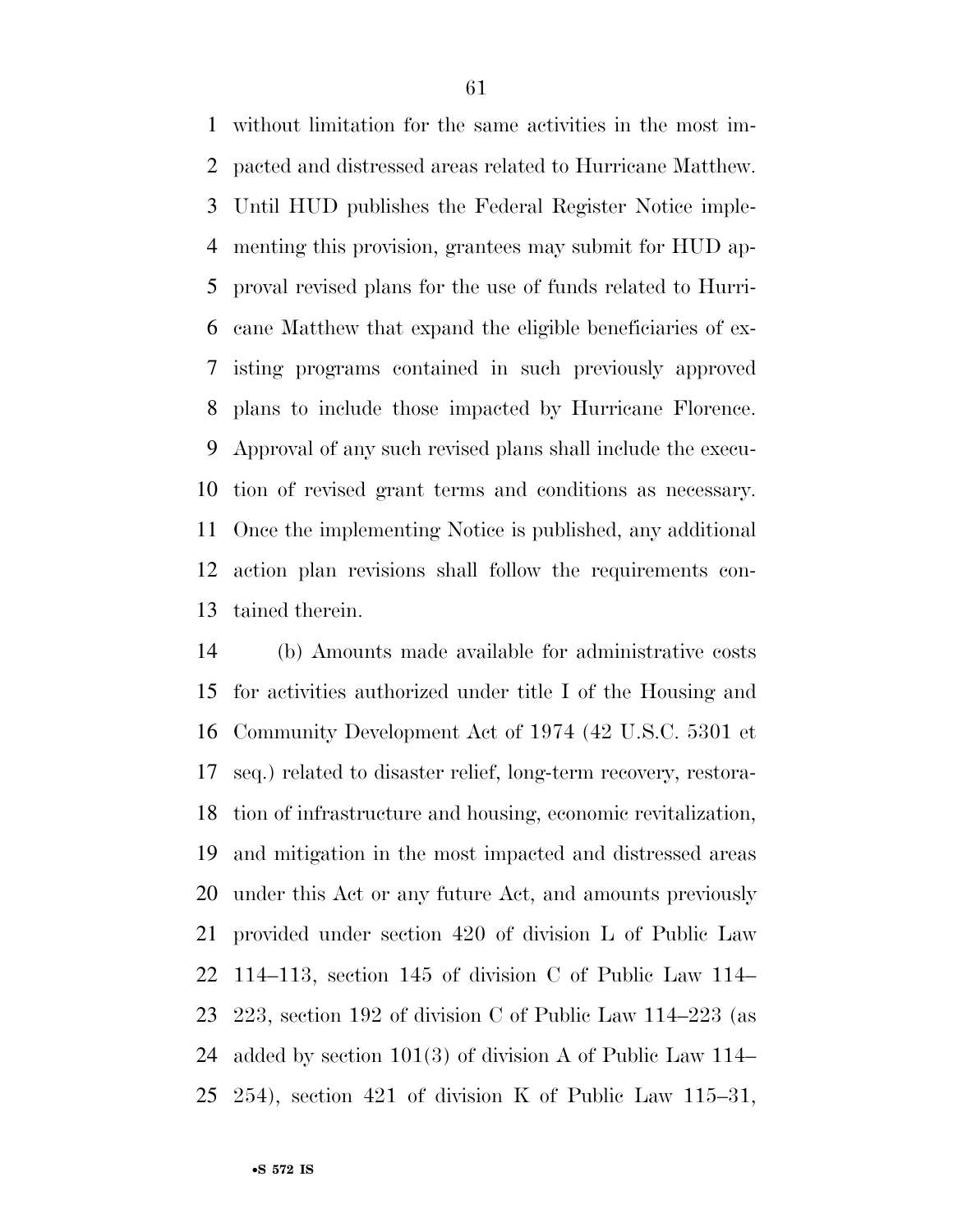and under the heading ''Department of Housing and Urban Development—Community Planning and Develop- ment—Community Development Fund'' of division B of Public Law 115–56, Public Law 115–123, and Public Law 115–254, shall be available for eligible administrative costs of the grantee related to any disaster relief funding identified in this subsection without regard to the par- ticular disaster appropriation from which such funds origi-nated.

 (c) The additional uses pursuant to this section for amounts that were previously designated by the Congress, respectively, as an emergency requirement or as being for disaster relief pursuant to the Balanced Budget and Emergency Deficit Control Act are designated by the Con- gress as being for an emergency requirement pursuant to 16 section  $251(b)(2)(A)(i)$  of the Balanced Budget and Emergency Deficit Control Act of 1985 or as being for 18 disaster relief pursuant to section  $251(b)(2)(D)$  of the Balanced Budget and Emergency Deficit Control Act of 1985.

### 21 TITLE XI

GENERAL PROVISIONS

 SEC. 1101. Each amount appropriated or made avail- able by this Act is in addition to amounts otherwise appro-priated for the fiscal year involved.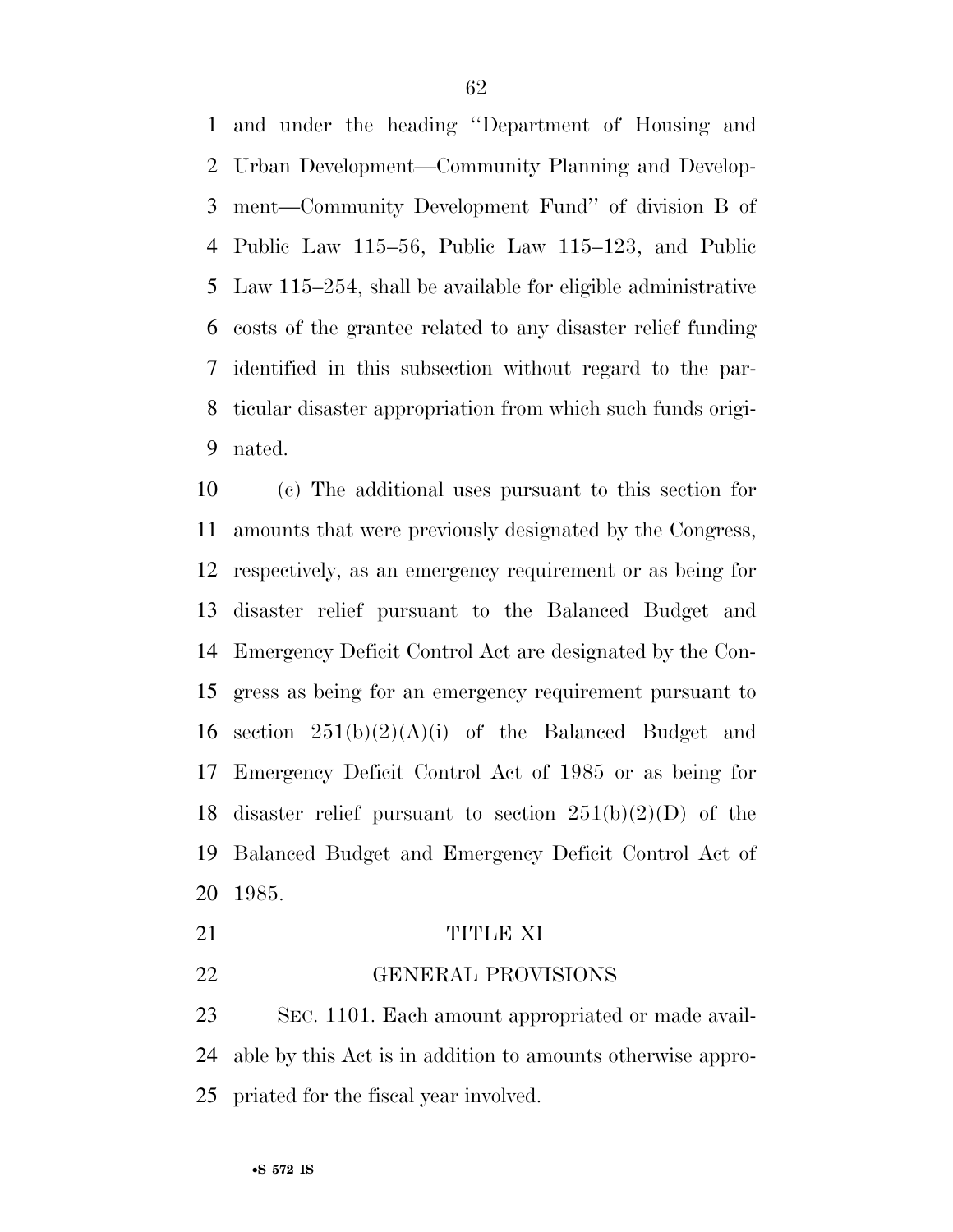SEC. 1102. No part of any appropriation contained in this Act shall remain available for obligation beyond the current fiscal year unless expressly so provided herein. SEC. 1103. Unless otherwise provided for by this Act, the additional amounts appropriated by this Act to appro- priations accounts shall be available under the authorities and conditions applicable to such appropriations accounts for fiscal year 2019.

 SEC. 1104. Each amount designated in this Act by Congress as being for an emergency requirement pursuant 11 to section  $251(b)(2)(A)(i)$  of the Balanced Budget and Emergency Deficit Control Act of 1985 (2 U.S.C.  $901(b)(2)(A(i))$  shall be available (or rescinded or trans- ferred, if applicable) only if the President subsequently so designates all such amounts and transmits such designa-tions to the Congress.

 SEC. 1105. For purposes of this Act, the con- sequences or impacts of any hurricane shall include dam- ages caused by the storm at any time during the entirety of its duration as a cyclone, as defined by the National Hurricane Center.

 SEC. 1106. Any amount appropriated by this Act, designated by Congress as an emergency requirement pur-24 suant to section  $251(b)(2)(A)(i)$  of the Balanced Budget and Emergency Deficit Control Act of 1985 (2 U.S.C.